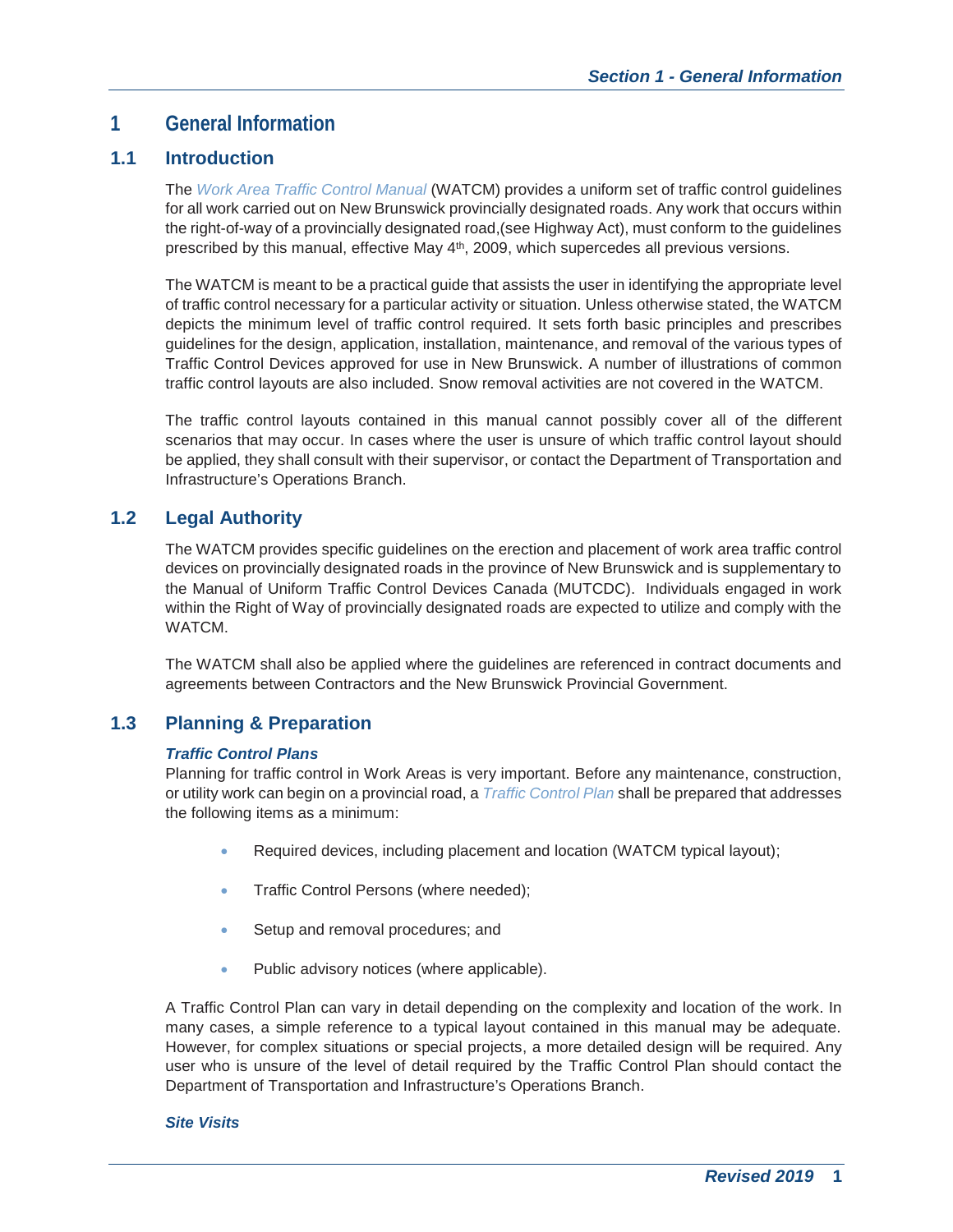Site visits are also an important part of the planning process. It is highly recommended that a site visit be carried out prior to preparing the Traffic Control Plan to identify:

- Traffic volumes and speeds;
- Sight distance limitations;
- **Sidewalks or other pedestrian routes;**
- Conflicts with driveways or intersecting roads;
- **Existing signs which may need to be removed or covered;**
- The amount of shoulder space available; and
- Any other condition that may impact traffic control in the Work Area.

The findings from the site visit will assist in preparing the Traffic Control Plan.

#### *Public Advisory Notices*

Public advisory notices are an effective means of alerting road users and pedestrians of planned roadwork activities, thus giving them the opportunity to adjust their travel schedule or choose an alternate route. Public advisory notices shall be issued by the New Brunswick Department of Transportation and Infrastructure (or whoever has jurisdictional authority over the road) in advance of any projects where significant delays (longer than 15 minutes) are expected, or where traffic will be detoured as a result of a road closure. Utility Agencies shall be responsible to issue public advisory notices related to their work.

## **1.4 Responsibility**

Each Work Area shall have a *Traffic Control Agent* who is responsible for the Traffic Control Plan. The specific duties of the Traffic Control Agent are described in Section 5.1 of this manual.

## **1.5 Technical Judgement**

Every Work Area presents its own unique and varying conditions that may not be specifically covered in this manual. These conditions must be addressed on a project by project basis by applying sound technical judgement.

The decision of whether to use a particular device at a particular location must consider the local conditions in the Work Area. Although this manual provides guidelines for the design and application of Traffic Control Devices, it is not a substitute for technical judgement. It is acceptable for a Traffic Control Agent to make changes to the Traffic Control Plan to adjust to local conditions, providing technical judgement is used and safety is not diminished. If there are questions in regards to specific issues, the Department of Transportation and Infrastructure's Operations Branch may be contacted for guidance.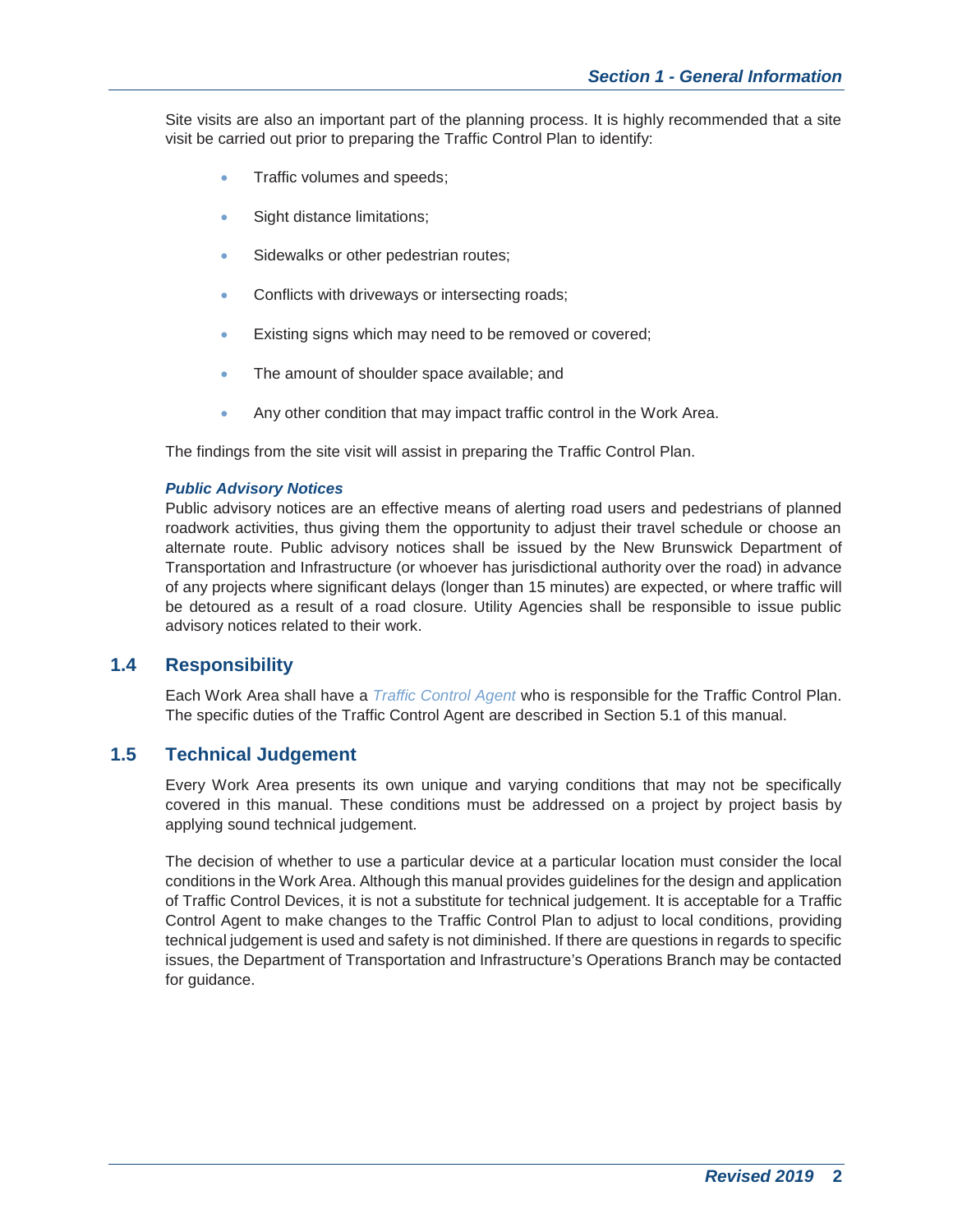#### **3. Routine inspections of traffic control shall be performed.**

- Ensure that all individuals responsible for traffic control have received the required training as prescribed by Section 5 of this manual;
- Verify that all Traffic Control Devices conform to the Traffic Control Plan;
- Immediately modify traffic control to accommodate changes in traffic or working conditions;
- Verify the effectiveness of traffic control under a variety of light and weather conditions to ensure acceptable visibility (including at night);
- Perform inspections on holidays, weekends, and other times when a Long Duration Work Area is not Active;
- **•** Check that all Traffic Control Devices are kept clean, visible, and in good repair. Devices that are damaged or defaced should be replaced as quickly as possible;
- Document at least two times per day the location of all Traffic Control Devices, including any changes that have been made to accommodate prevailing conditions; and
- Remove or cover all Work Area Traffic Control Devices when no longer applicable.

It should be noted that for activities requiring a worker to be in a travelled lane for only a very brief period, a Dedicated Traffic Observer may be used instead of warning signs, provided the worker can easily clear the lane when a vehicle approaches. An example of such an activity may include removing debris from the road. If debris is discovered that poses an immediate safety threat to road users, then it may be removed without a Dedicated Traffic Observer, provided it only requires a momentary pause in the roadway.

## **2.2 Work Area Speed Control**

Most drivers will only reduce their speeds if they see a clearly demonstrated need to do so. If the speed reduction is perceived to be unwarranted, it will often be disregarded by the driver. For this reason, it is recommended that reduced speed zones be limited to locations where restrictive features or unsafe conditions are present. Examples of such locations may include narrowed travel lanes, unpaved road surfaces, or where the road deviates from its normal alignment (Diversions). Where speed reductions are used, signs shall also be erected to notify road users when the original speed limit has been reinstated.

If reduced speed zones are to be used, the Traffic Control Plan shall be adequately designed so that vehicles can travel safely through the Work Area without reducing their speed by more than 20 km/h. Research has shown that large reductions in the posted speed limit result in greater variation amongst vehicle speeds, which in turn increases the potential for rear-end collisions. Speed reductions greater than 20 km/h must be approved by the Department of Transportation and Infrastructure's Operations Branch.

Where speed management is a particular concern in Work Areas, the Traffic Control Plan may incorporate additional speed reducing strategies such as 1) selective target enforcement by RCMP or local police, or 2) using a radar speed display sign. Any other speed management strategies must be approved by the Department of Transportation and Infrastructure's Operations Branch.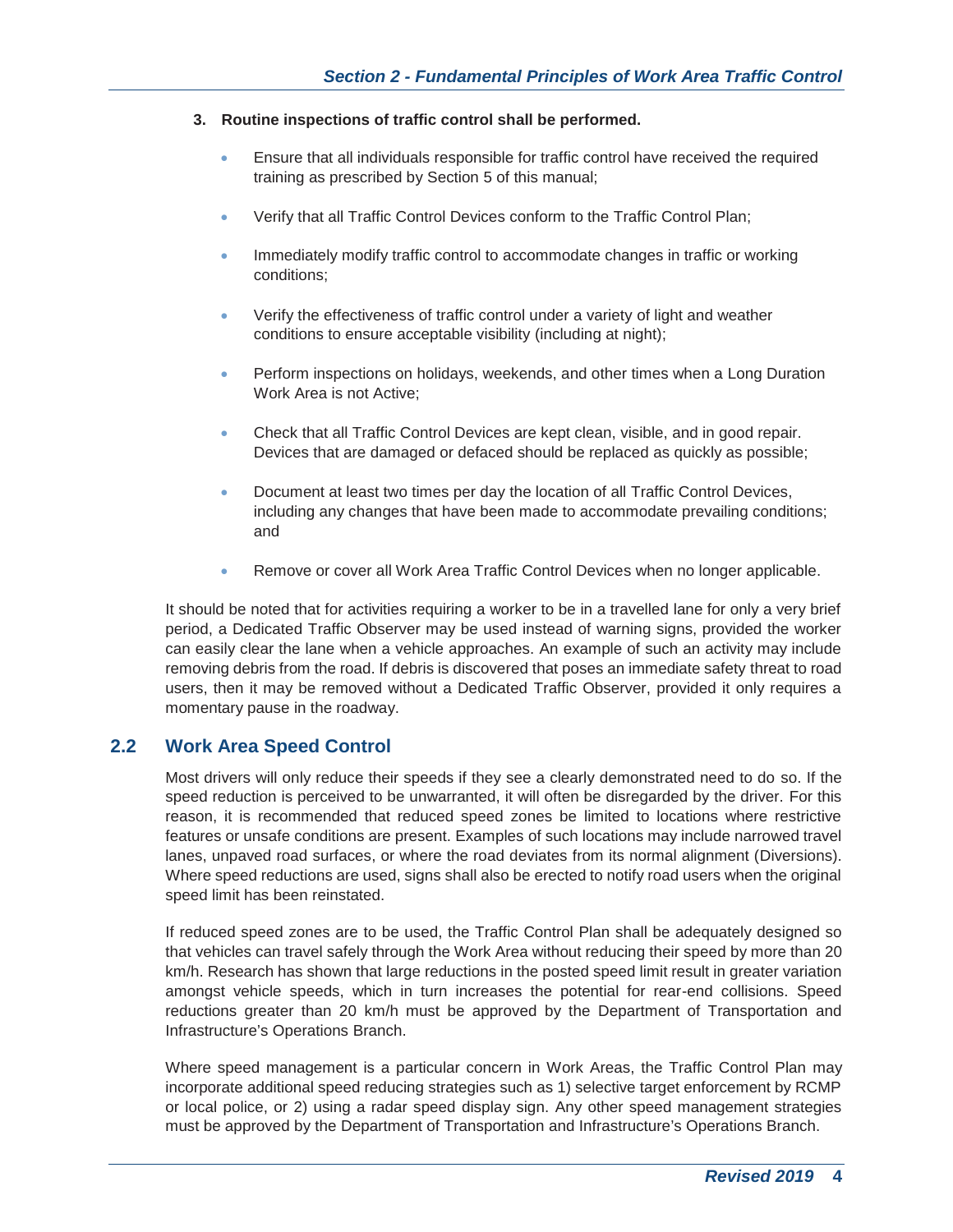## **2.4 Activity Area Lengths**

A fundamental principal of traffic control is to minimize the length of road affected by work. The longer the Work Area, the more road users will be delayed and thus become frustrated.

Unless otherwise stated in the typical layouts, the maximum length of an Activity Area shall not exceed 2 km on a two lane road and 4 km on a multilane road (Note: This does not apply to Moving Operations). In special circumstances, the length of an Activity Area may be extended. This shall only be permitted upon consultation with the Department of Transportation and Infrastructure's Operations Branch.

## **2.5 Intersecting Roads**

Advance warning shall be provided on all secondary roads that intersect the Work Area and, as a minimum, shall consist of a Construction Ahead sign displaying the appropriate directional arrow. Depending on where the road intersects the Work Area, additional signage may be required to provide road users with pertinent information. The Traffic Control Agent is responsible for determining which additional signs are required.

### **2.6 Night Work**

Additional consideration is required whenever work is carried out at night (½ hour before sunset and  $\frac{1}{2}$  hour after sunrise). Road users must be provided with the same level of warning at night as during the day. This means all devices and personnel must be clearly visible during hours of darkness. The minimum retro-reflectivity standards for all Traffic Control Devices and personal protective equipment contained in this manual have been selected to allow for adequate visibility at night. However, additional warning devices, such as flashing amber beacons, may be used to enhance visibility where deemed necessary.

The following additional safety measures shall be applied whenever work is carried out at night:

- All Traffic Control Devices shall be inspected during hours of darkness to ensure adequate visibility;
- Traffic Control Persons, if used, shall wear white coveralls under their safety vests and shall carry a flashlight with a semi-transparent red cone;
- Hard hats shall have at least 80 cm<sup>2</sup> of reflective material visible from all sides;
- Work vehicles shall not turn around in the Work Area to avoid confusing other road users; and
- Minimum illumination shall be provided as per the following section.

#### *Illumination*

Illumination shall be provided for all night work. Luminaires shall be installed so they are oriented between 45 and 90 degrees away from the flow of traffic. Under no circumstances shall lights be aimed at, or spill over onto, oncoming traffic.

Luminaires shall be of sufficient wattage and quantity to provide a minimum horizontal illuminance as depicted in Table 2-4.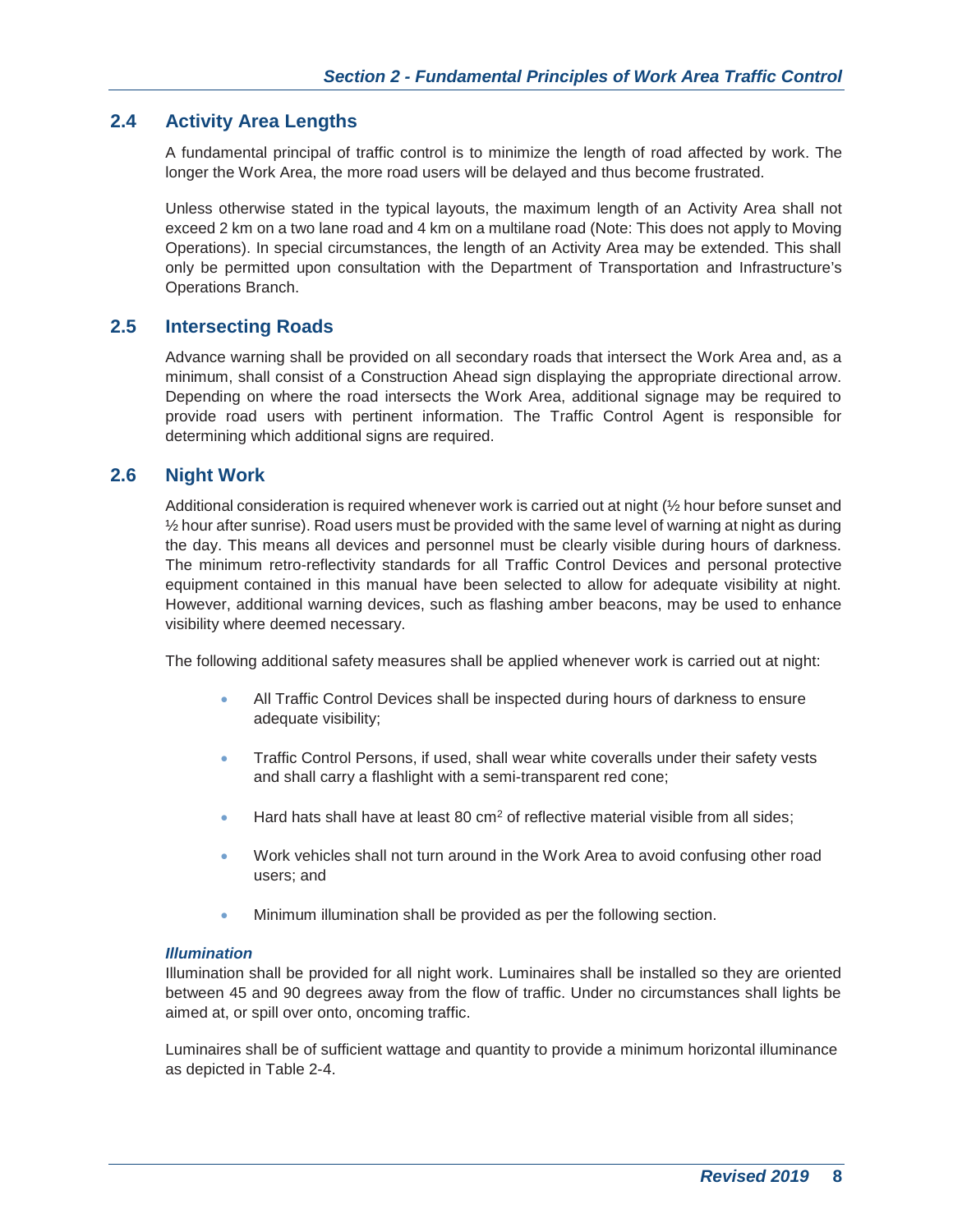# **3 Traffic Control Devices**

Traffic control in a Work Area is achieved using a combination of Traffic Control Devices. It is important that a consistent standard for these devices be applied in all Work Areas.

This chapter provides a listing of Traffic Control Devices approved for Work Areas on provincial roads in New Brunswick. All devices must be of the same shape, colour, sheeting, and minimum dimensions specified, as well as bare the exact message or lettering shown. All other devices must be approved by the Department of Transportation and Infrastructure's Operations Branch.

## **3.1 Traffic Control Signs**

Traffic control signs are used in Work Areas to 1) warn approaching road users about upcoming roadway construction or maintenance activities, and 2) provide them with instructions for manoeuvring safely past the Activity Area.

#### *Sheeting*

All signs shall be constructed of high intensity sheeting that conforms to an ASTM D4956 Type III / Type IV standard.

#### *Schedule of Signs*

The following schedule of traffic control signs has been approved by the Department of Transportation and Infrastructure for use on provincial roads in New Brunswick. The reference numbers that accompany each sign refer to the Department of Transportation and Infrastructure's Sign Catalogue. Custom signs (those not contained in the catalogue) require approval from the Department of Transportation and Infrastructure's Operations Branch for use on provincial roads.

### *Sign Size*

Unless otherwise noted in this manual, the sign sizes in Table 3-1 are the minimum which shall be used for the corresponding speeds shown.

| <b>Normal Posted Speed</b><br>Limit (km/h) | <b>Minimum Sign Size</b> |
|--------------------------------------------|--------------------------|
| 50                                         | 75 cm x 75 cm            |
| $60 - 90$                                  | 90 cm x 90 cm            |
| $100 - 110$                                | 120 cm x 120 cm          |

#### **Table 3-1: Minimum Sign Sizes**

However, for Short Duration Work, 90 cm x 90 cm signs may be used for roads with speeds of 100- 110 km/h in all areas except the Advance Warning Area. In the Advance Warning Area, the signs shall still be 120 cm x 120 cm.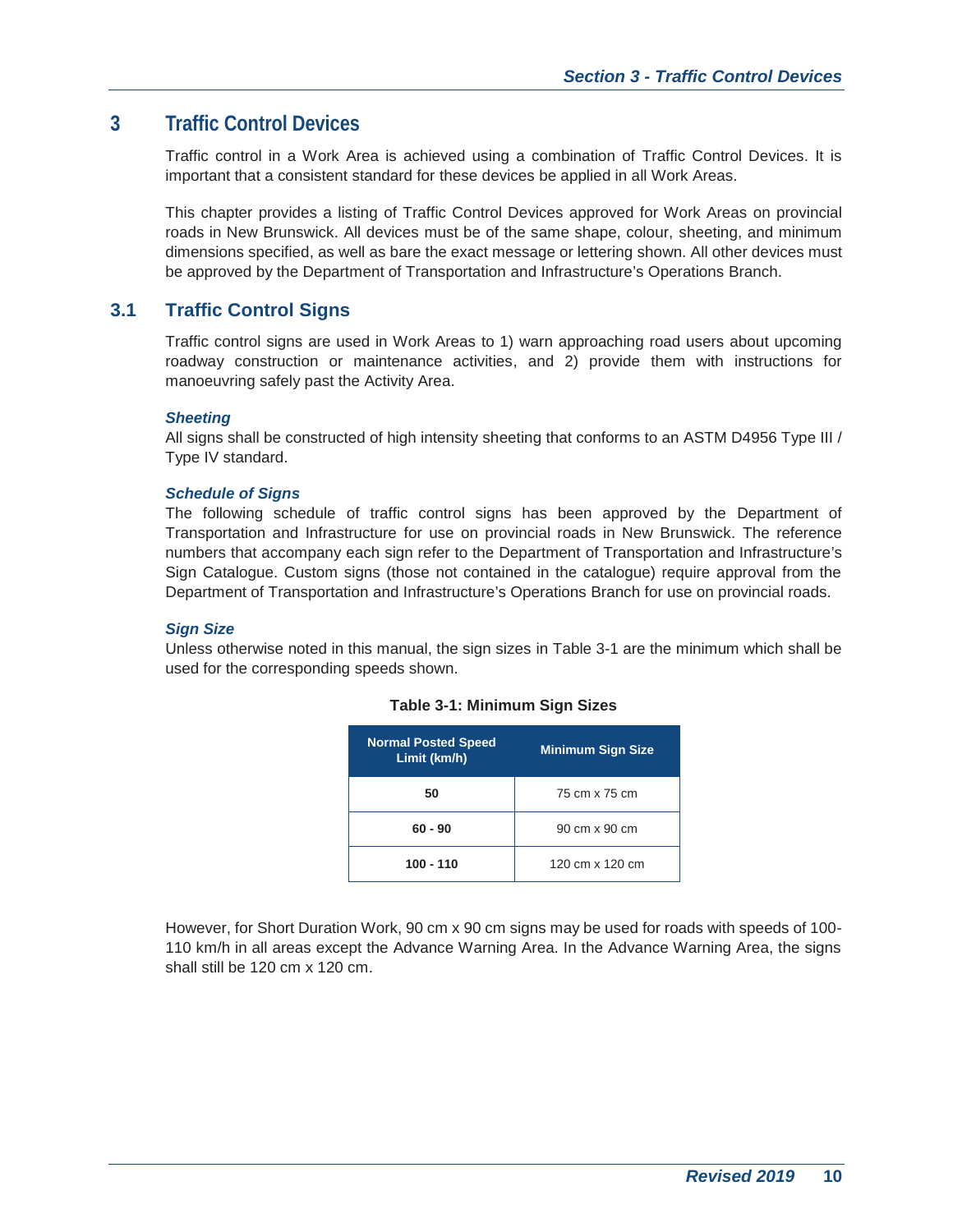## **3.2 Variable Message Signs**

*Variable Message Signs (VMSs)* are electronic signs used to provide road users with additional information about upcoming road work. They may be used prior to or in the Advance Warning Area as a supplement to, but not a substitute for, conventional traffic signs. The Department of Transportation and Infrastructure's Operations Branch shall be contacted prior to the use of a VMS.

VMSs can be programmed to display a single fixed message or a number of sequential messages. Each message is known as a phase, and must be visible for a minimum of three seconds so approaching road users are able to read the message at least twice. The minimum letter height shall be at least 45 cm.

The following factors must be considered when designing a message for a VMS:

- Each phase should convey a single thought;
- The message should be as brief as possible;
- All messages must appear in both English and French (it is acceptable to have them programmed as sequential phases);
- Abbreviations can be used provided they are easily understood; and
- **If a message is longer than two phases, additional VMSs should be used.**

The following are examples of messages approved for use on New Brunswick roads: EXPECT DELAYS, REDUCE SPEED, DETOUR AHEAD, RIGHT LANE CLOSED, LEFT LANE CLOSED, and PREPARE TO STOP.

In order to achieve a high level of respect for VMSs, the messages must only provide road users with information which is directly relevant to the situation they will be encountering. Providing inaccurate or unnecessary information will cause VMSs to lose credibility.

Some applications where VMSs may be considered include locations where:

- Significant queuing or delays are expected;
- Traffic speeds are expected to drop substantially (20 km/h or greater);
- Changes in road alignment or surface condition exist; and
- Advance notice of a ramp, lane, or roadway closure is needed.

## **3.3 Radar Speed Display Signs**

*Radar Speed Display Signs (RSDSs)* are a special type of VMS, equipped with a radar unit that displays an approaching vehicle's speed back to the driver. RSDSs may be used as a supplement to, but not a substitute for, conventional traffic signs in the Approach Area, where speed management is a particular concern. The Department of Transportation and Infrastructure's Operations Branch shall be contacted prior to the use of an RSDS.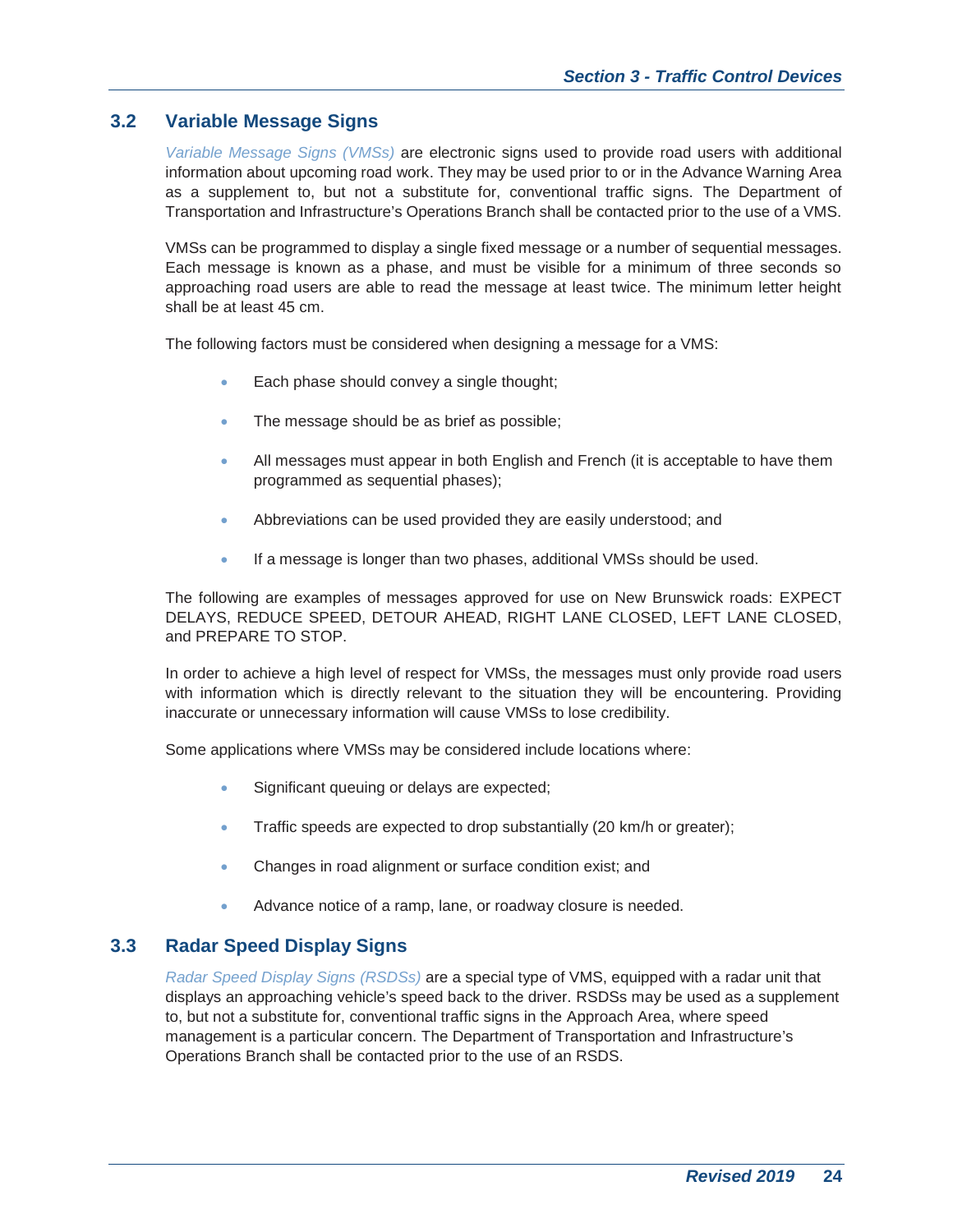A 35 watt incandescent bulb is the standard for FABs. Alternate elements such as halogen bulbs, low wattage bulbs, and light-emitting diodes (LEDs) may be used provided they maintain the same flash rate and brightness as a 35 watt incandescent bulb. All FABs used during night work shall be equipped with at least one photocell that progressively reduces light intensity during hours of darkness to prevent road users from being temporarily blinded.

## **3.5 Flashing Lights**

#### *360 Degree Amber Lights*

All Work Vehicles stationed in a Work Area must be equipped with an amber light visible from all sides (360 degrees). This includes round or rectangular lighting devices. If the ability to view a light is obscured, other lights shall be mounted to ensure visibility on all sides. These lights shall be displayed whenever a vehicle is positioned such that it could influence traffic. Standard vehicle 4 way flashers shall not be used as a substitute.

#### *Flashing Beacons*

Flashing amber and flashing red beacons may be mounted on Barricades or other special construction signs to provide additional emphasis, particularly at night. Amber warning lights are used to indicate "caution", while red warning lights are used to indicate "do not enter". Note: beacons shall not be used on Barricades in close proximity to traffic control signals.

Flashing beacons must be at least 30 cm in diameter and maintain a flash rate of 25 to 40 flashes per minute. Electrical, solar, and battery power sources are all acceptable, provided the beacons are visible for up to 800 m under clear night-time conditions. If a temporary power line must cross over the road, the clearance above the road surface shall be at least 7.0 m.

## **3.6 Traffic Control Signals**

Traffic Control Signals may be used for work on two lane roads for which traffic is reduced to one lane. The area controlled by signals shall not include any intersections or driveways to avoid possible conflicts.

Traffic control signals may be either semi-permanently mounted or mounted on portable trailers. Communication between the traffic control units may either be by hard wiring or radio communication. The traffic control signals shall have two heads in each direction and be oriented to provide maximum visibility to the approaching road users. The signals must be designed in accordance with "The Manual of Uniform Traffic Control Devices for Canada."

The use of Traffic Control Signals requires approval from the Department of Transportation and Infrastructure's Operations Branch.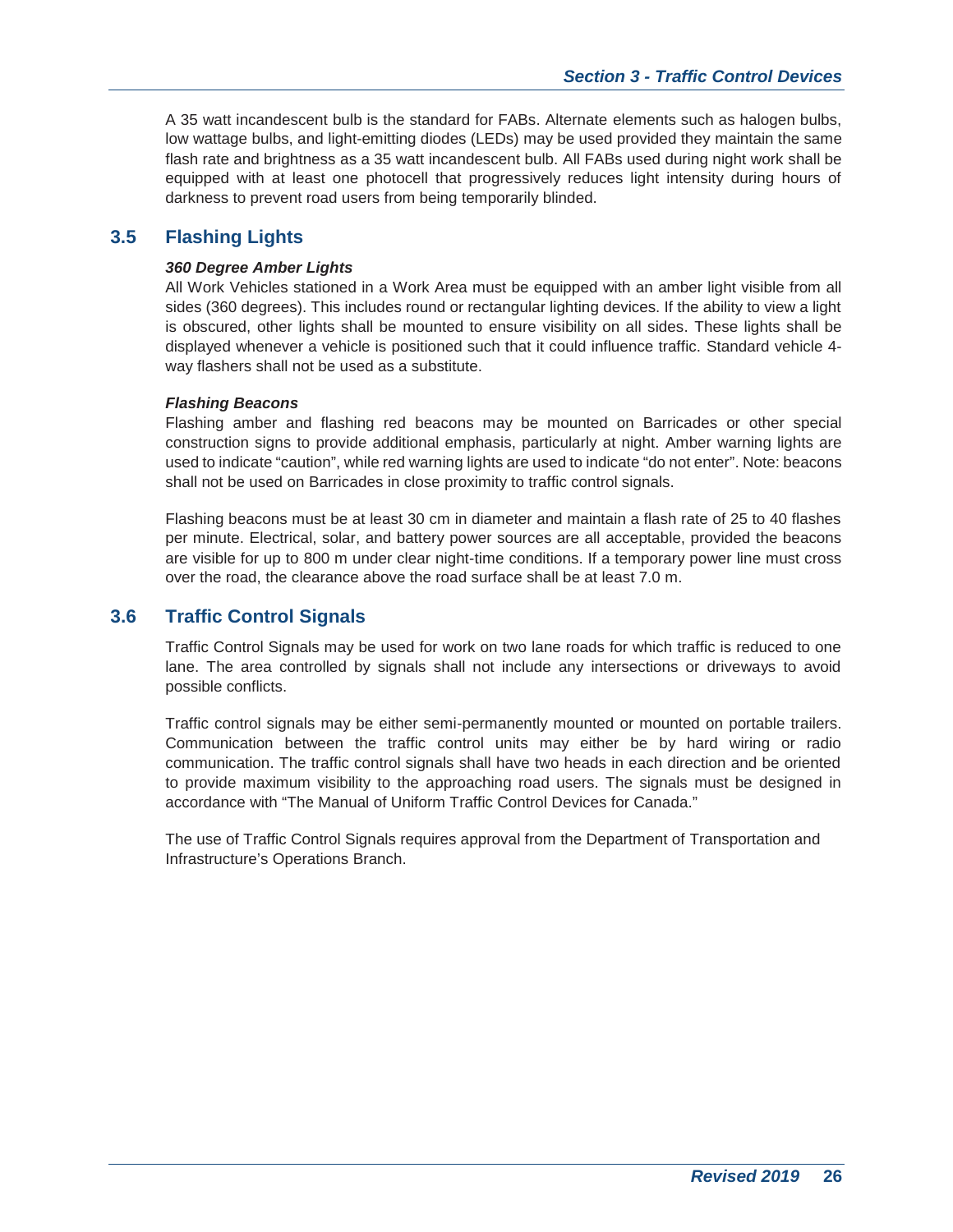## **3.7 Delineation Devices**

*Delineation Devices* are used to clearly highlight the traffic's path through any Work Area where Diversions or tapers are required. They also delineate a separation between traffic and the Activity Area. Delineation Devices shall be spaced sufficiently close such that the appropriate path is clearly recognized by road users at all times. The maximum centre to centre delineator spacing for tangents and tapers is shown in Table 3-3 for varying speed limits.

| <b>Normal Posted Speed</b><br>Limit (km/h) | <b>Maximum Spacing</b><br>Tangents (m) | <b>Maximum Spacing</b><br>Tapers (m) |
|--------------------------------------------|----------------------------------------|--------------------------------------|
| 50                                         | 8                                      | 6                                    |
| $60 - 70$                                  | 10                                     | 8                                    |
| $80 - 90$                                  | 14                                     | 10                                   |
| $100 - 110$                                | 24                                     | 18                                   |

#### **Table 3-3: Maximum Spacing for Delineation Devices**

Note: Flexible drums are the preferred device for tapers. Delineator posts may be used for Short Durations provided spacing is half the distance in Table 3-3.

There are four types of acceptable Delineation Devices: delineator posts, traffic cones, flexible drums, and hazard markers. These devices must all be orange in colour and, with the exception of hazard markers, shall display one or more bands of white retroreflective striping as shown in Figure 3-2 that meet, as a minimum, ASTM D4956 Type III. Delineation Devices must also have sufficient ballast so they are not easily displaced by wind or passing vehicles.



**Figure 3-2: Delineation Devices**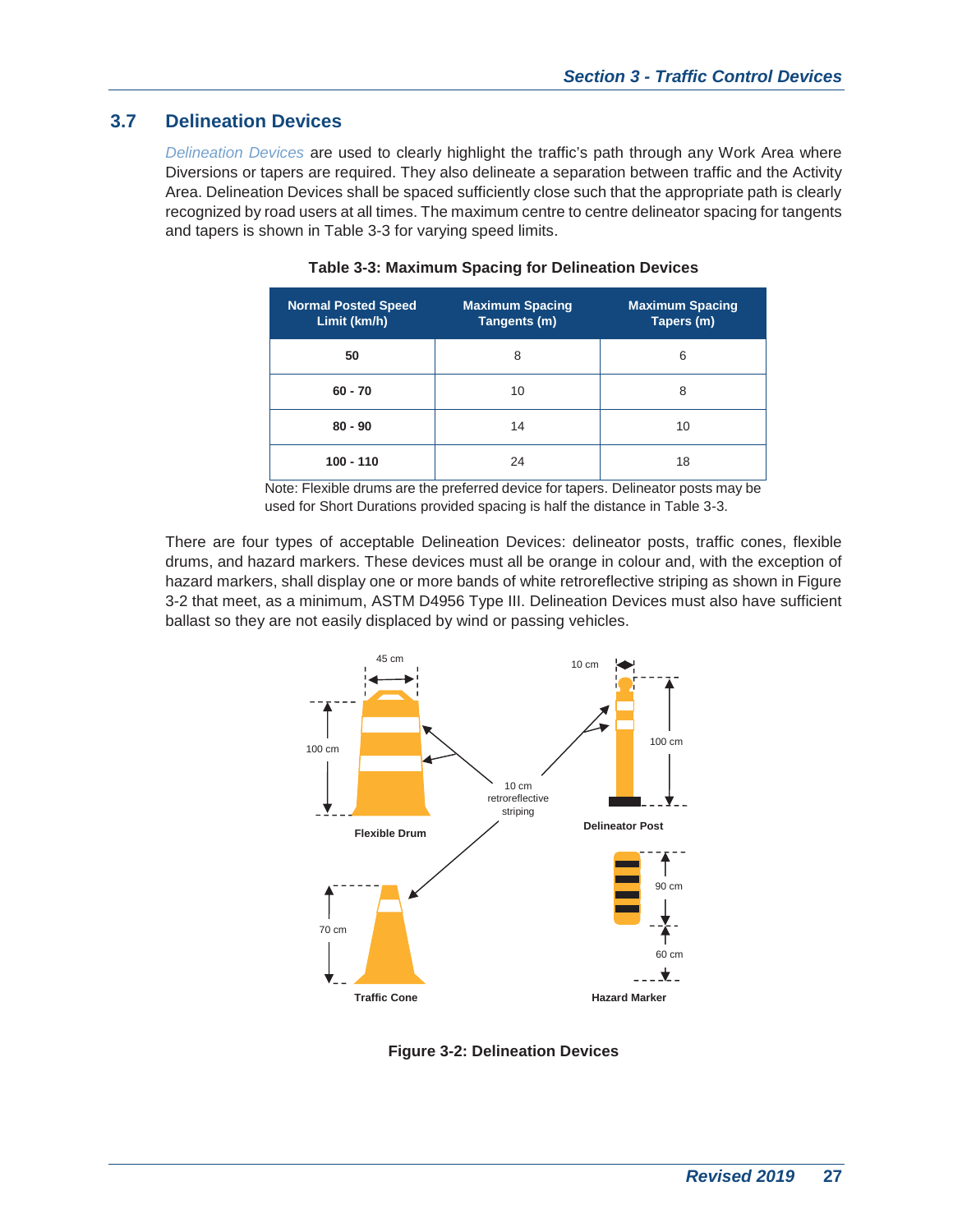*Flexible Drums* offer a larger visible warning than delineator posts and traffic cones. They shall be constructed of low density polyethelyene, have a minimum height of 100 cm, and display two 10 cm retroreflective white stripes. Flexible drums are the preferred device for delineating tapers, and are also used on tangent sections adjacent to the Buffer and Activity Areas.

*Delineator Posts* (commonly referred to as traffic candles) are lightweight Delineation Devices that offer the least amount of impedance to road users due to their narrow width. They shall be constructed of a low density polyethylene, have a minimum height of 100 cm, and display two 10 cm retroreflective white stripes. Delineator posts are commonly placed along the tangent sections of the road adjacent to the Buffer and Activity Areas. They are not recommended for providing delineation along tapers, due to the low visual target they offer. However, delineator posts may be used in tapers provided they are spaced at half the distance shown in Table 3-3.

*Traffic Cones* are lightweight Delineation Devices that may be easily stacked for storage. They shall be constructed of polyvinyl chloride (PVC), have a minimum height of 70 cm, and display one 10 cm retroreflective white stripe. Traffic Cones may be placed along the tangent sections of the road adjacent to the Buffer and Activity Areas for Very Short and Short Duration Work only. They may not be used for night time operations. In addition, they are not recommended for providing delineation along tapers, due to the low visual target they offer.

*Hazard Markers* are signs consisting of nine alternating black and orange retroreflective stripes, each having a thickness of 10 cm. The base of a hazard marker shall be mounted at least 60 cm above the road surface. Hazard markers are typically used to delineate a hazard immediately adjacent to the travelled lanes, such as a continuous Barrier or a low shoulder. They shall not be used to provide centreline delineation in high speed or high volume Work Areas.

## **3.8 Temporary Pavement Markings**

*Temporary Pavement Markings* are used in Work Areas greater than 150m in length, in combination with appropriate warning signs and Delineation Devices, to highlight the intended path that traffic is to follow.

Temporary pavement markings shall be used in Work Areas where a paved diversion is constructed to bypass work activities or partial pavement removal (i.e. milling, grinding) or overlays have caused the original markings to be removed or covered.

For paved Diversions, all temporary markings must be in place before the Diversion is opened to traffic. During pavement removal and overlay operations, temporary markings shall be placed at the end of each work day, prior to night time conditions.

Wherever temporary markings are applied, any conflicting markings must be removed or covered as soon as possible, to avoid driver confusion. If the original markings will be restored within two weeks, they may be covered using black paint; otherwise the markings must be milled out.

There are three types of acceptable devices for temporary pavement marking: pavement marking tape, raised pavement markers, and pavement marking paint with glass beads. When applied, all three should be the same color as the original markings which they replace. In addition, these devices shall meet the following minimum retroreflectivity requirements: 250 millicandelas for white markings and 200 millicandelas for yellow markings.

*Pavement Marking Tape* shall be applied in 2 m strips spaced at 50 m on tangent sections of road and 25 m on horizontal and vertical curves.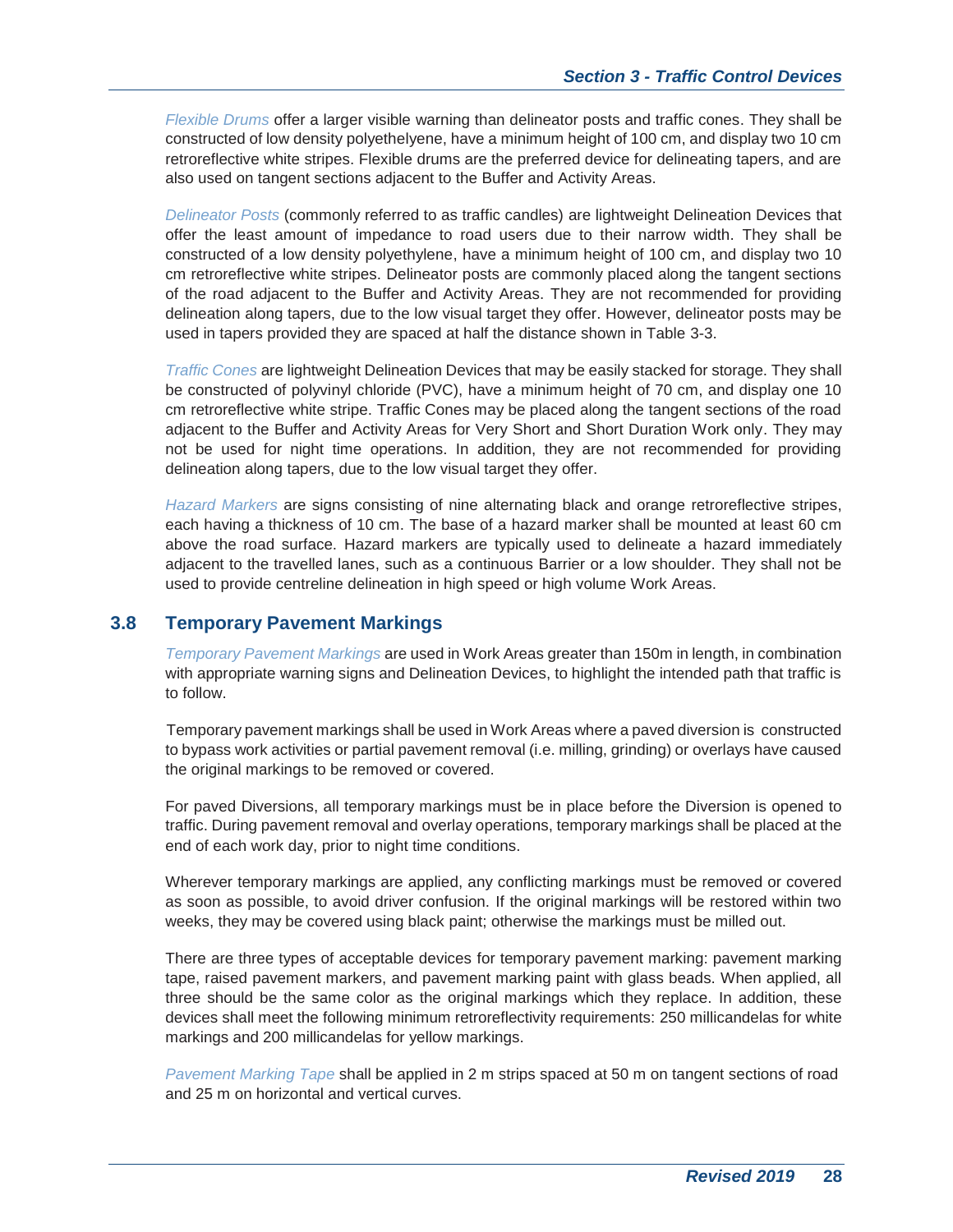# **4 Installation and Inspection of Traffic Control Devices**

## **4.1 Sign Installation**

## *Sign Supports*

Signs in Work Areas shall either be mounted on fixed or portable sign supports.

Fixed supports can either be constructed of wood or metal, and shall be installed directly into the ground. Wooden posts shall be a maximum size of 10 cm x 10 cm. Metal posts shall be a maximum size 5 cm x 5 cm, and have 11 mm diameter holes drilled on 25 mm centers on all four sides. Signs are not to be mounted in orange steel drums.

Portable sign supports may be used in place of fixed supports provided they have sufficient ballast to prevent them from being easily blown over or displaced by wind or passing vehicles. Sand-filled bags are recommended for providing extra ballast. Materials that may pose a hazard to road users, such as concrete blocks, shall not be used to provide ballast.

Alternate mounting devices shall be approved by the Department of Transportation and Infrastructure's Operations Branch.

### *Sign Spacing*

Signs shall be spaced so approaching road users have sufficient time to recognize the message and take any necessary action(s). The spacing shown in Table 4-1 shall be used as a minimum.

| <b>Normal Posted Speed</b><br>Limit (km/h) | <b>Minimum Spacing (m)</b> |
|--------------------------------------------|----------------------------|
| 50                                         | 50                         |
| $60 - 70$                                  | 75                         |
| $80 - 90$                                  | 100                        |
| $100 - 110$                                | 150                        |

### **Table 4-1: Minimum Sign Spacing in Work Areas**

In situations where the minimum spacing offers poor visibility to road users, such as on a hill or a curve where sight distance may be restricted, sign spacing should be increased accordingly. Similarly, the distance can also be increased where the minimum spacing causes signs to conflict with driveways.

## *Sign Position and Height*

All signs on fixed supports shall be installed within a distance of 1.5 m to 4.0 m from the edge of the travelled lane, and oriented approximately 90 degrees to approaching traffic. In instances where portable sign supports cannot be placed at a minimum 1.5 m (due to narrow shoulders), the sign may be moved closer to the edge of the travelled lane provided it does not pose a hazard to approaching traffic.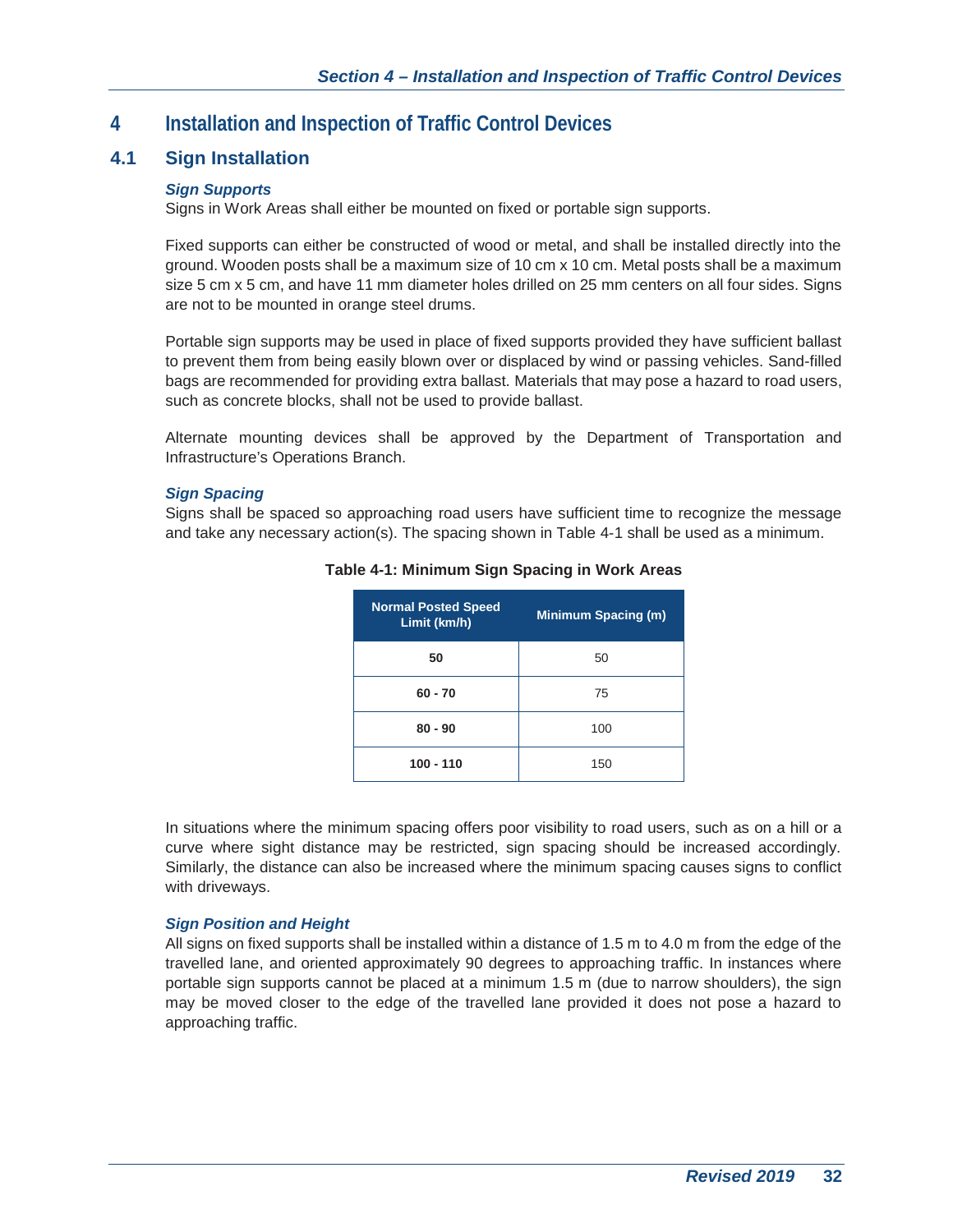#### **Sequence**

- 1. Begin at the first advance warning sign on the same side of the road as the Activity Area.
- 2. Proceed with the flow of traffic, placing all signs on the same side of the road as the Activity Area.
- 3. Make a legal turn.
- 4. Sign the opposite approach, beginning at the first advance warning sign and working with the flow of traffic.

#### **Special Instructions**

- Sign truck must display either 1) a Flashing Arrow Board set to the caution mode (recommended), or 2) a 360 degree amber light.
- A Trail Vehicle may be used in addition to the Sign Truck based upon site specific conditions such as restricted sight distances or high traffic volumes.



## **Figure 4-3: Sign Setup (Two Lane Roads)**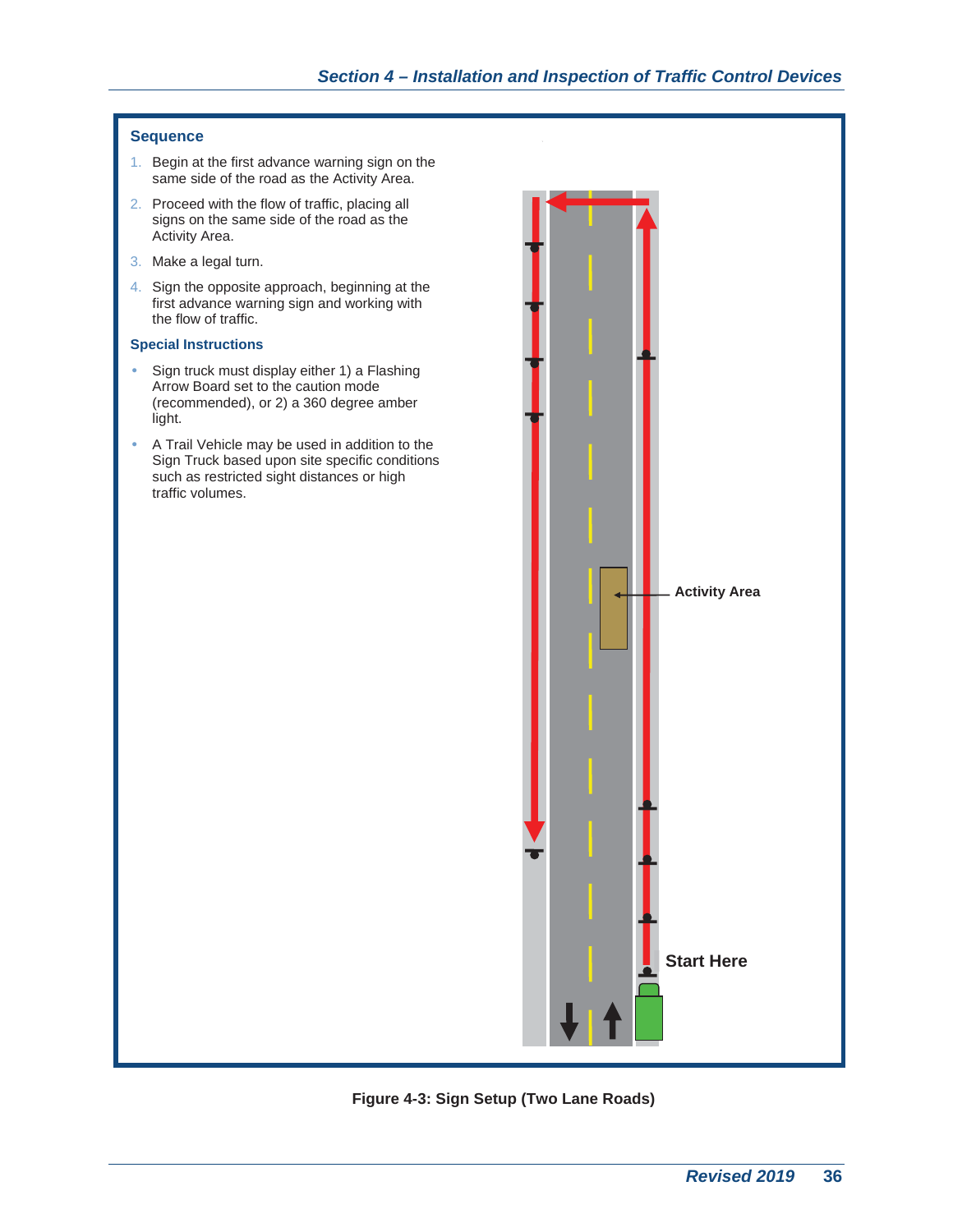#### **Sequence**

- 1. Ensure that the Activity Area is clear of all workers, materials, equipment, and Delineation Devices.
- 2. Beginning on the same side of the road as the Activity Area, proceed with the flow of traffic, picking up all signs on the shoulder.
- 3. Make a legal turn.
- 4. Pick up signs on the opposite approach, beginning at the first advance warning sign and working with the flow of traffic.
- 5. Make a legal turn.
- 6. Pick up all remaining signs on the same side of the road as the Activity Area, beginning with the first advance warning sign and following the flow of traffic.

#### **Special Instructions**

- Sign truck must display either 1) a FAB set to the caution mode (recommended), or 2) a 360 degree amber light.
- A Trail Vehicle may be used in addition to the Sign Truck based upon site specific conditions such as restricted sight distances



**Figure 4-6: Sign Removal (Two Lane Roads)**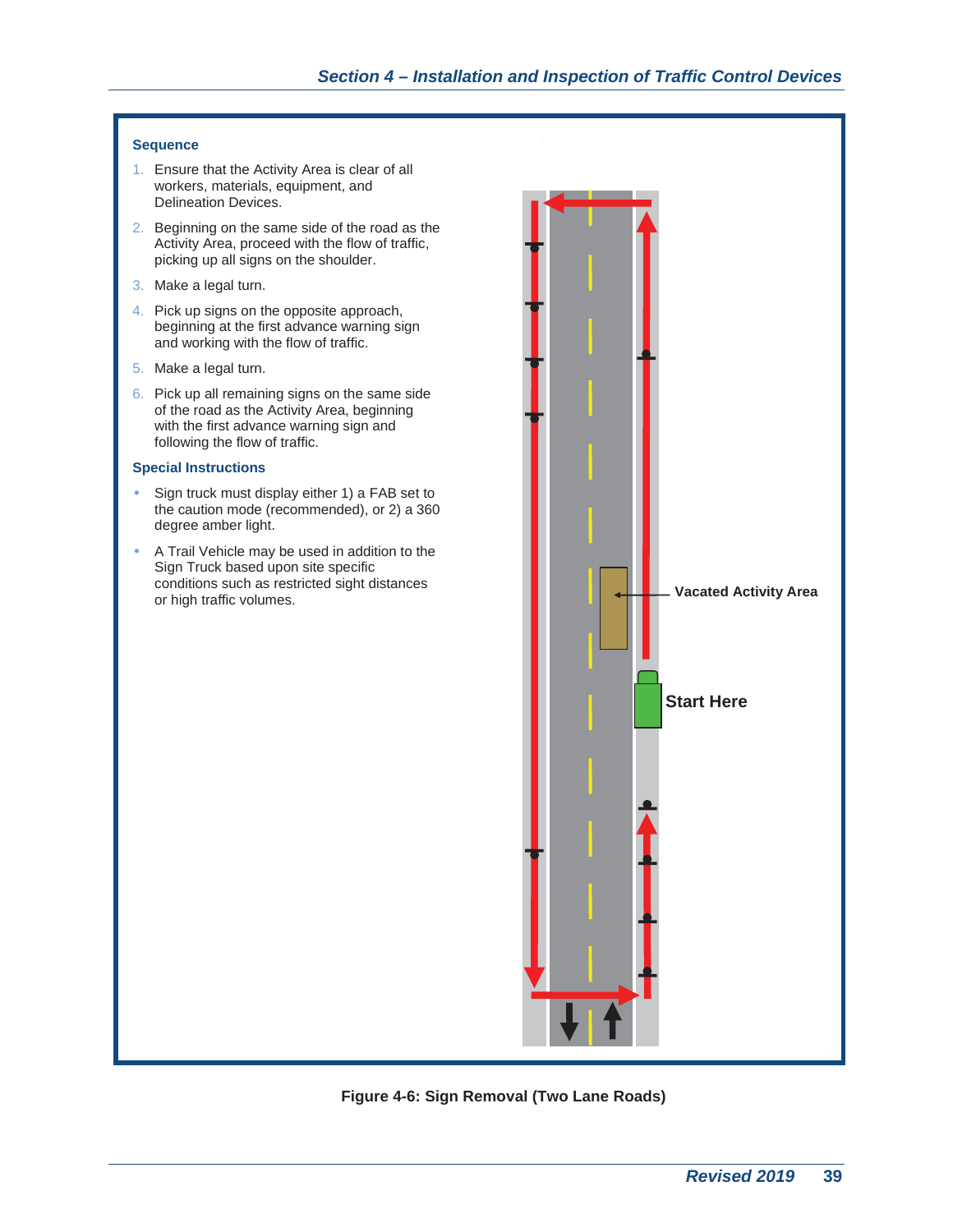## *Section 4 – Installation and Inspection of Traffic Control Devices*

#### **Sequence**

- 1. In general, begin sign placement at the first advance warning sign on the right side of the road.
- 2. Install the duplicate sign on the left side.
- 3. Proceed with the flow of traffic, installing from the right to the left.

#### **High Traffic Volume Areas (Optional – Not Shown in Figure)**

- In areas with high traffic volumes, the Traffic Control Agent may elect to install signs in the following manner:
- Commence by installing all signs on one side of the road
- Progress with the flow of traffic, making two legal turns
- Recommence installing at the Advance Warning area for the opposite side.

#### **Special Instructions**

- In cases where vehicles do not encroach on the travelled lane, Buffer Vehicle may be substituted with a Trail Vehicle.
- Sign truck and Trail Vehicle / Buffer Vehicle shall display a FAB set to the appropriate directional arrow or a caution bar. In addition, Trail Vehicle / Buffer Vehicle shall remain a distance B behind the Sign Truck as per Table 2-3
- An additional Trail Vehicle / Buffer Vehicle may be used to provide advance notification of the Sign Truck based upon site specific conditions such as restricted sight distances or high traffic volumes.
- For Lane Closures, the Construction Zone Ends signs may be installed after the closure has been established.
- A Dedicated Traffic Observer shall be present during all setup activities to warn workers of potential hazards.



**Figure 4-7: Sign Setup (Multilane Divided Roads)**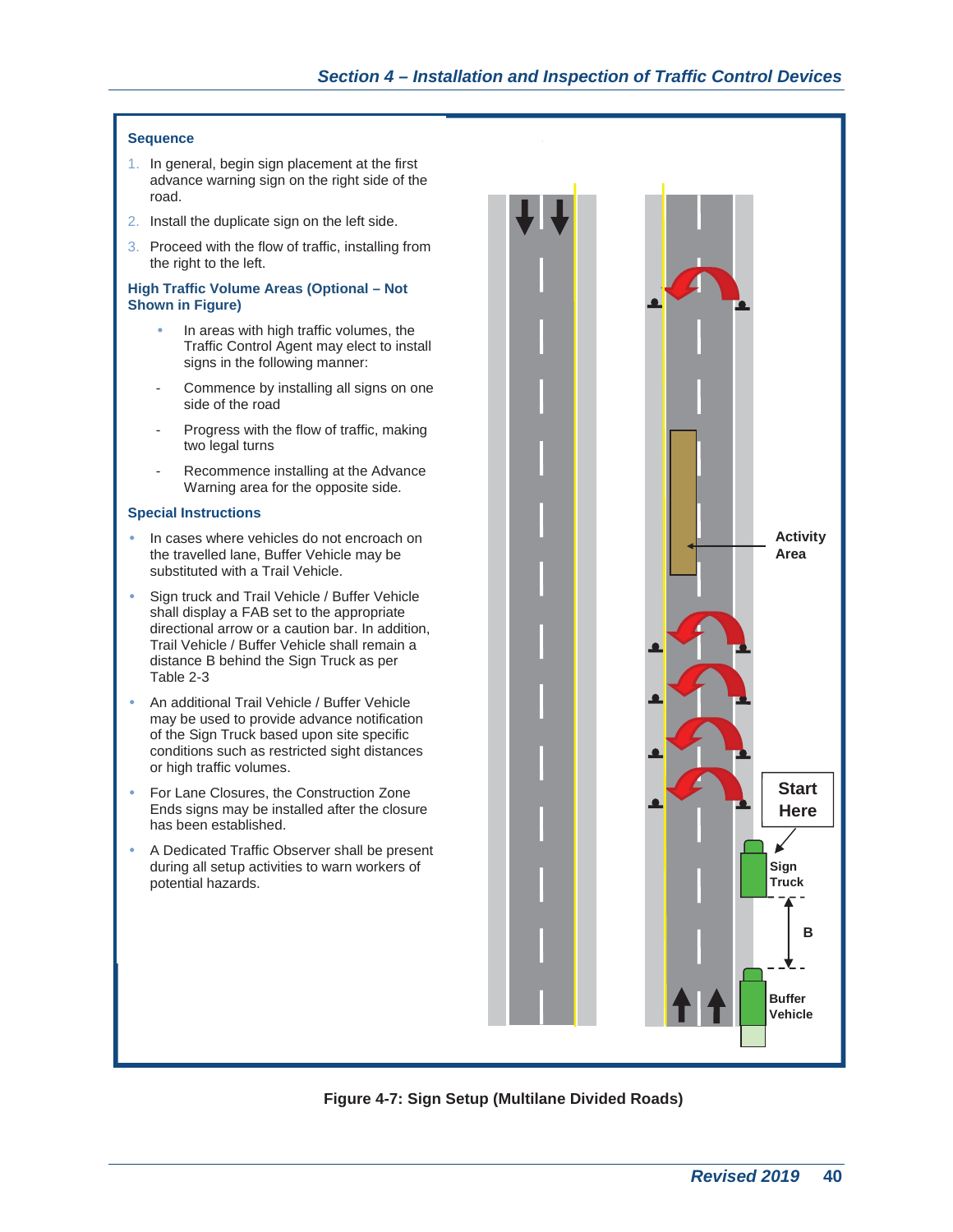## *Section 4 – Installation and Inspection of Traffic Control Devices*

#### **Sequence**

- 1. Ensure that the Activity Area is clear of all workers, equipment, and Delineation Devices.
- 2. In general, begin sign removal at the first advance warning sign on the right side of the road.
- 3. Remove the duplicate signs on the left side.
- 4. Proceed with the flow of traffic, removing all signs from left to the right

#### **High Traffic Volume Areas (Optional – Not shown in Figure)**

- In areas with high traffic volumes, the Traffic Control Agent may elect to remove signs in the following manner:
- Commence by removing all signs on one side of the road
- Progress with the flow of traffic making two legal turns
- Recommence removal at the Advance Warning area for the opposite side.

#### **Special Instructions**

- Sign truck shall display a FAB set to the appropriate directional arrow or a caution bar,
- Buffer Vehicle shall be equipped with a FAB, displaying the appropriate directional arrow and remain a distance B behind the Sign Truck as per Table 2-3.
- An additional Trail Vehicle / Buffer Vehicle may be used to provide advance notification of the Sign Truck based upon site specific conditions such as restricted sight distances or high volumes.
- In cases where vehicles do not encroach on the travelled lane, Buffer Vehicle may be substituted with a Trail Vehicle.
- A Dedicated Traffic Observer shall be present during all removal activities to warn workers of potential hazards.



#### **Figure 4-10: Sign Removal (Multilane Roads)**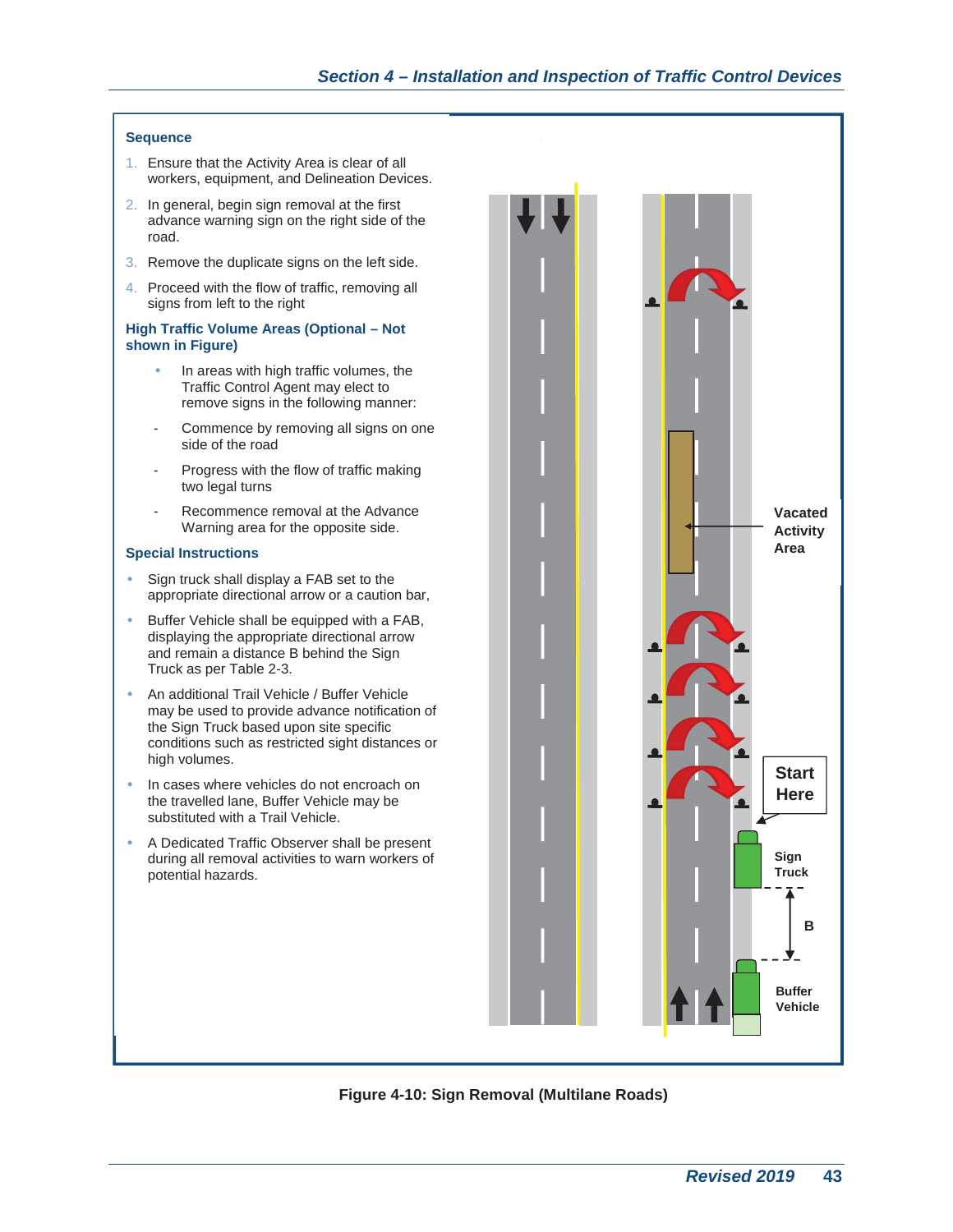## **4.3 Inspection and Documentation**

For every project, the Traffic Control Agent shall perform an *Initial Inspection* immediately following the setup of all devices to ensure that the Traffic Control Plan has been properly implemented. This initial inspection shall document the following information:

- The date and time of the inspection;
- Verification that all Traffic Control Devices are in their proper location, in good condition, and functioning as intended;
- A description of any changes made to the original Traffic Control Plan, including the reasons for these changes;
- Any observed driver issues (confusion, excessive speeds, etc.); and
- The signature of the Traffic Control Agent.

No work activities shall commence until after the initial inspection has been completed and documented. An initial night inspection shall also be undertaken if traffic control is to be left in place during hours of darkness.

*Routine inspections* of Work Areas are also necessary to ensure that all Traffic Control Devices remain in their proper location and continue to function as intended. The frequency of these inspections depend on the project size and duration, the complexity of traffic control, the nature of the work, and the number of problems observed in previous inspections. For Long Duration projects, inspections shall be conducted at the beginning and end of each work day as a minimum. Daily inspections shall also be conducted on holidays, weekends, and other times when the Work Area is not Active. Traffic control that is left in place overnight shall also be inspected during hours of darkness. Work Areas that remain Passive for an extended period (e.g. over the winter months) shall be inspected at least every two weeks.

Any issues noted during routine inspections, such as damaged or displaced signs, shall be corrected immediately. Furthermore, it is imperative that any changes to the Traffic Control Plan are reported to and documented by the Traffic Control Agent. The Traffic Control Agent shall maintain a file at all times that includes the original Traffic Control Plan, as well as all documentation from the initial and routine inspections. This file shall be maintained as part of the official contract documents upon completion of the work. Maintaining adequate documentation of traffic control is necessary in the event of litigation arising from an accident in the work zone.

If an accident does occur, appropriate assistance should be rendered to any injured persons. The Traffic Control Agent shall then ensure that the following information has been compiled:

- The location of all devices at the time of the accident (with photos if possible);
- A sketch of the accident location identifying vehicles, equipment, and Work Area personnel involved;
- Weather conditions at the time of the accident;
- A brief summary of what happened and the actions taken; and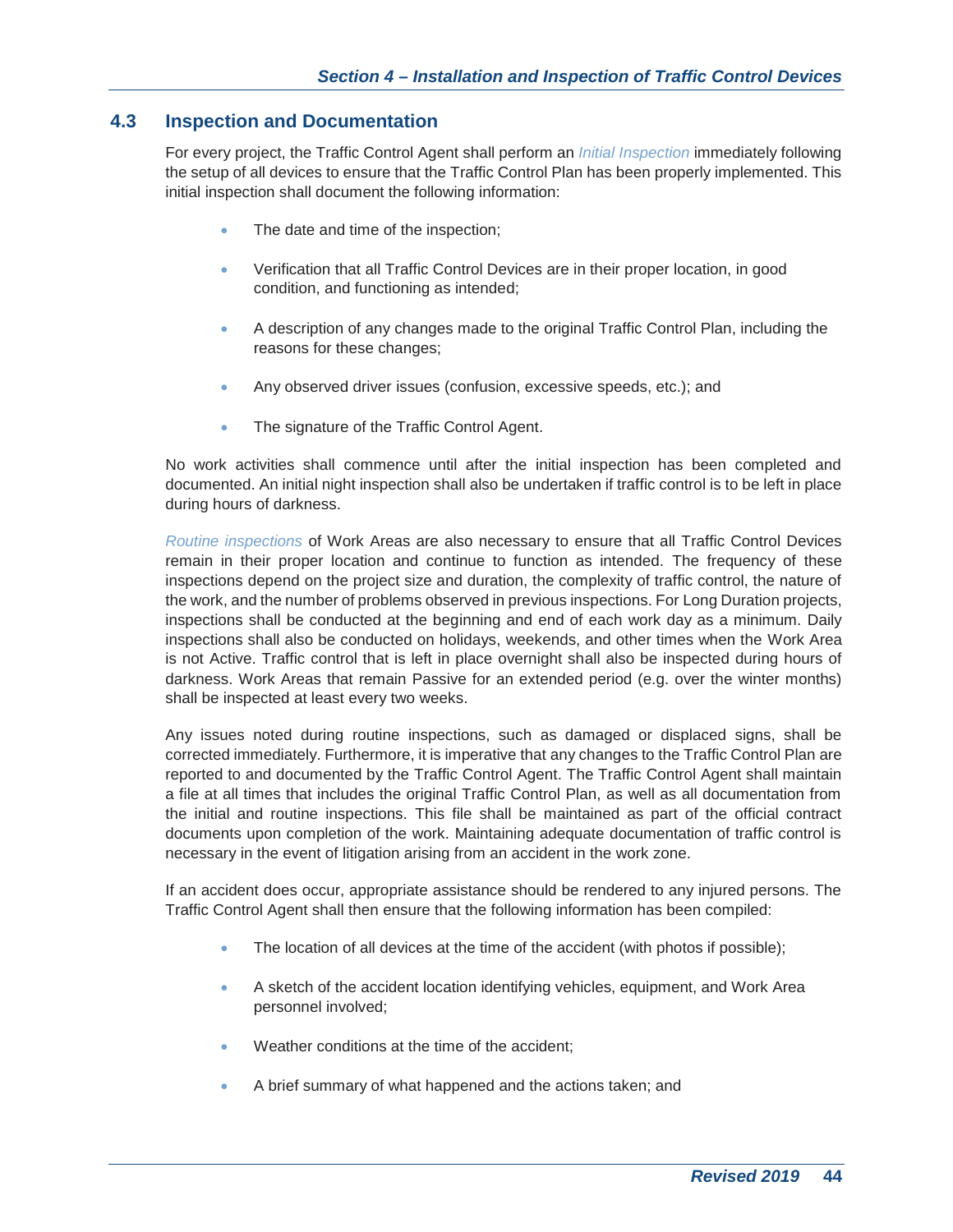## **5.2 Traffic Control Persons**

#### *Responsibilities*

*Traffic Control Persons (TCPs)* are used in Work Areas to regulate traffic and prevent conflicts between vehicles and Work Area activities. The duties of a TCP are to:

- Direct traffic safely through the Work Area;
- Stop traffic whenever the progress of work requires, in order to provide a safe Work Area and ensure the safety of the workers; and
- Warn workers of impending danger.

Given the significant importance of these responsibilities, only individuals who have received proper training shall be used as TCPs.

#### *Training*

Traffic Control Persons shall complete training as per Occupational Health and Safety Act and the policies and procedures established by their employers.

#### *Required Signage*

A Traffic Control Person Ahead sign shall always be erected in advance of the TCP to inform road users of their presence and prepare them to obey given direction. This sign shall be in place before the TCP commences signalling, at the appropriate distance as indicated in Table 5-1. When the TCP is not directing traffic, this sign shall be removed, covered, or turned away from traffic.

#### **Table 5-1: Placement Distances for Traffic Control Person Ahead**

| <b>Normal Posted Speed</b><br>Limit (km/h) | Distance (m) |
|--------------------------------------------|--------------|
| 50                                         | $100 - 150$  |
| $60 - 70$                                  | 150 - 225    |
| $80 - 90$                                  | $200 - 300$  |
| $100 - 110$                                | $300 - 450$  |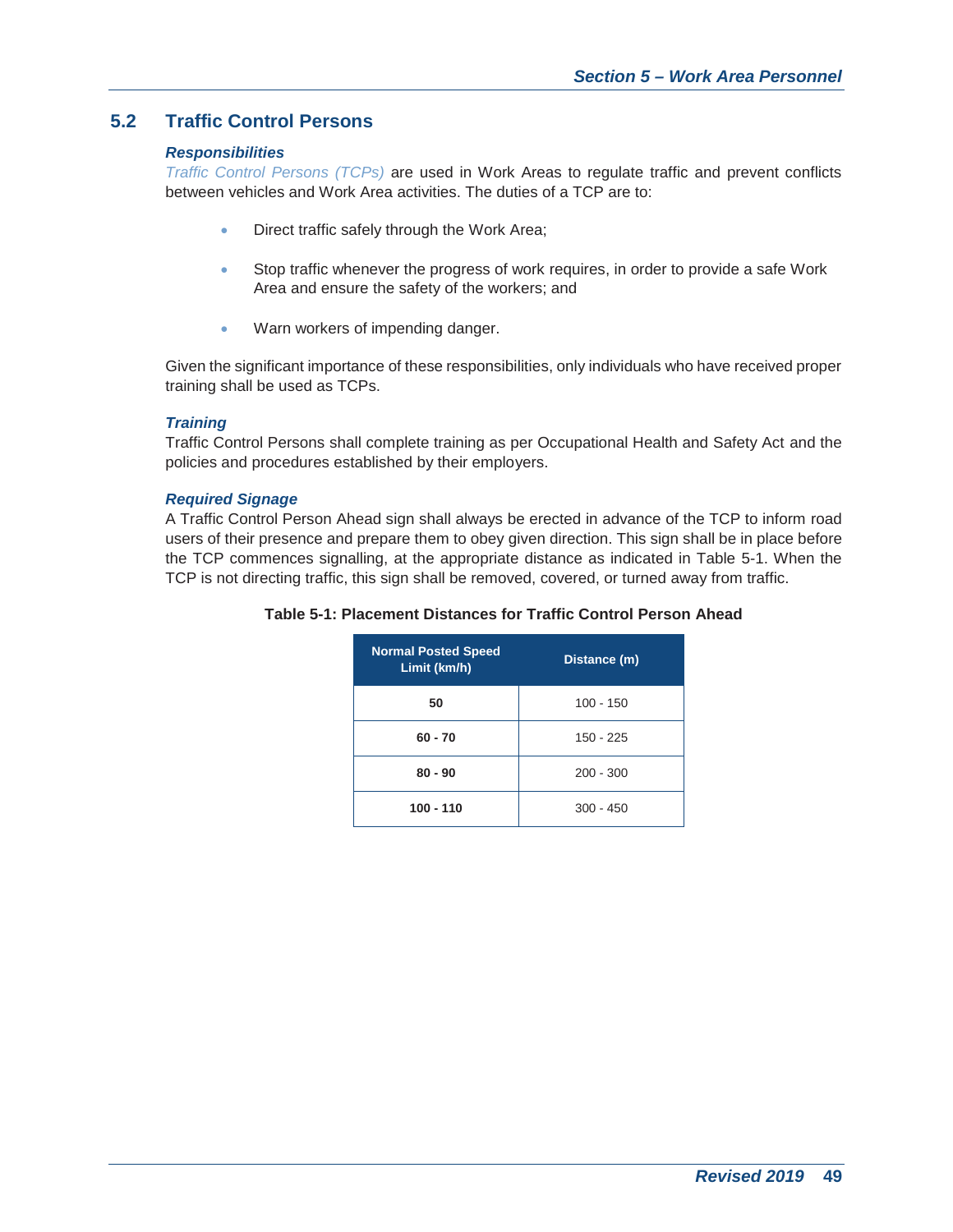A *Stop/Slow Paddle* shall be used by the TCP to direct traffic. Both the stop sign and the slow sign are to be 50 cm X 50 cm, and mounted on the top of a pole such that the top of the signs is a minimum of 2 m above the roadway. Both signs shall also be retro-reflective with high intensity sheeting. At no time should the TCP use red flags to control traffic.



#### *Position & Location*

A TCP shall stand just outside the travelled lane at a location approximately 40-50 m in advance of the Activity Area or Transition Taper. In situations where the posted speed is 60 km/h or less, this distance may be reduced to 20-30 m. For patching, milling, and paving, these distances shall be relative to the Work Vehicles (i.e. asphalt truck, etc.). For all situations, the TCP must be able to see (and be seen by) approaching traffic for at least 150 m.

Once a TCP has been assigned a position, they must immediately plan an escape route (i.e. a place to move to avoid Errant Vehicles that may disregard their signals). In the event this does occur, the TCP must move out of the path of the vehicle and then immediately warn the workers.

While signalling, a TCP must:

- Be alert at all times, and aware of work activities and oncoming traffic;
- Face on-coming traffic, and never turn their back on moving traffic;
- **Refrain from using cell phones or other electronic devices;**
- Stand alone, and not mingle with workers or the public; and
- Not perform any other work.

If conversations with road users are unavoidable, the TCP must remain in position and keep conversation brief.

#### *Signalling Procedures*

Proper signalling methods and procedures are taught in the TCP course. These procedures shall be followed at all times to ensure that traffic is directed in a safe and consistent manner. Common procedures are described in Table 5-2.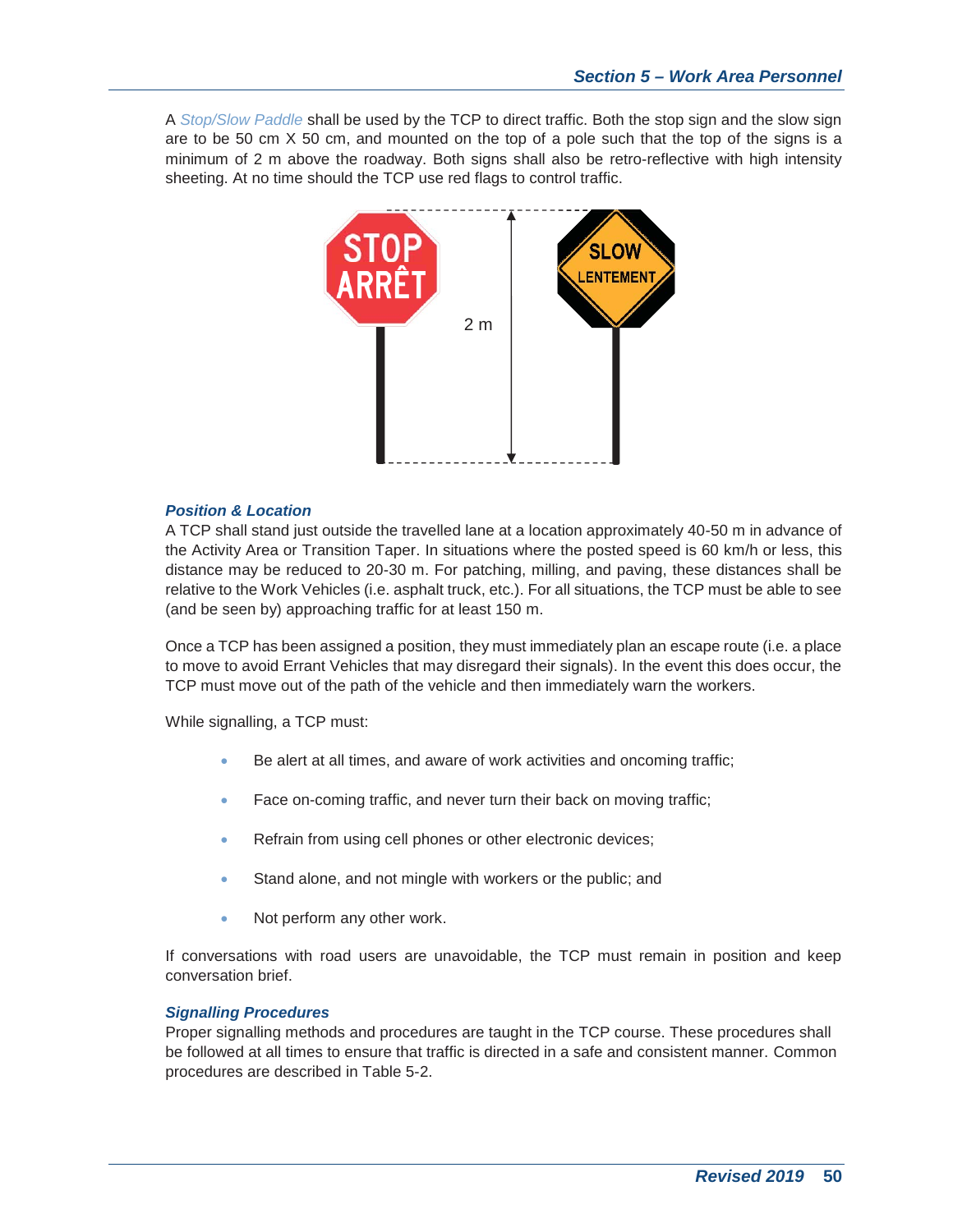## **5.3 Dedicated Traffic Observers**

#### *Responsibilities*

*Dedicated Traffic Observers* are used to monitor oncoming traffic and warn workers of potential hazards or threats during the setup and removal of Traffic Control Devices and for other activities that require a worker to be on or near the travelled lane for only a very brief period. To do so, they must be located in a position with a clear view of traffic. The means by which the traffic observer will warn the workers shall be determined before the activity begins. Dedicated Traffic Observers shall not be engaged in other activity while monitoring traffic. An example of such an activity may include removing debris from the road.

#### *Training*

All Dedicated Traffic Observers must attend a WATCM awareness session as approved by the Department of Transportation and Infrastructure's Operations Branch.

## **5.4 Device Installers**

#### *Responsibilities*

*Sign Installers* include any person(s) directly involved with the setup and removal of Traffic Control Devices in a Work Area.

#### *Training*

All device installers must attend a WATCM awareness session as approved by the Department of Transportation and Infrastructure's Operations Branch

## **5.5 Other Workers**

#### *Responsibilities*

*Other Workers* include any other person(s) on site while the work is being carried out. This includes equipment operators, general labourers, inspectors, etc.

#### *Training*

All workers must attend a WATCM awareness session as approved by the Department of Transportation and Infrastructure's Operations Branch.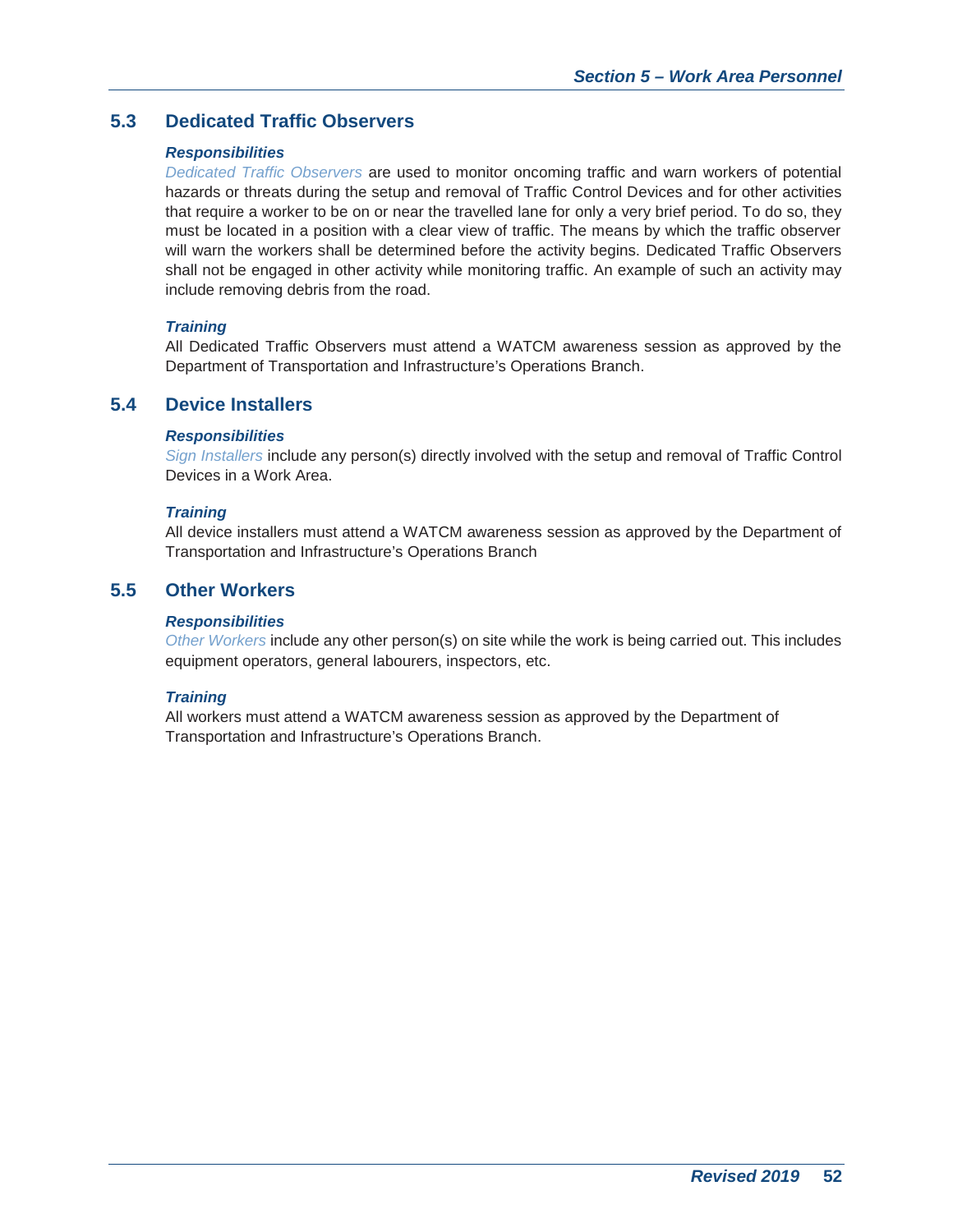## **6.2 Work Duration**

Work duration is the length of time that an Activity Area occupies a single location or several adjacent locations that are sufficiently close to be effectively considered as one. There are four categories of work duration:

| <b>Moving Operations</b>   | Work that is either done continuously, usually at slow<br>speeds, or <i>intermittently</i> , with brief stops related to the<br>work. Examples of Moving Operations include: line<br>painting, mowing, sweeping, and pavement testing. |
|----------------------------|----------------------------------------------------------------------------------------------------------------------------------------------------------------------------------------------------------------------------------------|
| <b>Very Short Duration</b> | Work that occupies a fixed location for up to 30 minutes,<br>including the time required to setup and remove Traffic<br>Control Devices.                                                                                               |
| <b>Short Duration</b>      | Work that occupies a fixed location for longer than 30<br>minutes, yet less than 1 day.                                                                                                                                                |
| Long Duration              | Work that occupies a fixed location for longer than 1 day.                                                                                                                                                                             |

As work duration increases, so too does the exposure for workers. As a result, the magnitude of traffic control is typically greater for longer duration Work Areas.

## **6.3 Traffic Volumes**

The level of traffic control required may also depend on the traffic volumes through the Work Area. Low Volume Roads typically require a less complex traffic control layout since worker exposure to traffic is reduced.

For the purposes of selecting the appropriate traffic control layout, a Low Volume Road is any road with an AADT of less than 300 vehicles per day.

## **6.4 Vehicle Speeds**

The faster a vehicle is travelling, the more distance the driver will require to recognize, interpret, and react to any traffic control devices or personnel which they may encounter in a Work Area. For this reason, as the posted speed changes in the Work Area, so does the:

- Size of Traffic Control Devices;
- Distance for providing advance warning;
- Spacing between devices in the Approach Area; and the
- Lengths of tapers and Buffer Areas.

Each layout contained in Chapters 7 and 8 includes a table that specifies the minimum dimensions for each of these items.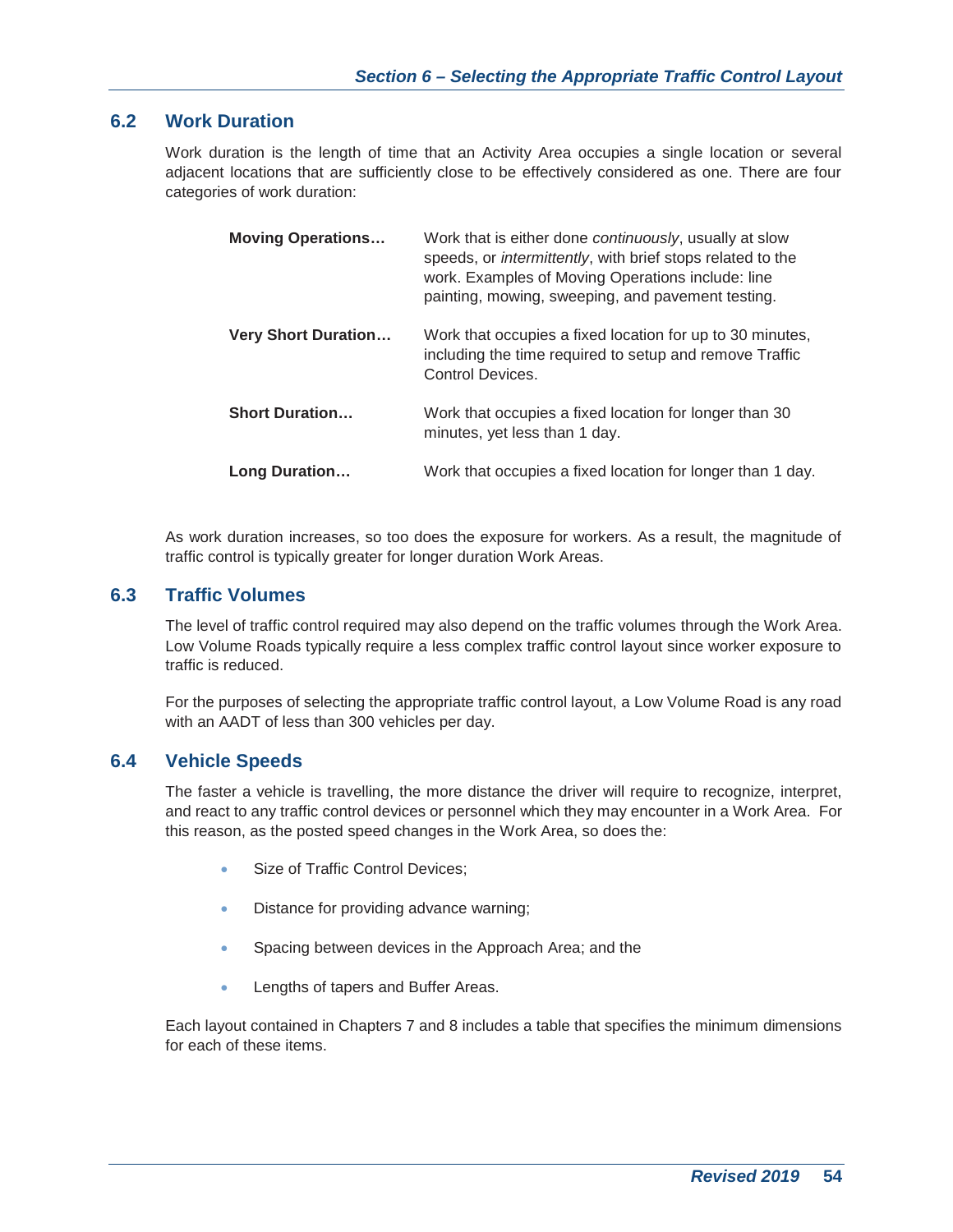# **7 Typical Layouts for Two Lane Roads**

| <b>GENERAL LAYOUTS</b>                                                                                                                                                                                                                   |                                                                                                                                                                                                                                           |                                                 |                                                      |                       |
|------------------------------------------------------------------------------------------------------------------------------------------------------------------------------------------------------------------------------------------|-------------------------------------------------------------------------------------------------------------------------------------------------------------------------------------------------------------------------------------------|-------------------------------------------------|------------------------------------------------------|-----------------------|
| <b>Activity</b>                                                                                                                                                                                                                          | <b>Work Location</b>                                                                                                                                                                                                                      | <b>Duration</b>                                 | <b>Volume</b>                                        | <b>Figure No.</b>     |
| Any                                                                                                                                                                                                                                      | Roadside <b>Constitution</b> Any <b>Constitution</b> All <b>Constitution</b>                                                                                                                                                              |                                                 |                                                      | $7 - 1$               |
|                                                                                                                                                                                                                                          | Shoulder <b>Constitution</b> Very Short <b>Constant All Constant All</b>                                                                                                                                                                  |                                                 |                                                      | $7 - 2$               |
|                                                                                                                                                                                                                                          |                                                                                                                                                                                                                                           |                                                 |                                                      | $7 - 3$               |
|                                                                                                                                                                                                                                          | <b>Long</b>                                                                                                                                                                                                                               |                                                 |                                                      | $7 - 4$               |
|                                                                                                                                                                                                                                          | Partial Lane Closure <b>&gt;</b> Short                                                                                                                                                                                                    |                                                 |                                                      | $7-4P$                |
|                                                                                                                                                                                                                                          | Single Lane (inc. Bridges) :>> Short                                                                                                                                                                                                      |                                                 |                                                      | $7 - 5$               |
|                                                                                                                                                                                                                                          |                                                                                                                                                                                                                                           | <b>E</b> Long                                   | <del></del> AADT < 300 vpd  >                        | $7 - 6$               |
|                                                                                                                                                                                                                                          |                                                                                                                                                                                                                                           |                                                 | <b>AADT</b> > 300 vpd <b></b>                        | $7 - 7$               |
|                                                                                                                                                                                                                                          |                                                                                                                                                                                                                                           |                                                 |                                                      |                       |
| Single Lane Diversion <b>manufacturers</b>                                                                                                                                                                                               |                                                                                                                                                                                                                                           |                                                 |                                                      | $7 - 9$               |
|                                                                                                                                                                                                                                          |                                                                                                                                                                                                                                           |                                                 | <b>AADT &gt; 300 vpd ······· &gt;</b> AADT > 300 vpd | $7 - 10$              |
| Two Lane Diversion (surfaced)                                                                                                                                                                                                            | Two Lanes <b>Commission</b> Long <b>Commission</b> All <b>Commission</b>                                                                                                                                                                  |                                                 |                                                      | $7 - 11$              |
| Two Lane Diversion (unsurfaced)                                                                                                                                                                                                          | Two Lanes <b>were seen as the comparison of the Cong Commission Congress All</b>                                                                                                                                                          |                                                 |                                                      | $7 - 12$              |
|                                                                                                                                                                                                                                          | Two Lanes <b>Constitutions</b> Any <b>Constitutions</b> All <b>Constitutions</b>                                                                                                                                                          |                                                 |                                                      | $7 - 13$              |
|                                                                                                                                                                                                                                          | Uphill Right Lane <b>Constant Short / Long Constant All Constant Server Short / Long</b>                                                                                                                                                  |                                                 |                                                      | $7 - 14$              |
|                                                                                                                                                                                                                                          | Uphill Centre Lane <b>manners</b> Short / Long <b>manual Constant All manual Centre</b>                                                                                                                                                   |                                                 |                                                      | $7 - 15$              |
|                                                                                                                                                                                                                                          |                                                                                                                                                                                                                                           |                                                 |                                                      | $7 - 16$              |
| <b>Auxiliary Lane</b>                                                                                                                                                                                                                    |                                                                                                                                                                                                                                           |                                                 |                                                      | $7 - 17$              |
|                                                                                                                                                                                                                                          | Acceleration Lane <b>Contains</b> Short / Long                                                                                                                                                                                            |                                                 | All                                                  | $7 - 18$              |
| <b>SPECIAL LAYOUTS</b>                                                                                                                                                                                                                   |                                                                                                                                                                                                                                           |                                                 |                                                      |                       |
| <b>Activity</b>                                                                                                                                                                                                                          | <b>Work Location</b>                                                                                                                                                                                                                      | <b>Duration</b>                                 | <b>Volume</b>                                        | <b>Figure No.</b>     |
| Surveying                                                                                                                                                                                                                                | Shoulder                                                                                                                                                                                                                                  |                                                 |                                                      | $7 - 19$              |
|                                                                                                                                                                                                                                          | Single Lane <b>Contract Short</b> Short <b>Contract Contract Contract Contract Contract Contract Contract Contract Contract Contract Contract Contract Contract Contract Contract Contract Contract Contract Contract Contract Contra</b> |                                                 |                                                      | $7 - 20$              |
| Patching                                                                                                                                                                                                                                 | Single Lane                                                                                                                                                                                                                               | """"" "" "" Very Short "" > AADT <300 vpd """ > |                                                      | $7 - 21a$             |
|                                                                                                                                                                                                                                          |                                                                                                                                                                                                                                           |                                                 |                                                      | $7 - 21$              |
|                                                                                                                                                                                                                                          | Single Lane                                                                                                                                                                                                                               |                                                 |                                                      | $7 - 22$              |
| After Milling or Paving <b>Constitution Communication</b> and a strategy of Paving Communication and the After Milling or Paving                                                                                                         |                                                                                                                                                                                                                                           |                                                 |                                                      | $7 - 23$              |
| Chipsealing <b>Chipsealing</b>                                                                                                                                                                                                           | Single Lane <b>Contains Short / Long Contains All Contains All Contains All Contains All Contains</b> All                                                                                                                                 |                                                 |                                                      | $7 - 24$              |
| Grading <b>Constitution</b> Crading <b>Constitution</b> Construction Construction Construction Construction Construction Construction Construction Construction Construction Construction Construction Construction Construction Constru | Single Lane <b>William Strategie Strategie Short</b>                                                                                                                                                                                      |                                                 | ---------------> All ------------------>             | $7 - 25$              |
| Line Painting <b>Constanting</b>                                                                                                                                                                                                         | Single Lane <b>Constant Contract Construct Constant Constant Construct Construction</b>                                                                                                                                                   |                                                 |                                                      | 7-26                  |
| <b>Blasting Area</b>                                                                                                                                                                                                                     |                                                                                                                                                                                                                                           |                                                 |                                                      | 7-27                  |
| Low Shoulder                                                                                                                                                                                                                             |                                                                                                                                                                                                                                           |                                                 |                                                      | $7 - 28$              |
|                                                                                                                                                                                                                                          |                                                                                                                                                                                                                                           |                                                 |                                                      | 7-29                  |
| Temporary Haul Road <b>William Street According to the Contract Office According Contract Contract Office According to the Contract Office According to the Contract Office According to the Contract Office According to the Co</b>     |                                                                                                                                                                                                                                           |                                                 |                                                      | $7 - 30$              |
| Advance Signing (Major Project) <b>With the Construction of the Constantine Construction of the Constantine Construction</b>                                                                                                             |                                                                                                                                                                                                                                           |                                                 |                                                      | 7-31                  |
| <b>LEGEND</b>                                                                                                                                                                                                                            | <b>Continuous</b>                                                                                                                                                                                                                         | <b>Flashing</b>                                 |                                                      | <b>Work Vehicle</b>   |
|                                                                                                                                                                                                                                          | <b>Barrier</b>                                                                                                                                                                                                                            | <b>Arrow Board</b>                              |                                                      |                       |
| <b>Activity Area</b>                                                                                                                                                                                                                     |                                                                                                                                                                                                                                           |                                                 |                                                      |                       |
|                                                                                                                                                                                                                                          | <b>Traffic Control Sign</b>                                                                                                                                                                                                               |                                                 |                                                      | <b>Trail Vehicle</b>  |
|                                                                                                                                                                                                                                          | <b>Delineation</b>                                                                                                                                                                                                                        | <b>Barricade</b>                                |                                                      |                       |
| <b>Sign Graphic</b>                                                                                                                                                                                                                      | <b>Device</b>                                                                                                                                                                                                                             | <b>Traffic Control</b>                          |                                                      |                       |
| $\mathbf{s}$                                                                                                                                                                                                                             | <b>Spacing</b>                                                                                                                                                                                                                            | Person                                          |                                                      | <b>Buffer Vehicle</b> |
|                                                                                                                                                                                                                                          |                                                                                                                                                                                                                                           |                                                 |                                                      |                       |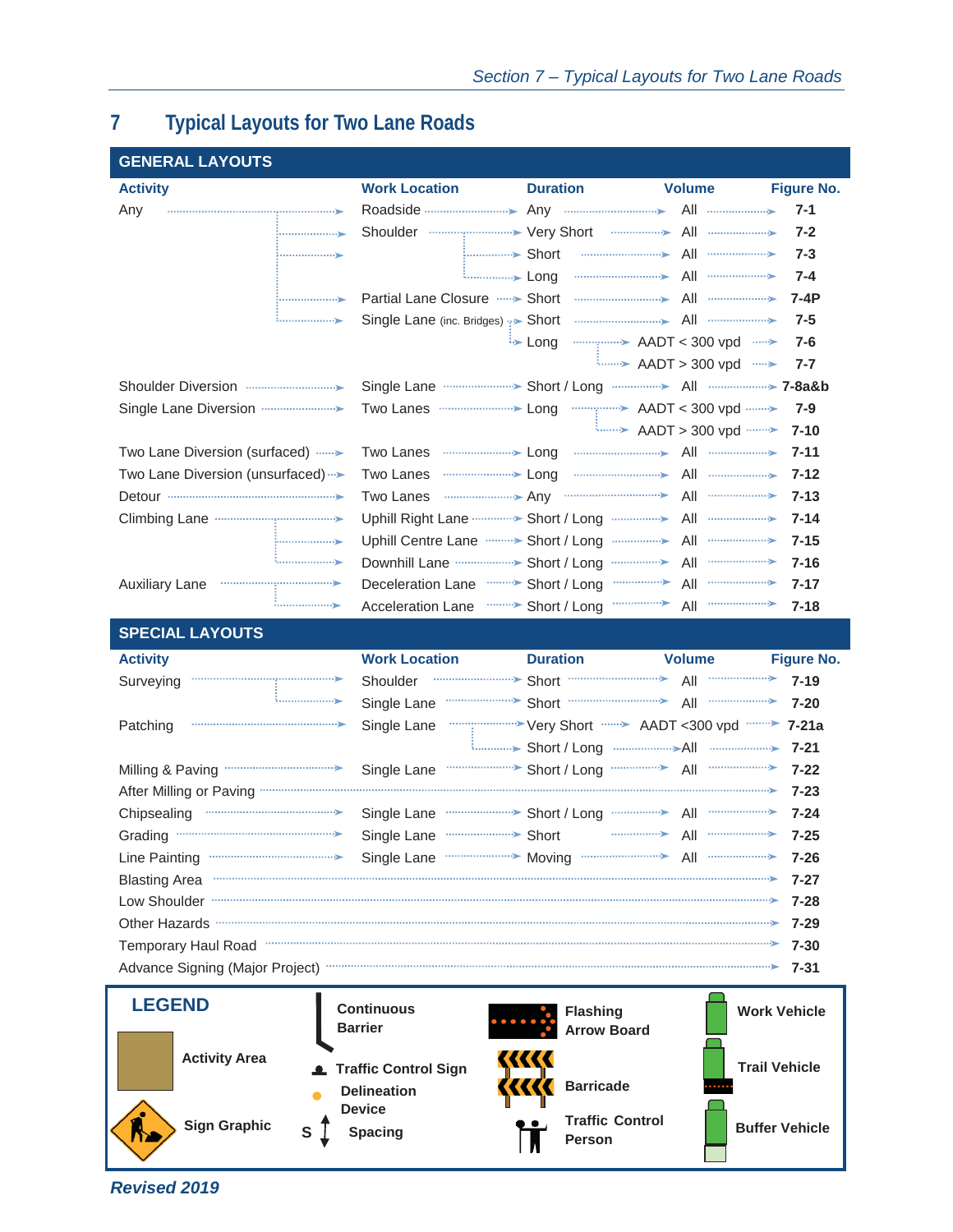#### **NOTES:**

- 1. No signs are required for work that occurs outside 15 m from the edge of the travelled lane.
- 2. No signs are required for work vehicles that are positioned off the shoulder area of the travelled lane for Very Short and Short Duration Work.
- 3. No signs are required for mowing operations. However, the mower shall be equipped with a 360 degree amber light and a Slow Moving Vehicle Triangle.
- 4. For mowing operations, the first swath adjacent to the road must be mowed following the direction of traffic.
- 5. Shoulder must remain clear of all workers, vehicles, and equipment while work is in progress.

|   |    | Roadside Work<br><b>Any Duration</b><br><b>All Volumes</b> |       |     |
|---|----|------------------------------------------------------------|-------|-----|
| v | 50 | 60-70                                                      | 80-90 | 100 |
| S | 50 | 75                                                         | 100   | 150 |

**V – Existing Speed Limit (km/h)** 

**S – Minimum Sign Spacing (m)** 

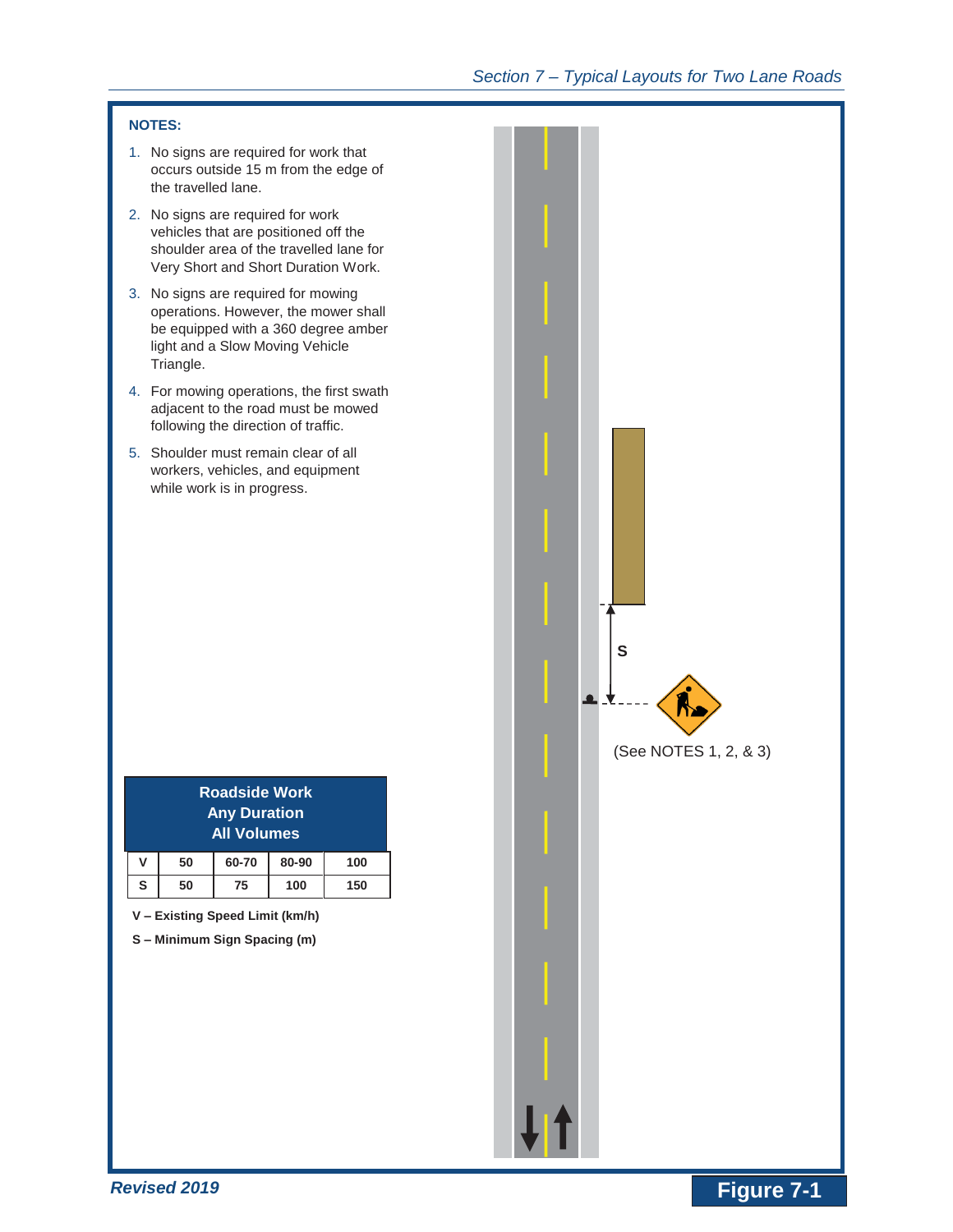

- **S – Minimum Sign Spacing (m)**
- **T – Taper Length (m)**
- **D – Maximum Delineator Spacing in Taper/Tangent (m)**
- **B – Buffer Area Length (m)**

*Revised 2019* 

**NOTES:** 

less.

**ONSTRUCT** 

 $A$  m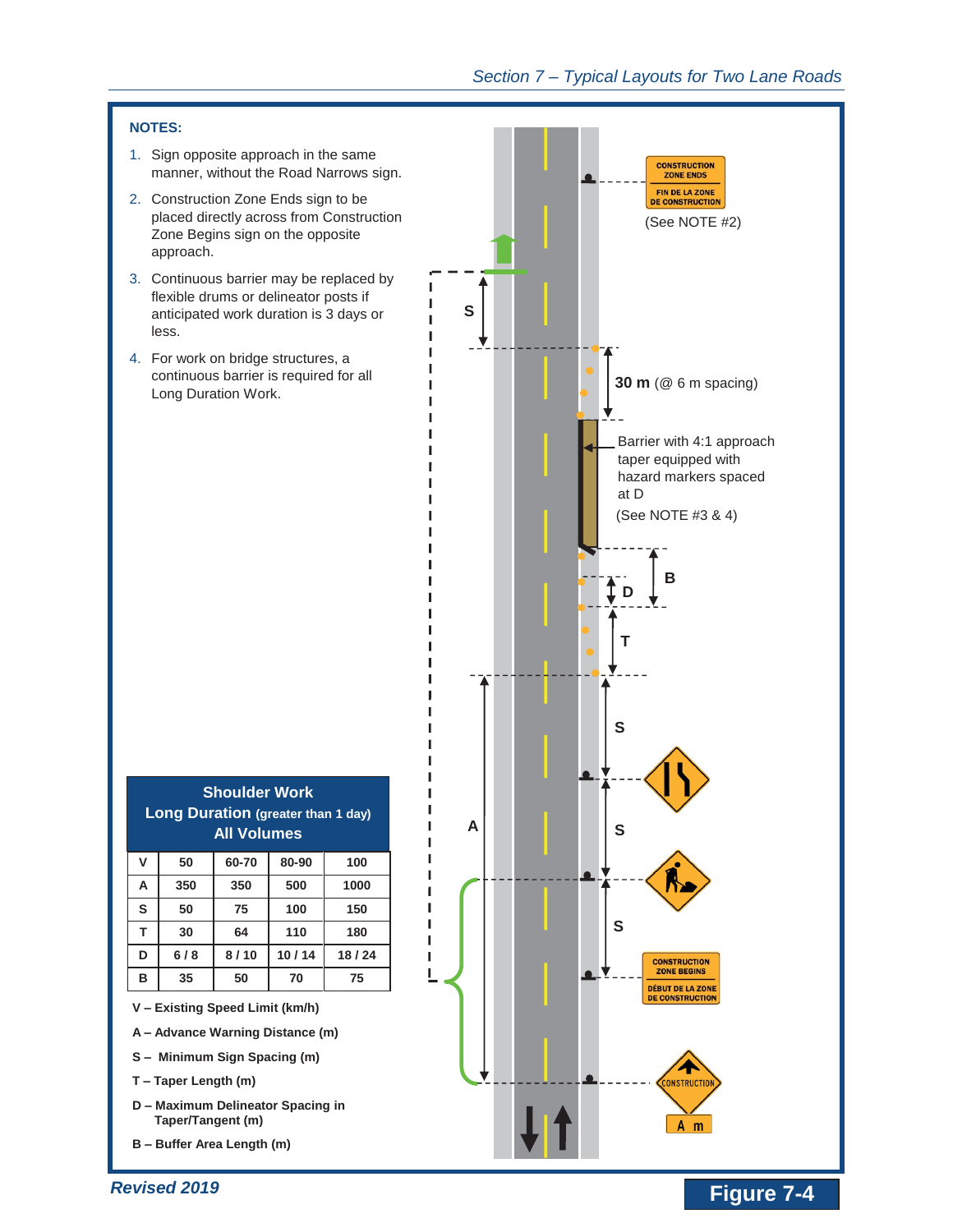**CONSTRUCTION<br>ZONE ENDS** FIN DE LA ZONE **DE CONSTRUCTION** 

#### **NOTES:**

- 1. Must maintain a minimum 3.0m usable road width in the lane in which work is taking place.
- 2. Sign opposite approach in the sam manner, without the Road Narrows sign.
- 3. Construction Zone Ends sign to be placed directly across from Construction Zone Begins sign on the opposite approach.
- 4. For Very Short Duration Partial Lane Closures on roads with  $AADT \leq 30$ and Existing Speed Limit ≤ 50 km/
	- Identified signs may be eliminated
	- T maybe reduced to T/3
	- Termination Taper may be reduced to two delineation devices.

| ne                                                       | (See NOTE #3 & 4)                                                                                                                      |
|----------------------------------------------------------|----------------------------------------------------------------------------------------------------------------------------------------|
| e<br>S                                                   |                                                                                                                                        |
| ne<br>$\overline{0}$<br>h:                               | 30 <sub>m</sub><br>(@ 6 m spacing)                                                                                                     |
|                                                          | B<br>Т                                                                                                                                 |
|                                                          | S                                                                                                                                      |
| $\overline{100}$<br>A<br>000<br>150<br>180<br>3/24<br>75 | S<br>R<br>S                                                                                                                            |
| I<br>n)                                                  | <b>CONSTRUCTION</b><br><b>ZONE BEGINS</b><br><b>DÉBUT DE LA ZONE</b><br><b>DE CONSTRUCTION</b><br>(See NOTE #4)<br><b>CONSTRUCTION</b> |
|                                                          | $\pmb{\downarrow}$  <br>A<br>m<br>(See NOTE #4)                                                                                        |

# **Short Duration All Volumes**   $V$  50 60-70 80-90 A 350 350 500 1 **S 50 75 100 150 T 30 64 110 180 D 6 / 8 8 / 10 10 / 14 18 / 24 B 35 50 70 75**

**Partial Lane Closure** 

- **V – Existing Speed Limit (km/h)**
- **A – Advance Warning Distance (m)**
- **S – Minimum Sign Spacing (m)**
- **C – Traffic Control Person Setback (m)**
- **D – Maximum Delineator Spacing in Taper/Tangent (m)**
- **B – Buffer Area Length (m)**

# **Provised 2019** *Revised 2019 CONSIDERED AT A P <b>Figure 7-4P P Figure 7-4P*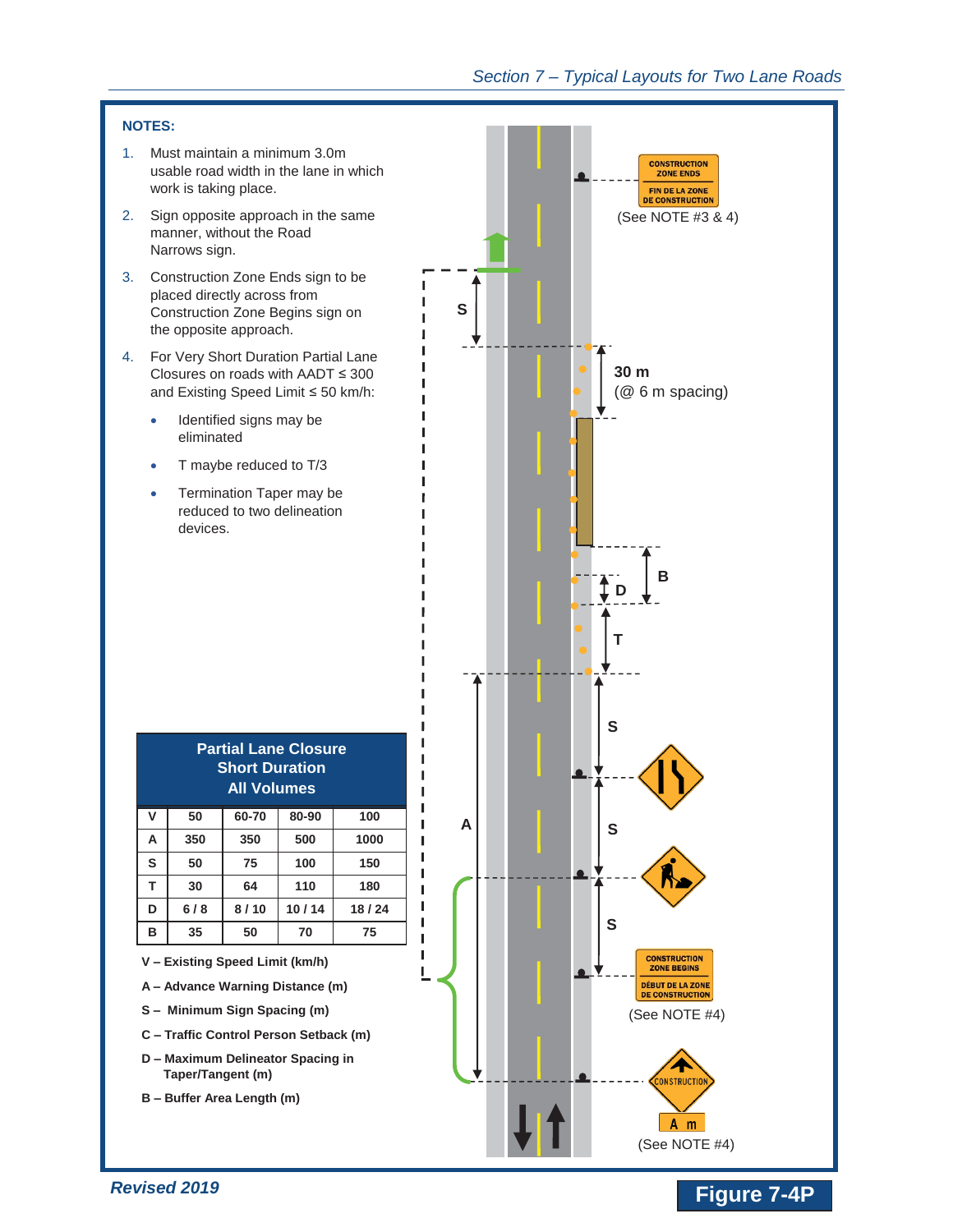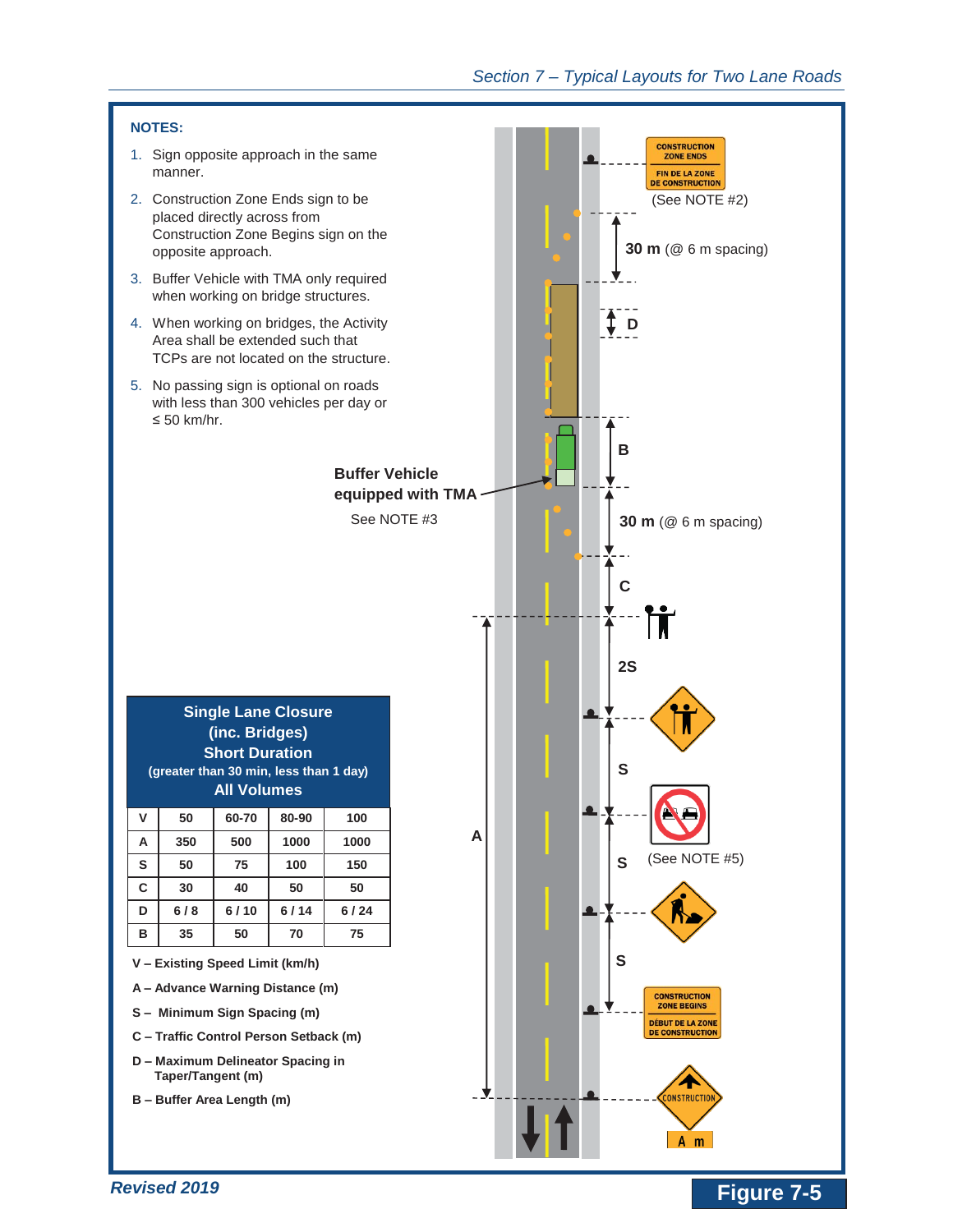#### **NOTES:**

- 1. Layout requires approval from the Department of Transportation and Infrastructure's Operations Branch.
- 2. Sign opposite approach in the same manner, without the Yield Ahead and Yield signs.
- 3. Construction Zone Ends sign to be placed directly across from Construction Zone Begins sign on the opposite approach.
- 4. Tapers shall be at least 30 m in length, and have a delineator spacing of 6 m.
- 5. Flashing arrow boards (set to the caution mode) may be used in place of barricade boards.
- 6. Continuous barrier may be replaced by flexible drums or delineator posts if anticipated work duration is 3 days or less.
- 7. For work on bridge structures, a continuous Barrier is required for all Long Duration Work.

See NOTE #1

| <b>Single Lane Closure</b><br>(inc. Bridges)<br><b>Long Duration (greater than 1 day)</b><br><b>AADT</b> less than<br>300 vehicles per day |     |       |       |      |
|--------------------------------------------------------------------------------------------------------------------------------------------|-----|-------|-------|------|
| V                                                                                                                                          | 50  | 60-70 | 80-90 | 100  |
| А                                                                                                                                          | 350 | 500   | 1000  | 1000 |
| S                                                                                                                                          | 50  | 75    | 100   | 150  |

**D 6 / 8 6 / 10 6 / 14 6 / 24** 

- **V – Existing Speed Limit (km/h)**
- **A – Advance Warning Distance (m)**
- **S – Minimum Sign Spacing (m)**
- **D – Maximum Delineator Spacing in Taper/Tangent (m)**

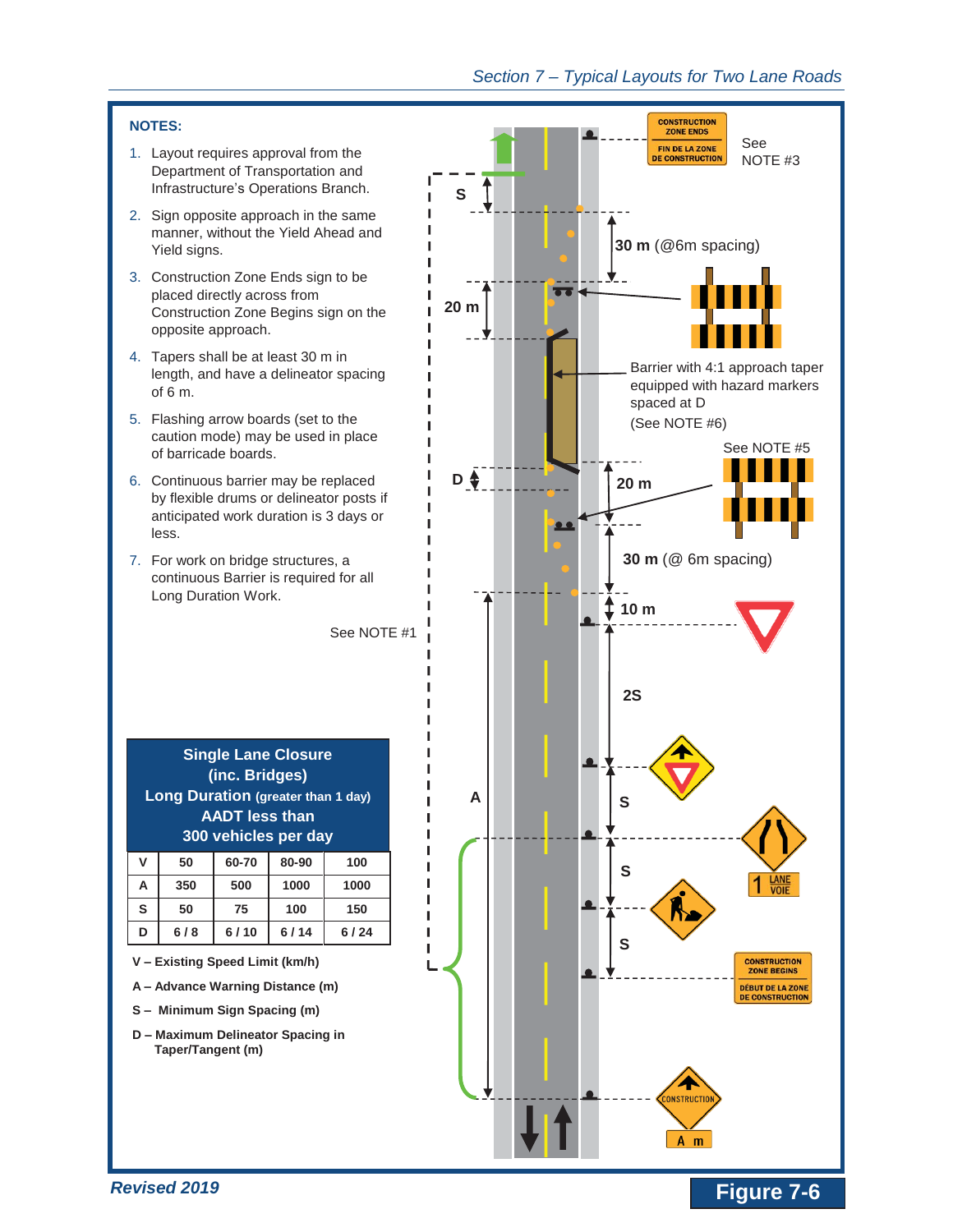#### **NOTES:**

- 1. Layout requires approval from the Department of Transportation and Infrastructure's Operations Branch.
- 2. Speeds shall not be reduced more than 20 km/h below the original speed limit unless approved by DTI's Operations Branch. Speed reductions are not required where the original speed is 60 km/hr or less.
- 3. Construction Zone Ends sign to be placed directly across from Construction Zone Begins sign on the opposite approach.
- 4. Tapers should be at least 30 m in length, and have a delineator spacing of 6 m.
- 5. Continuous barrier may be replaced by flexible drums or delineator posts if anticipated work duration is 3 days or less (except for work on bridges).
- 6. For work on bridge structures, a continuous Barrier is required for all Long Duration Work.
- 7. Centreline markings must be removed between Traffic Signal Stop Bars.
- 8. Sign opposite approach in the same manner.

|                         |     | <b>Single Lane Closure</b><br>(inc. Bridges)<br><b>Long Duration (greater than 1 day)</b><br><b>AADT</b> greater than<br>300 vehicles per day |       |      |
|-------------------------|-----|-----------------------------------------------------------------------------------------------------------------------------------------------|-------|------|
| V                       | 50  | 60-70                                                                                                                                         | 80-90 | 100  |
| 1000<br>A<br>350<br>500 |     | 1000                                                                                                                                          |       |      |
| S                       | 50  | 75                                                                                                                                            | 100   | 150  |
|                         | 6/8 | 6/10                                                                                                                                          | 6/14  | 6/24 |

- **V – Existing Speed Limit (km/h)**
- **A – Advance Warning Distance (m)**
- **S – Minimum Sign Spacing (m)**
- **D – Maximum Delineator Spacing in Taper/Tangent (m)**

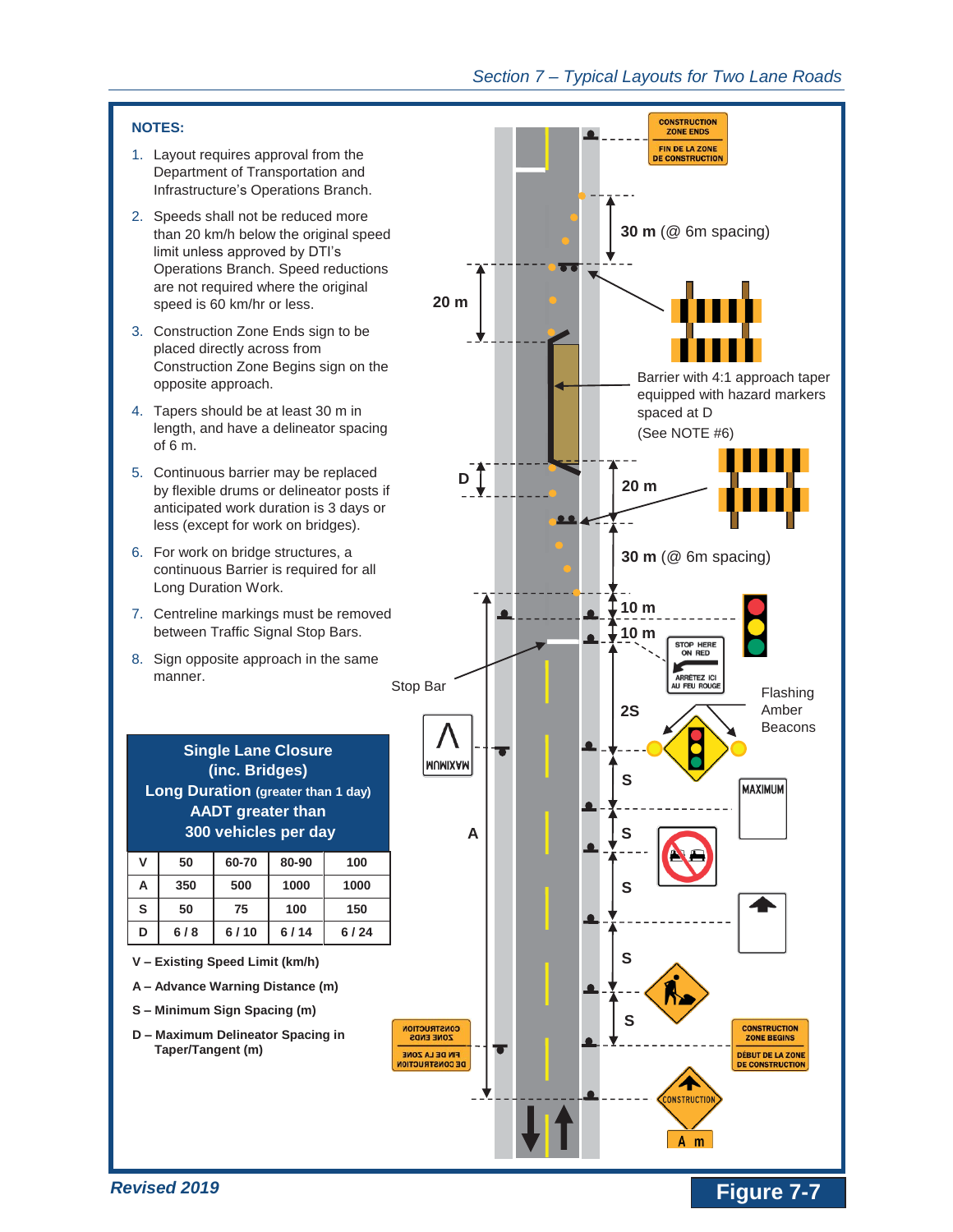

## *Revised 2019*

# **Figure 7-8a**

 $A$  m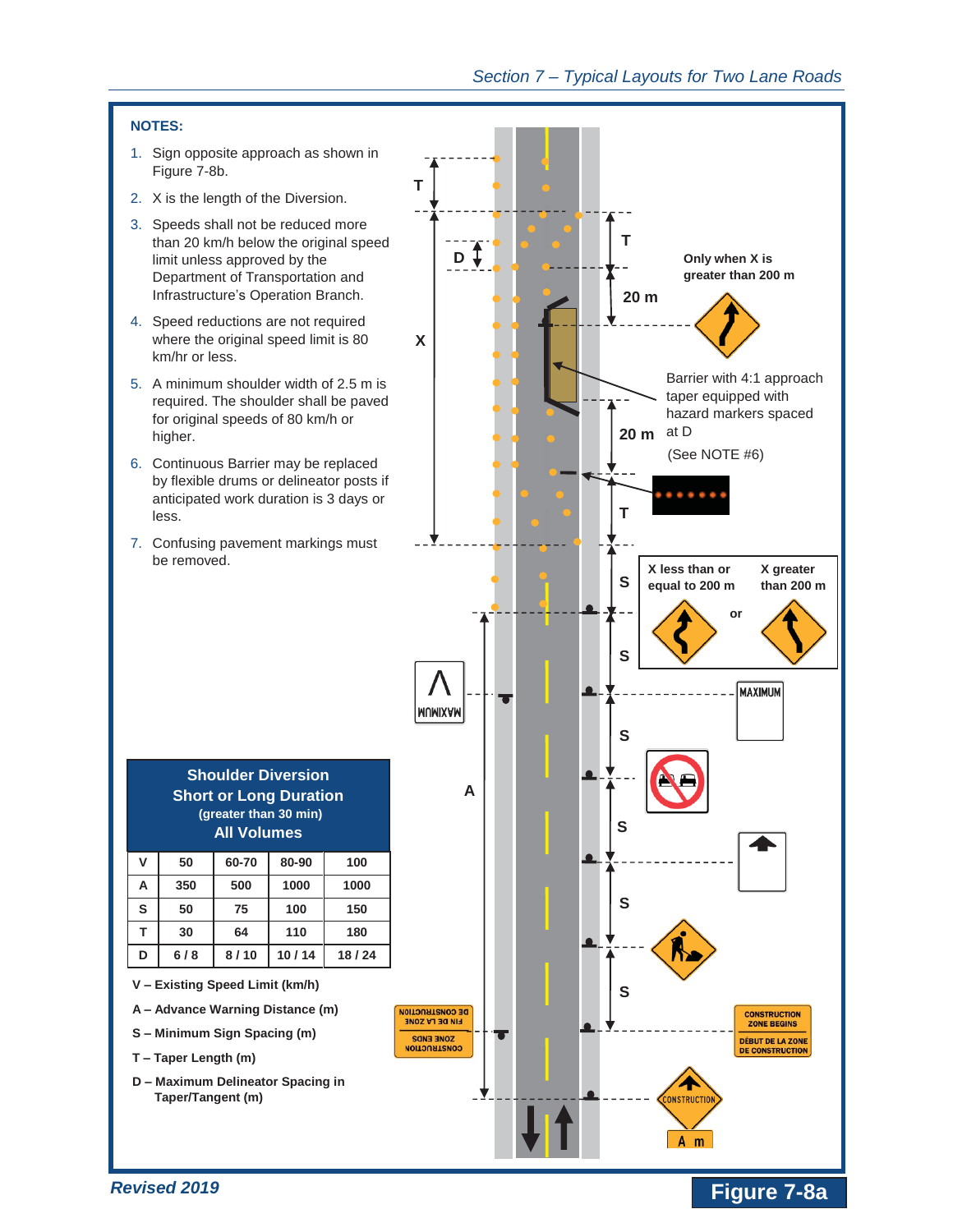#### **NOTES:**

- 1. Sign opposite approach as shown in Figure 7-8a.
- 2. Speeds shall not be reduced more than 20 km/hr below the original speed limit unless approved by the Department of Transportation and Infrastructure's Operation Branch.
- 3. Speed reductions are not required where the original speed limit is 80 km/h or less.
- 4. Confusing pavement markings must be removed.

| T<br>20 <sub>m</sub><br>$\pmb{\mathsf{X}}$<br>20 <sub>m</sub>                       | Only when X is<br>greater than 200 m<br>Ţр                                                                                                |
|-------------------------------------------------------------------------------------|-------------------------------------------------------------------------------------------------------------------------------------------|
| Т<br><b>MUMIXAM</b><br>A                                                            | <br>X greater than<br>X less than or<br>equal to 200 m<br>200 m<br>Τ<br>or<br>S<br><b>MAXIMUM</b><br>S<br>১                               |
| DE CONSTRUCTION<br><b>FIN DE LA ZONE</b><br><b>ZONE ENDS</b><br><b>CONSTRUCTION</b> | S<br>S<br><b>CONSTRUCTION</b><br><b>ZONE BEGINS</b><br><b>DÉBUT DE LA ZONE</b><br><b>DE CONSTRUCTION</b><br><b>CONSTRUCTION</b><br>A<br>m |

**Figure 7-8b** 

| <b>Shoulder Diversion</b>     |
|-------------------------------|
| <b>Short or Long Duration</b> |
| (greater than 30 min)         |
| <b>All Volumes</b>            |
|                               |

| ۷ | 50  | 60-70 | 80-90 | 100   |
|---|-----|-------|-------|-------|
| A | 350 | 500   | 1000  | 1000  |
| S | 50  | 75    | 100   | 150   |
| т | 30  | 64    | 110   | 180   |
| D | 6/8 | 8/10  | 10/14 | 18/24 |

- **V – Existing Speed Limit (km/h)**
- **A – Advance Warning Distance (m)**
- **S – Minimum Sign Spacing (m)**
- **T – Taper Length (m)**
- **D – Maximum Delineator Spacing in Taper/Tangent (m)**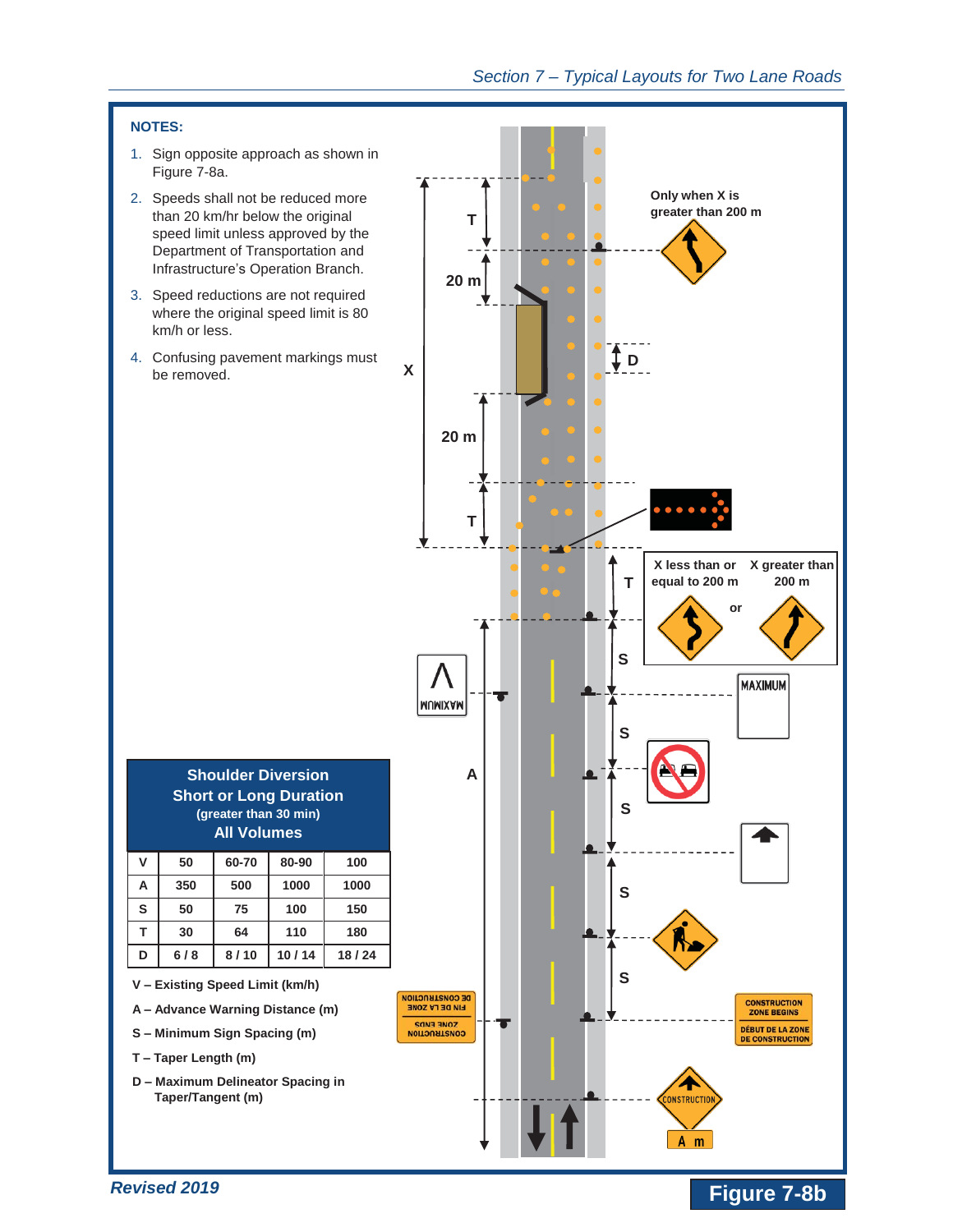### **NOTES:**

- 1. Layout requires approval from the Department of Transportation and Infrastructure's Operations Branch.
- 2. Sign opposite approach in the same manner, without the Yield Ahead and Yield signs.
- 3. Other direction shall be displayed on opposite approach and shall be accompanied by Speed Advisory Tabs.

I I T I п п f. I

I Ī. L т L L L L L L  $\blacksquare$ П

ı

ı

- 4. Construction Zone Ends sign to be placed directly across from Construction Zone Begins sign on the opposite approach.
- 5. Flashing Arrow Boards (set to the caution mode) may be used in place of Barricade boards.
- 6. X is the length of the Diversion.
- 7. Centreline markings must be removed from the Transition Area and replaced by temporary markings.

| ۷ | 50  | 60-70 | 80-90 | 100   |
|---|-----|-------|-------|-------|
| Α | 350 | 500   | 1000  | 1000  |
| S | 50  | 75    | 100   | 150   |
| D | 6/8 | 8/10  | 10/14 | 18/24 |
| в | 35  | 50    | 70    | 75    |

- **V – Existing Speed Limit (km/h)**
- **A – Advance Warning Distance (m)**
- **S – Minimum Sign Spacing (m)**
- **D – Maximum Delineator Spacing in Taper/Tangent (m)**
- **B – Buffer Area Length (m)**

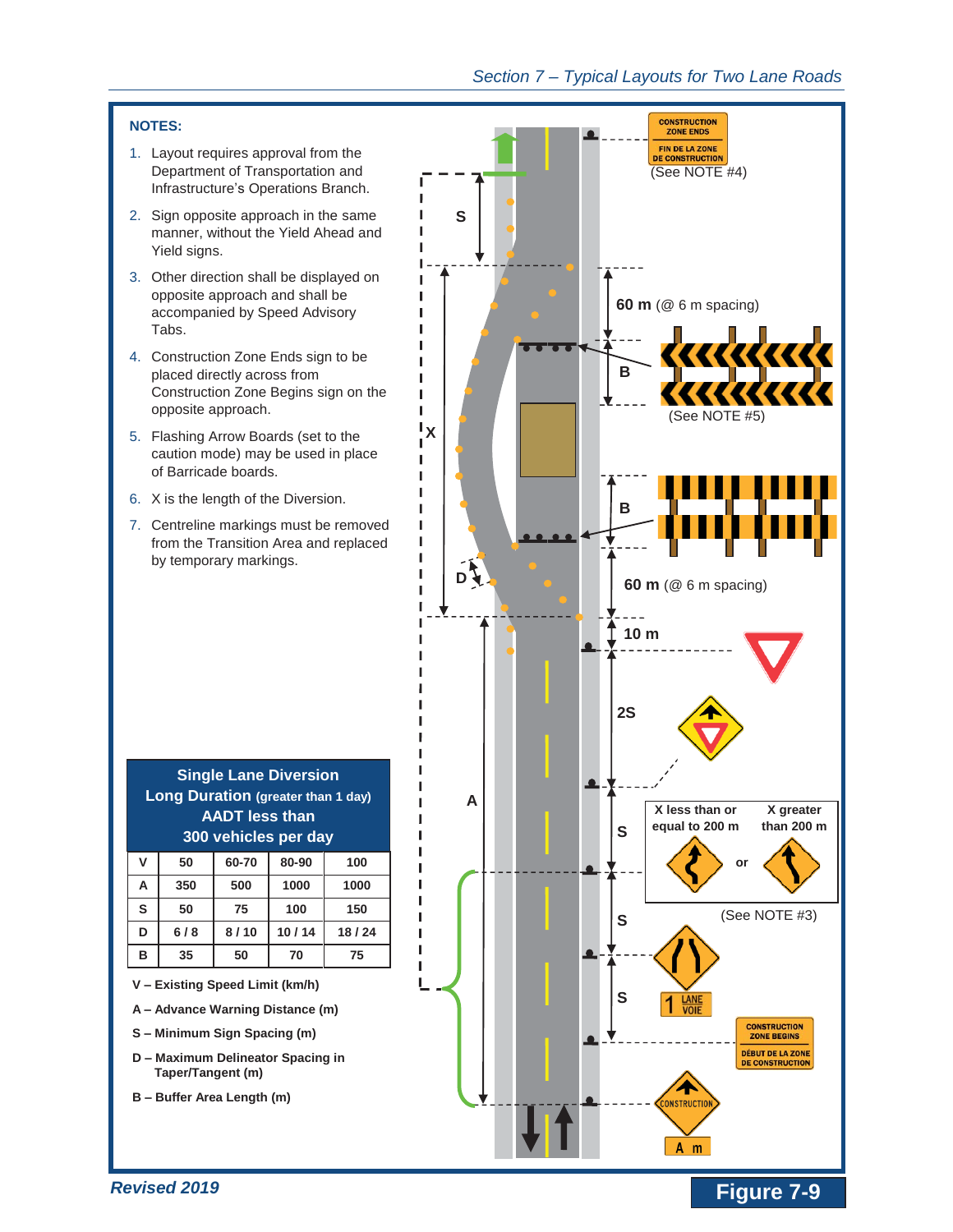



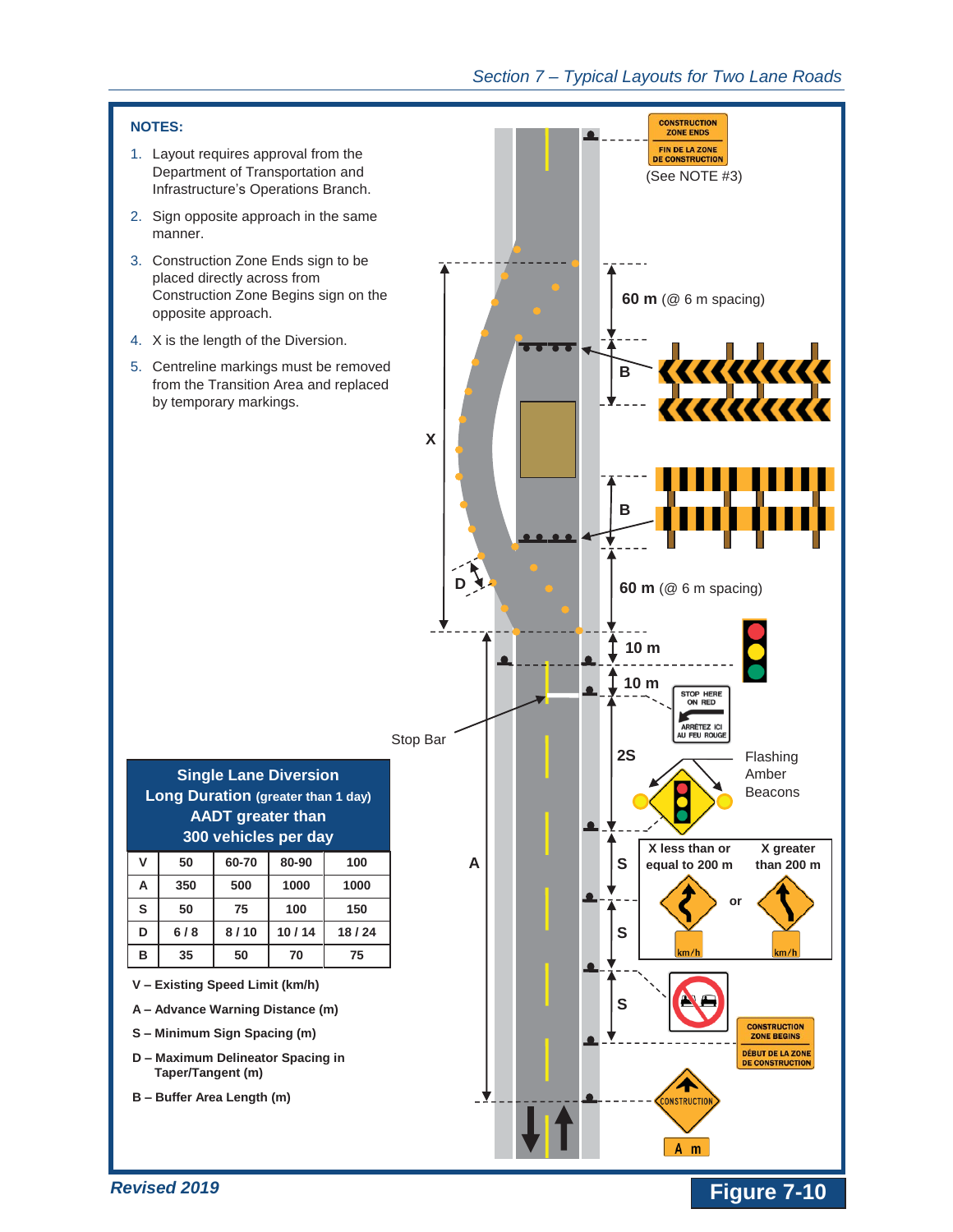#### **NOTES:**

- 1. Sign opposite approach in the same manner.
- 2. Construction Zone Ends sign to be placed directly across from Construction Zone Begins sign on the opposite approach.
- 3. Original speed shall be reinstated directly across from the reduced speed sign on the opposite approach.
- 4. Flashing Arrow Boards (set to the appropriate mode) may be used in place of Barricade boards.
- 5. X is the length of the Diversion.
- 6. Centreline markings must be removed from Transition Area and replaced by temporary markings.

**X** 

- 7. Advisory speed to be determined by the Department of Transportation and Infrastructure's Operations Branch. Advisory Speeds Tabs are only required if the difference between the diversion speed and the reduced speed is greater than 10 km/h.
- 8. Centreline markings are not required if existing road is not marked.

| <b>Two Lane Diversion (Surfaced)</b><br><b>Long Duration (greater than 1 day)</b><br><b>All Volumes</b> |     |       |       |       |  |  |
|---------------------------------------------------------------------------------------------------------|-----|-------|-------|-------|--|--|
| V                                                                                                       | 50  | 60-70 | 80-90 | 100   |  |  |
| A                                                                                                       | 350 | 500   | 1000  | 1000  |  |  |
| S                                                                                                       | 50  | 75    | 100   | 150   |  |  |
| T                                                                                                       | 30  | 64    | 110   | 180   |  |  |
| D                                                                                                       | 6/8 | 8/10  | 10/14 | 18/24 |  |  |
| B                                                                                                       | 35  | 50    | 70    | 75    |  |  |

- **A – Advance Warning Distance (m)**
- **S – Minimum Sign Spacing (m)**
- **T – Taper Length (m)**
- **D – Maximum Delineator Spacing in Taper/Tangent (m)**
- **B – Buffer Area Length (m)**



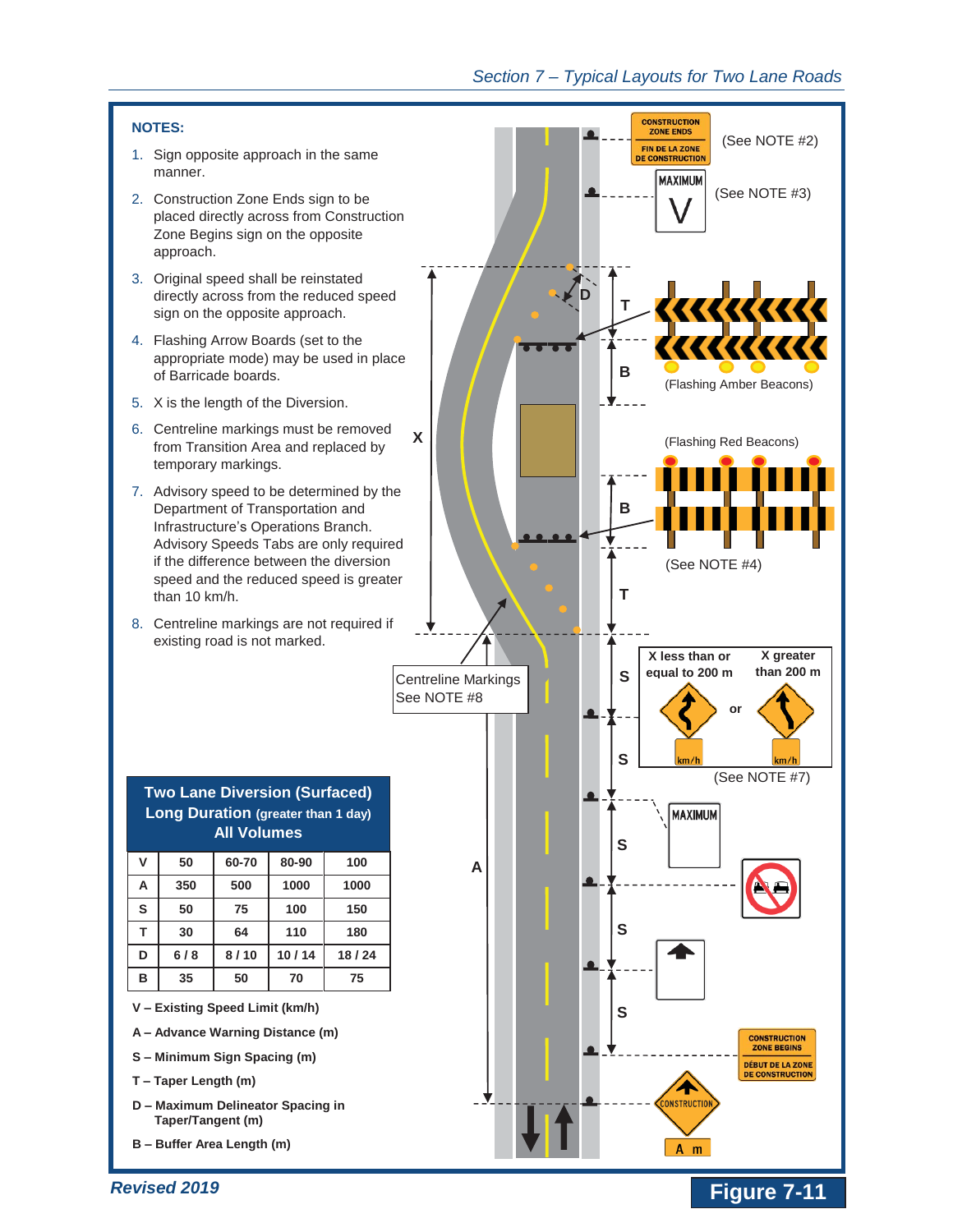#### **NOTES:**

- 1. Sign opposite approach in the same manner.
- 2. Construction Zone Ends sign to be placed directly across from Construction Zone Begins sign on the opposite approach.
- 3. Original speed shall be reinstated directly across from the reduced speed sign on the opposite approach.
- 4. Flashing Arrow Boards (set to the appropriate mode) may be used in place of barricade boards.
- 5. X is the length of the Diversion.
- 6. Advisory speed to be determined by the Department of Transportation and Infrastructure's Operations Branch. Advisory Speeds Tabs are only required if the difference between the diversion speed and the reduced speed is greater than 10 km/h. **X**
- 7. Bump sign to be used only if required.
- 8. Centreline markings must be removed from Transition Area and replaced by temporary markings.

| <b>Long Duration (greater than 1 day)</b><br><b>All Volumes</b> |     |       |       |       |  |  |
|-----------------------------------------------------------------|-----|-------|-------|-------|--|--|
| v                                                               | 50  | 60-70 | 80-90 | 100   |  |  |
| A                                                               | 500 | 500   | 1000  | 1000  |  |  |
| S                                                               | 50  | 75    | 100   | 150   |  |  |
| T                                                               | 30  | 64    | 110   | 180   |  |  |
| D                                                               | 6/8 | 8/10  | 10/14 | 18/24 |  |  |
| в                                                               | 35  | 50    | 70    | 75    |  |  |

**Two Lane Diversion (Unsurfaced)** 

- **A – Advance Warning Distance (m)**
- **S – Minimum Sign Spacing (m)**
- **T – Taper Length (m)**
- **D – Maximum Delineator Spacing in Taper/Tangent (m)**
- **B – Buffer Area Length (m)**

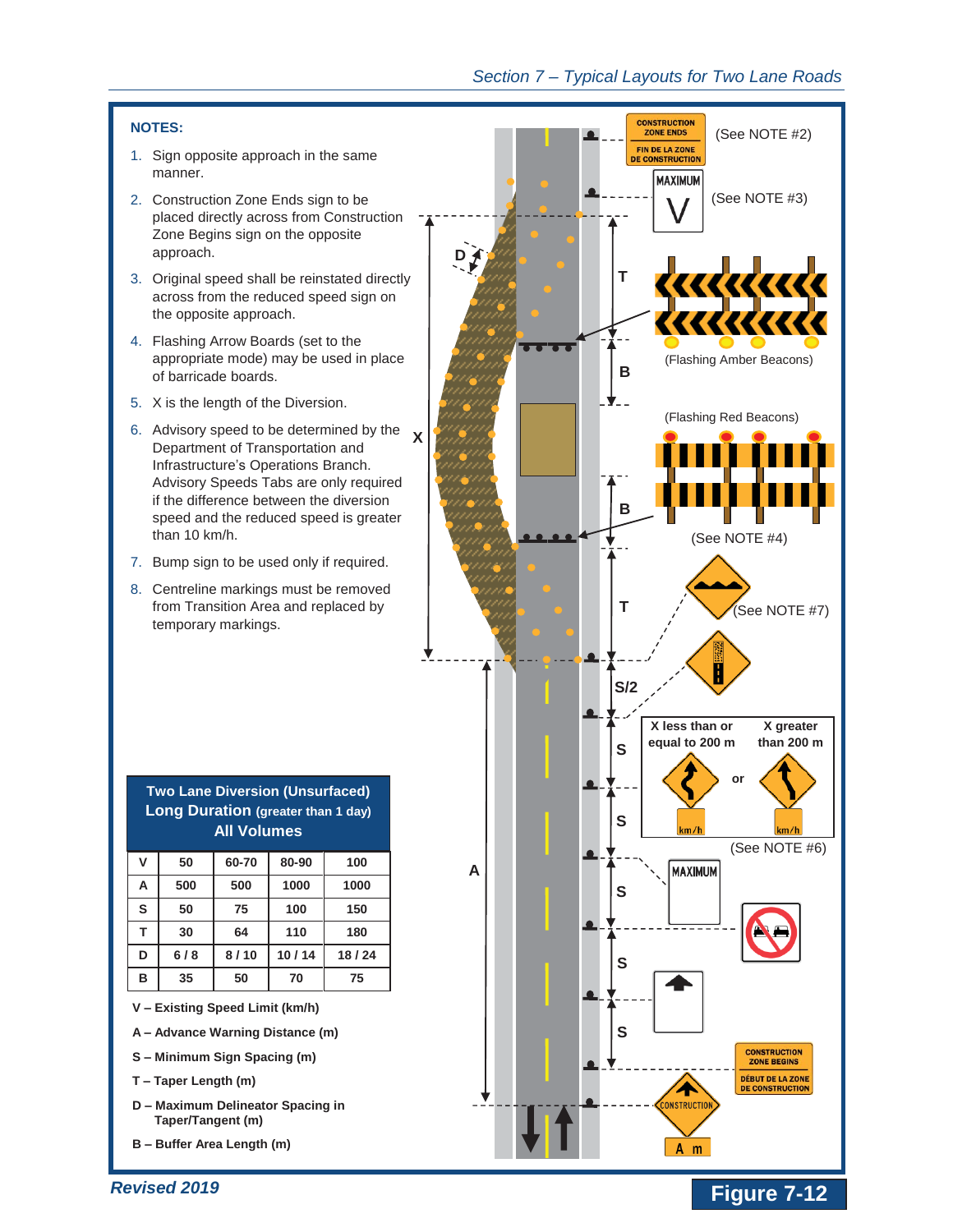

*Revised 2019*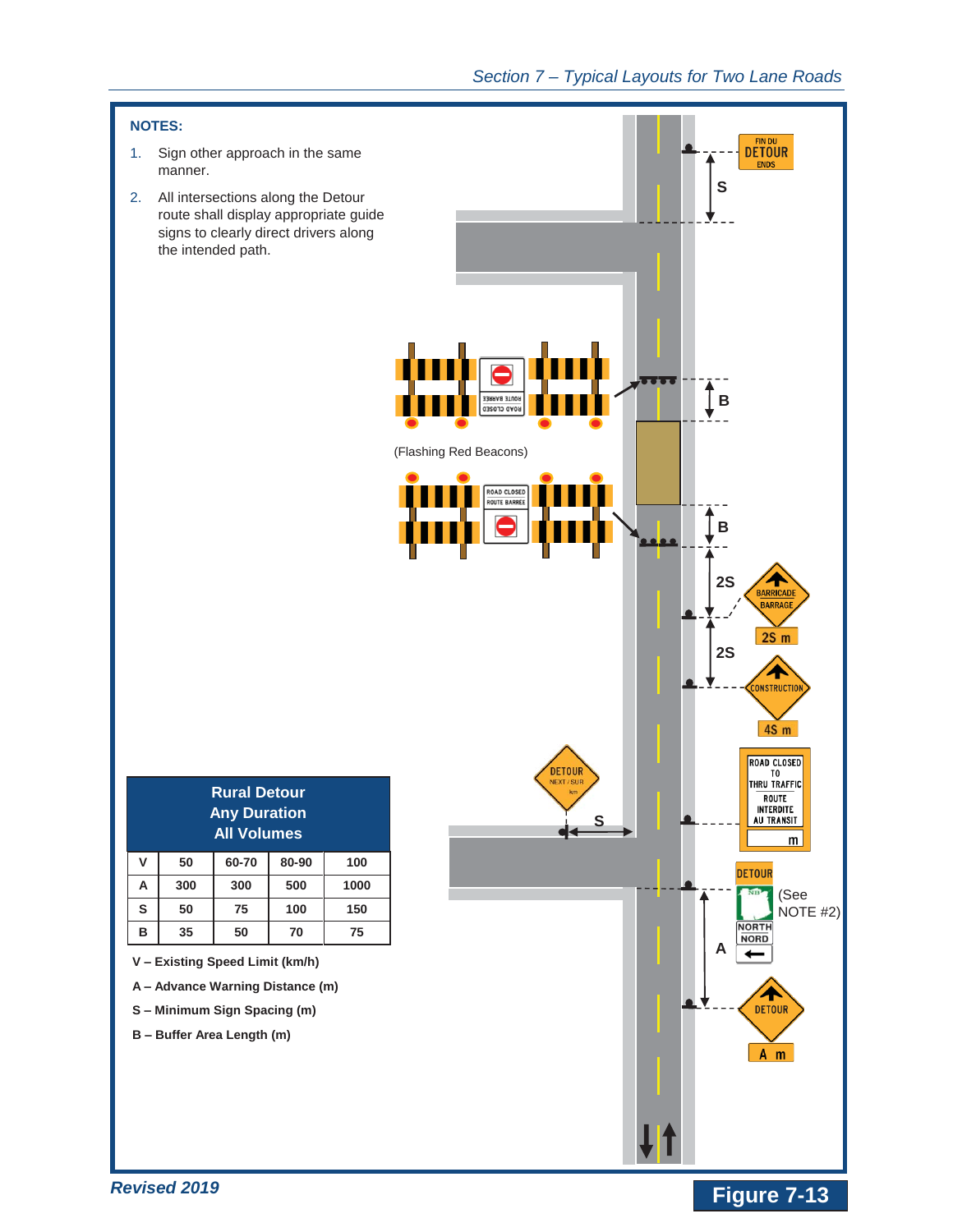### **NOTES:**

- 1. Sign opposite approach in the same manner.
- 2. Construction Zone Ends sign to be placed directly across from Construction Zone Begins sign on the opposite approach.
- 3. Climbing Lane 2 km signs and Keep Right Except to Pass sign must be covered.
- 4. If less than 1 km of climbing lane remains beyond the Activity Area, close the entire climbing lane.
- 5. If more than 1 km of climbing lane remains beyond the Activity Area, a Keep Right Except to Pass sign shall be posted immediately following the termination taper
- 6. If more than 1 km of climbing lane is available before the activity area, the initial portion of the climbing lane may remain open until closed using Figure 8-7 (double posting required on opposite approach shoulder).
- 7. Continuous barrier may be replaced by flexible drums or delineator posts if anticipated work duration is 3 days or less.
- 8. Termination Taper shall be at least 30 m in length, and have a delineator spacing of 6 m.

| <b>Short / Long Duration</b><br>(greater than 30 min)<br><b>All Volumes</b> |     |       |       |       |  |  |
|-----------------------------------------------------------------------------|-----|-------|-------|-------|--|--|
| V                                                                           | 50  | 60-70 | 80-90 | 100   |  |  |
| A                                                                           | 350 | 350   | 500   | 1000  |  |  |
| S                                                                           | 50  | 75    | 100   | 150   |  |  |
| D                                                                           | 6/8 | 8/10  | 10/14 | 18/24 |  |  |
| в                                                                           | 35  | 50    | 70    | 75    |  |  |

**Climbing Lane (Uphill Right Lane)** 

- **V – Existing Speed Limit (km/h)**
- **A – Advance Warning Distance (m)**
- **S – Minimum Sign Spacing (m)**
- **D – Maximum Delineator Spacing in Taper/Tangent (m)**
- **B – Buffer Area Length (m)**

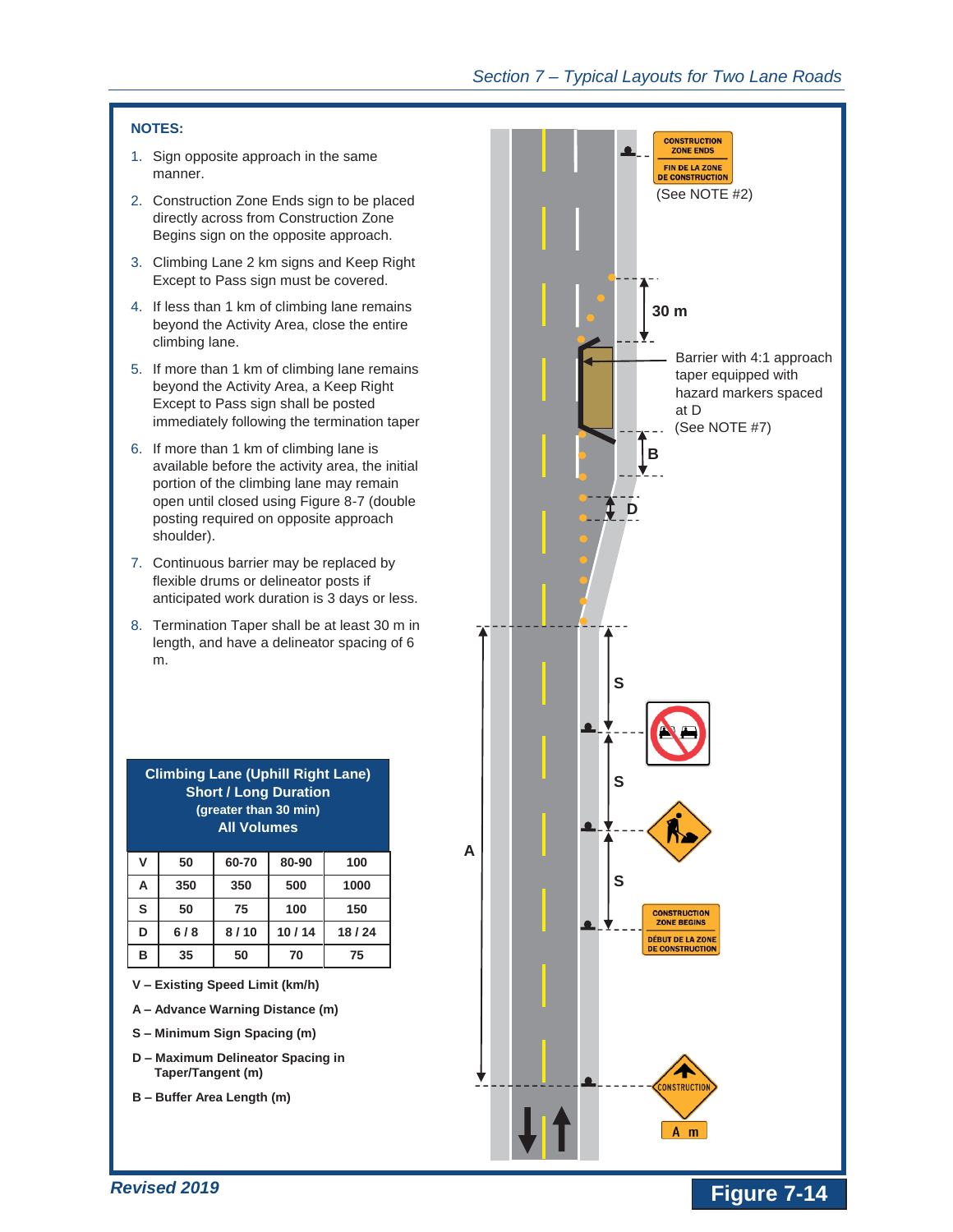#### **NOTES:**

- 1. Sign opposite approach in a similar manner.
- 2. Construction Zone Ends sign to be placed directly across from Construction Zone Begins sign on the opposite approach.
- 3. Original speed shall be reinstated directly across from the reduced speed sign on the opposite approach.
- 4. Climbing Lane 2 km signs and Keep Right Except to Pass sign must be covered.
- 5. If less than 1 km of climbing lane remains beyond the Activity Area, close the entire climbing lane.
- 6. If more than 1 km of climbing lane remains beyond the Activity Area, a Keep Right Except to Pass sign shall be posted immediately following the termination taper
- 7. If more than 1 km of climbing lane is available before the activity area, the initial portion of the climbing lane may remain open until closed using Figure 8-7 (double posting required on opposite approach shoulder).
- 8. Speeds shall not be reduced more than 20 km/h below the posted speed limit.
- 9. Continuous barrier may be replaced by flexible drums or delineator posts if anticipated work duration is 3 days or less.

| <b>Short / Long Duration</b><br>(greater than 30 min)<br><b>All Volumes</b> |     |       |       |       |  |  |
|-----------------------------------------------------------------------------|-----|-------|-------|-------|--|--|
| V                                                                           | 50  | 60-70 | 80-90 | 100   |  |  |
| A                                                                           | 350 | 500   | 1000  | 1000  |  |  |
| S                                                                           | 50  | 75    | 100   | 150   |  |  |
| T                                                                           | 30  | 64    | 110   | 180   |  |  |
| D                                                                           | 6/8 | 8/10  | 10/14 | 18/24 |  |  |
| в                                                                           | 35  | 50    | 70    | 75    |  |  |

**Climbing Lane (Uphill Centre Lane)** 

**V – Existing Speed Limit (km/h)** 

- **A – Advance Warning Distance (m)**
- **S – Minimum Sign Spacing (m)**
- **T – Taper Length (m)**
- **D – Maximum Delineator Spacing in Taper/Tangent (m)**
- **B – Buffer Area Length (m)**

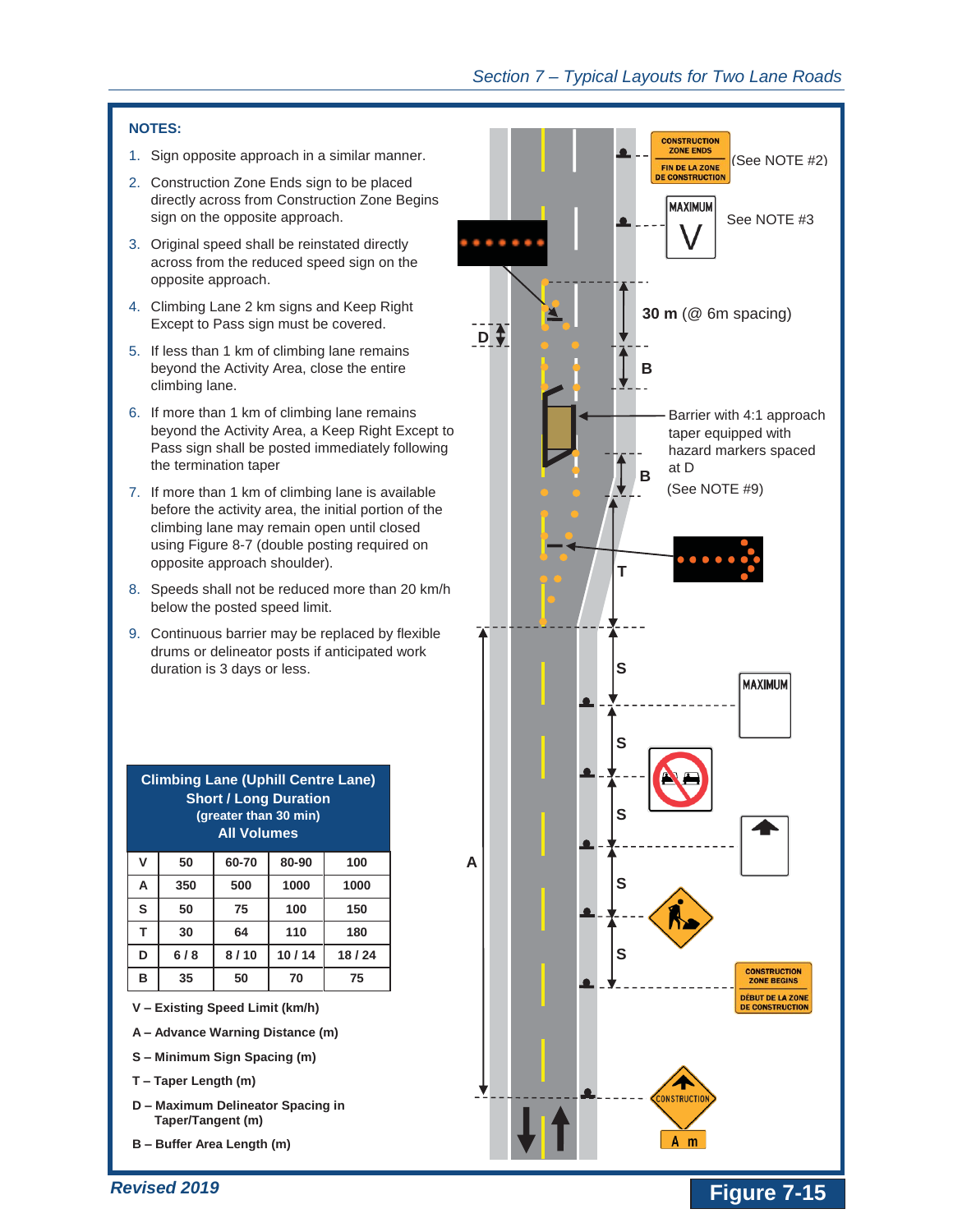#### **NOTES:**

- 1. Sign opposite approach in a similar manner, beginning a distance "S" before the Road Realignment sign.
- 2. Construction Zone Ends sign to be placed directly across from Construction Zone Begins sign on the opposite approach.
- 3. Original speed shall be reinstated directly across from the reduced speed sign on the opposite approach.
- 4. Climbing Lane 2 km signs and Keep Right Except to Pass signs must be covered.
- 5. If less than 1 km of climbing lane remains beyond the Activity Area, close the entire climbing lane.
- 6. If more than 1 km of climbing lane remains beyond the Activity Area, a Keep Right Except to Pass sign shall be posted immediately following the transition taper
- 7. If more than 1 km of climbing lane is available before the Activity Area, the initial portion of the climbing lane may remain open until closed using Figure 8-7 (double posting required on opposite approach shoulder).
- 8. Speeds shall not be reduced more than 20 km/h below the posted speed limit.
- 9. Continuous Barrier may be replaced by flexible drums or delineator posts if anticipated work duration is 3 days or less.

| <b>Climbing Lane (Downhill Lane)</b><br><b>Short / Long Duration</b><br>(greater than 30 min)<br><b>All Volumes</b> |     |       |       |      |  |  |  |
|---------------------------------------------------------------------------------------------------------------------|-----|-------|-------|------|--|--|--|
| $\mathsf{v}$                                                                                                        | 50  | 60-70 | 80-90 | 100  |  |  |  |
| A                                                                                                                   | 350 | 500   | 1000  | 1000 |  |  |  |
| S                                                                                                                   | 50  | 75    | 100   | 150  |  |  |  |
|                                                                                                                     |     |       |       |      |  |  |  |

| S | 50  | 75   | 100   | 150   |
|---|-----|------|-------|-------|
|   | 30  | 64   | 110   | 180   |
| D | 6/8 | 8/10 | 10/14 | 18/24 |
| в | 35  | 50   | 70    | 75    |

- **A – Advance Warning Distance (m)**
- **S – Minimum Sign Spacing (m)**
- **T – Taper Length (m)**
- **D – Maximum Delineator Spacing in Taper/Tangent (m)**
- **B – Buffer Area Length (m)**

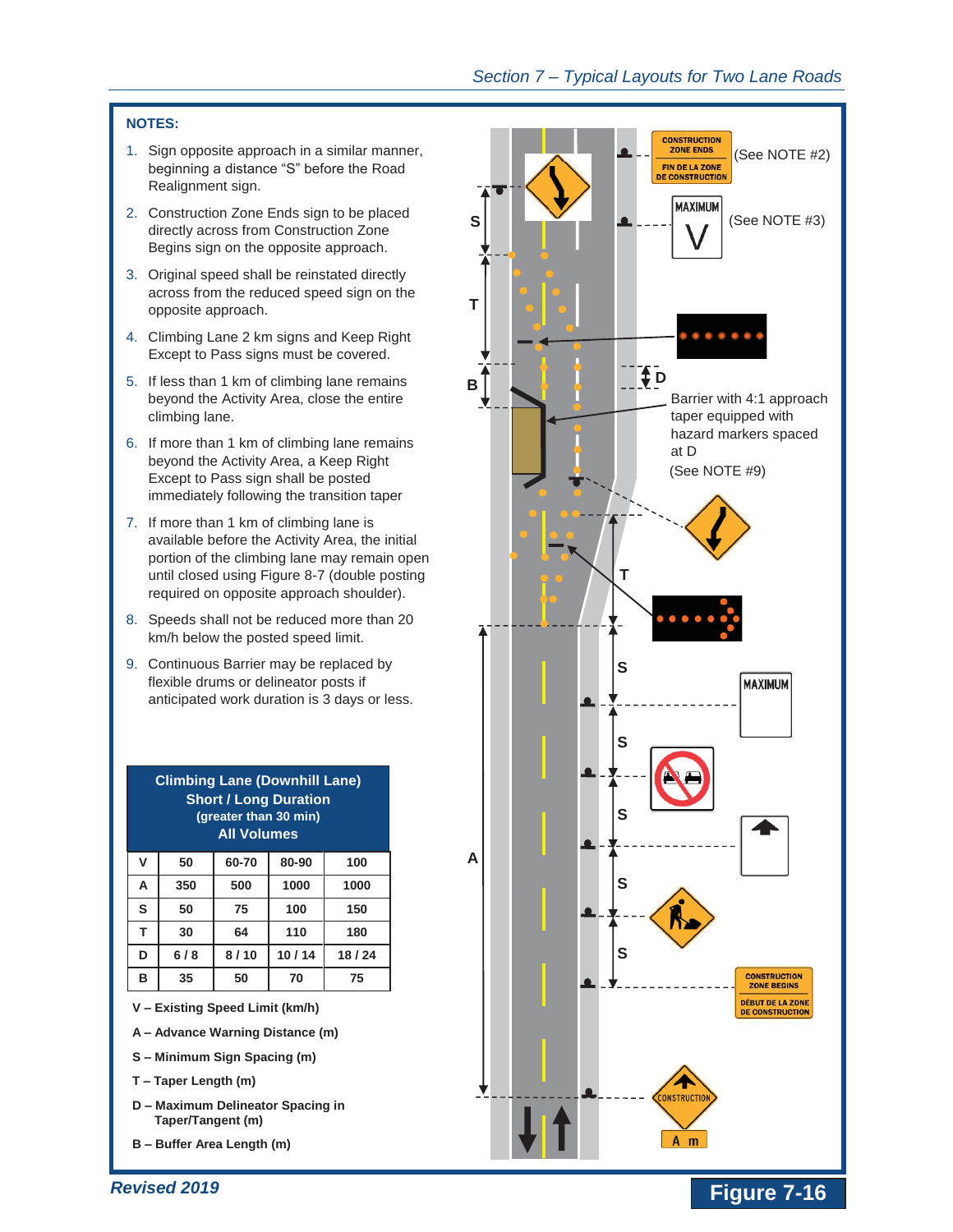#### **NOTES:**

- 1. Sign opposite main lane approach in the same manner, without the Road Narrows sign.
- 2. Construction Zone Ends sign to be placed directly across from Construction Zone Begins sign on the opposite approach.
- 3. Original speed shall be reinstated directly across from the reduced speed sign on the opposite approach.
- 4. Continuous Barrier may be replaced by flexible drums or delineator posts if anticipated work duration is 3 days or less.

| <b>Deceleration Lane Closure</b><br><b>Short / Long Duration</b><br>(greater than 30 min)<br><b>All Volumes</b> |     |       |       |       |  |  |  |
|-----------------------------------------------------------------------------------------------------------------|-----|-------|-------|-------|--|--|--|
| V                                                                                                               | 50  | 60-70 | 80-90 | 100   |  |  |  |
| A                                                                                                               | 350 | 500   | 1000  | 1000  |  |  |  |
| S                                                                                                               | 50  | 75    | 100   | 150   |  |  |  |
| D                                                                                                               | 6/8 | 8/10  | 10/14 | 18/24 |  |  |  |
| в                                                                                                               | 35  | 50    | 70    | 75    |  |  |  |

ı ı ı ı ı

ı ı ı п Г Г Г Г

**V – Existing Speed Limit (km/h)** 

**A – Advance Warning Distance (m)** 

- **S – Minimum Sign Spacing (m)**
- **D – Maximum Delineator Spacing (m)**
- **B – Buffer Area Length (m)**

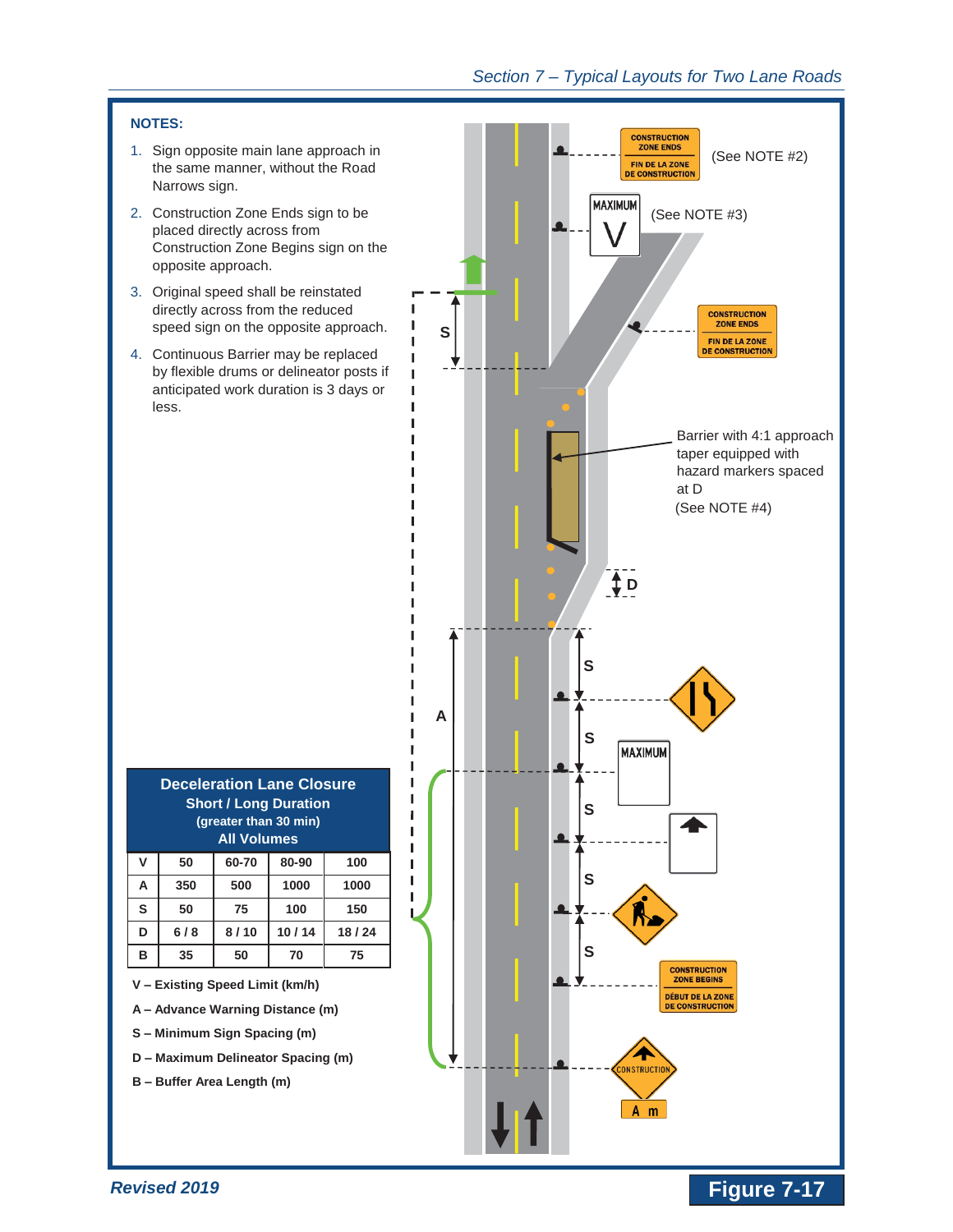

*Revised 2019*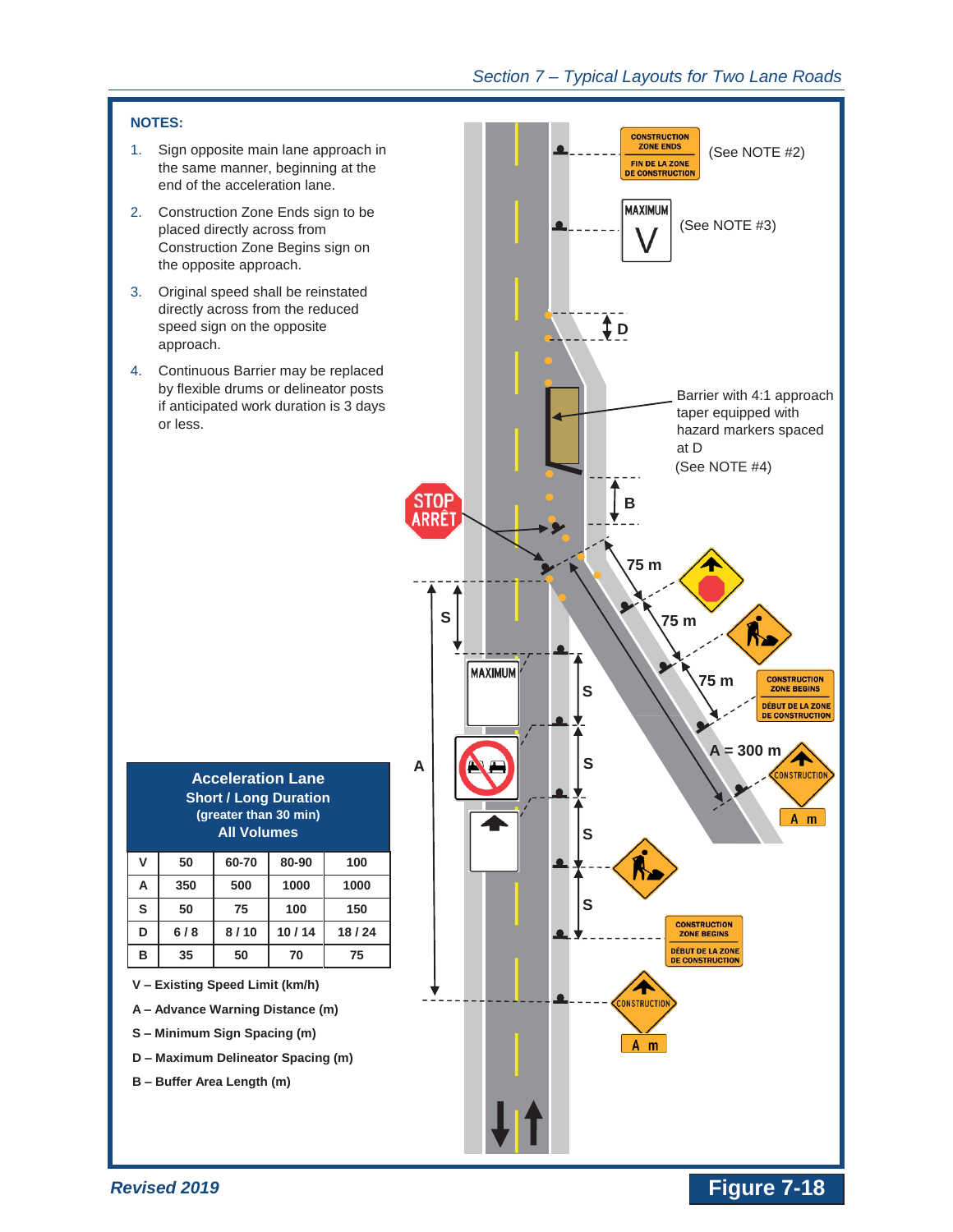#### **NOTES:**

- **1.** Sign opposite approach in the same manner.
- 2. The length of the Activity Area shall not exceed 2 km.
- 3. Dedicated Traffic Observer positioned within a safe distance dependent on site conditions.
- 4. All work equipment shall be equipped with 360° amber flashing light.
- 5. A minimum 3.0m useable road width must be maintained in the lane in which work is taking place.
- 6. Manual labor only. No compaction vehicles allowed.
- 7. Not for use on Climbing Lanes.

|   |    | <b>Cold Mix Patching</b><br><b>Very Short Duration/Short</b><br><b>Duration</b><br>$(580 \text{ km } 1)$ h, $<$ 300 vpd) |       |
|---|----|--------------------------------------------------------------------------------------------------------------------------|-------|
| v | 50 | 60-70                                                                                                                    | 80-90 |
|   |    | 75                                                                                                                       |       |

**V – Existing Speed Limit (km/h)** 

**S – Minimum Sign Spacing (m)** 



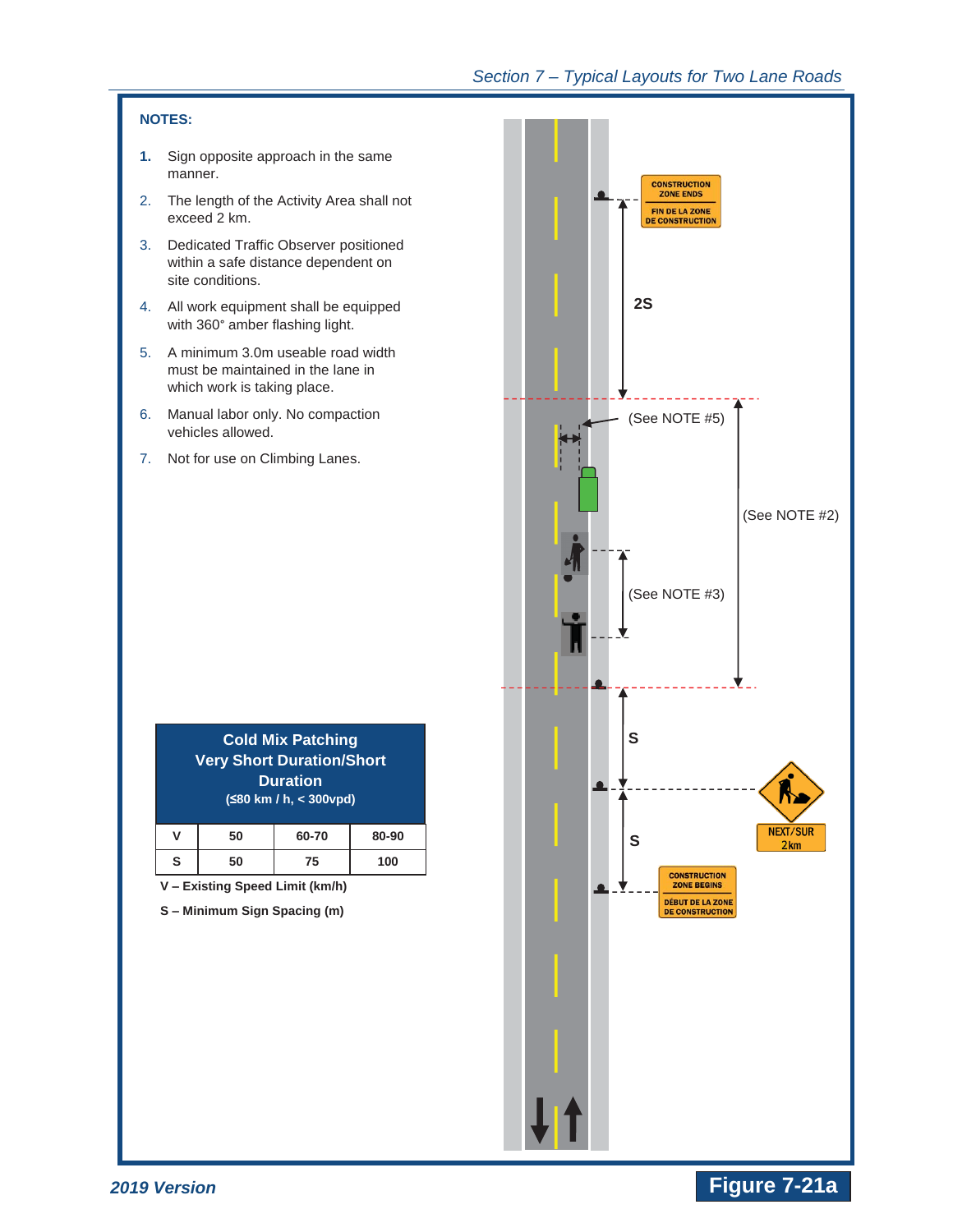

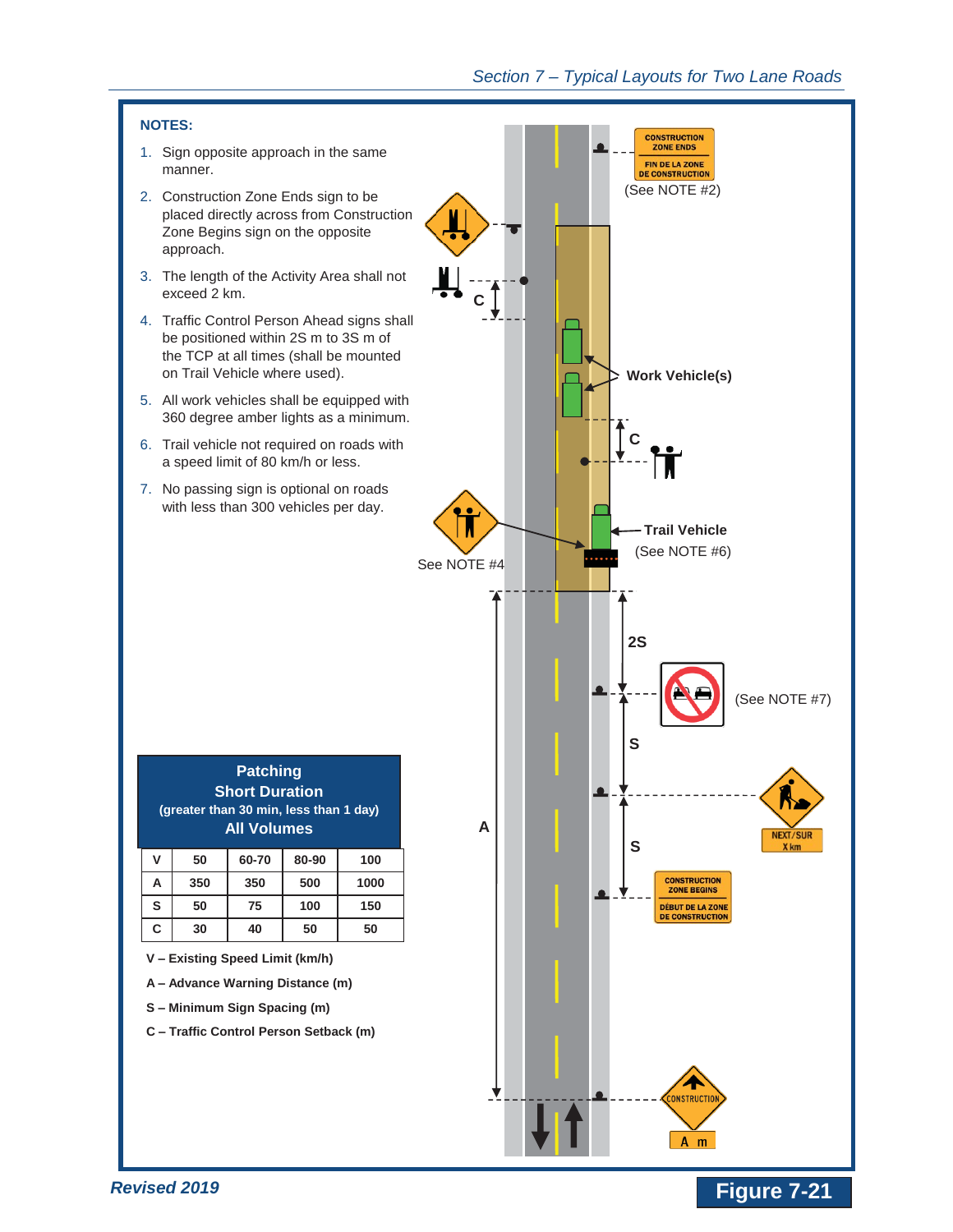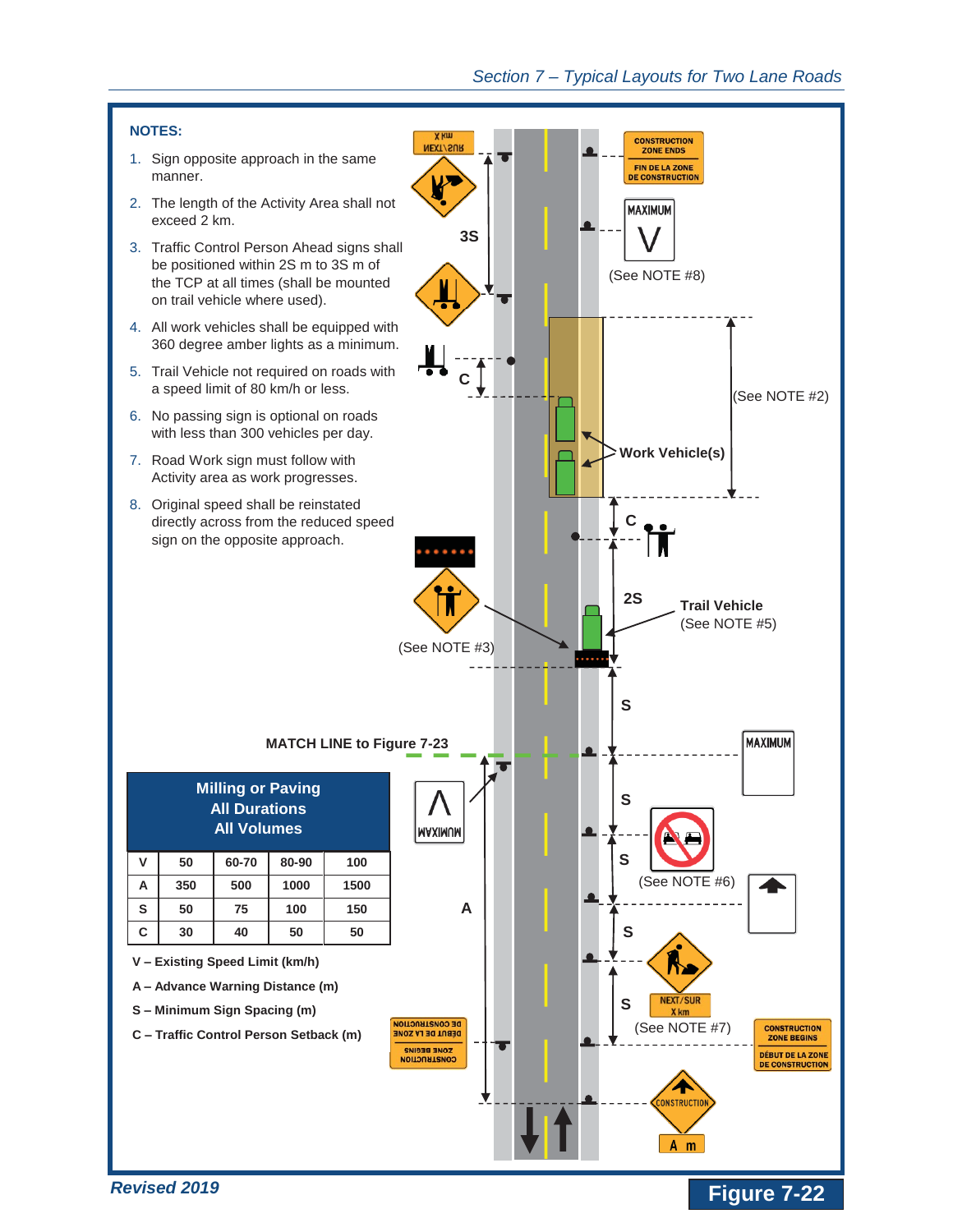#### **NOTES:**

- 1. Sign opposite approach in the same manner.
- 2. Original speed shall be reinstated directly across from the reduced speed sign on the opposite approach.
- 3. Speed reductions only required with speed limits of 90km/h or greater.
- 4. Repeat appropriate sign every 1 km of milled or paved surface.
- 5. Delineation Devices only required where the difference in elevation between the travelled lane and the shoulder is greater than 75 mm. Flexible drums or delineator posts may be used in place of hazard markers.
- 6. Pavement marking tape (or paint) shall be applied in 2 m strips and spaced at 50 m on tangents and 25 m or curves. Raised pavement markers shall be installed on milled surfaces in groupings of three within a 2 m length and be spaced the same as pavement marking tape.
- 7. If milling involves full depth removal, then Grooved Pavement Sign shall be replaced by Pavement Ends sign.
- 8. Bump signs shall be used any time there is a differential in surface thickness on the main lanes.

**MATCH LINE to Figure 7-22** 

(See NOTE #8)

| <b>After Milling or Paving</b><br><b>Any Duration</b><br><b>All Volumes</b> |     |       |       |      |  |
|-----------------------------------------------------------------------------|-----|-------|-------|------|--|
| V                                                                           | 50  | 60-70 | 80-90 | 100  |  |
| A                                                                           | 300 | 500   | 1000  | 1000 |  |
| S                                                                           | 50  | 75    | 100   | 150  |  |
|                                                                             | 8   | 10    | 14    | 24   |  |

**V – Existing Speed Limit (km/h)** 

**A – Advance Warning Distance (m)** 

**S – Minimum Sign Spacing (m)** 

**D – Maximum Delineator Spacing (m)** 

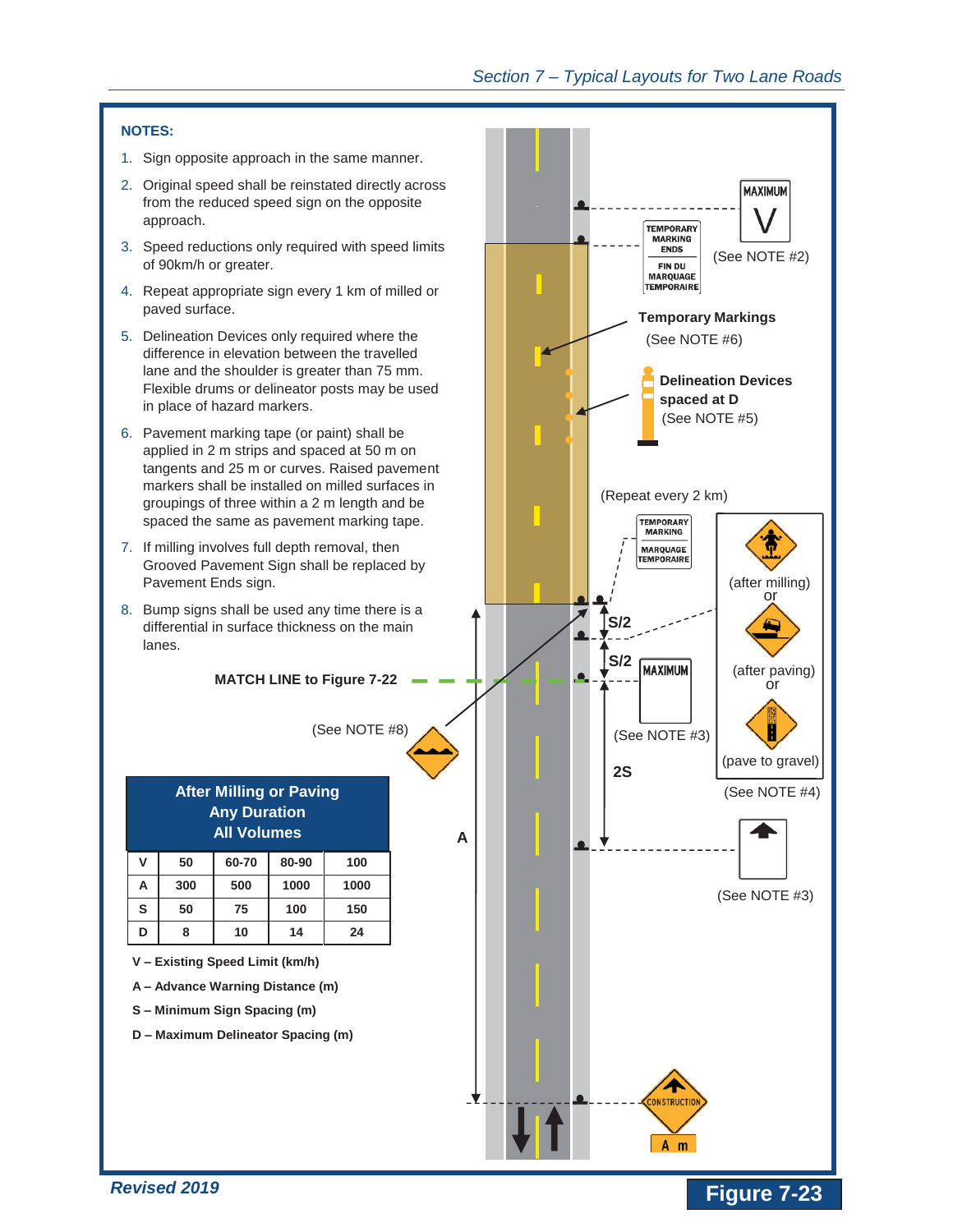

- 1. Sign opposite approach in the same manner.
- 2. All work vehicles shall be equipped with 360 degree amber lights as a minimum.
- 3. No passing sign is optional on roads with less than 300 vehicles per day.
- 4. The Activity Area shall not exceed 4 km.
- 5. TCP's move with operation.
- 6. Follow-me vehicle may be used in lieu of third TCP.

| $2-3S$                                                                              |                                                                                                                                | (See NOTE #4)<br>Maximum 1 km                                          |
|-------------------------------------------------------------------------------------|--------------------------------------------------------------------------------------------------------------------------------|------------------------------------------------------------------------|
| $\mathbf{F}$<br>Sub-area<br>$\frac{2}{1}$                                           | Work<br>Vehicle(s)<br>Ć<br>$2-3S$                                                                                              | Sub-area<br>(See NOTE #5)                                              |
|                                                                                     | S/2<br>S/2<br>ΔY.<br>2S                                                                                                        | <b>TAR</b><br>GOUDRON<br>Repeat every<br>1 km as work<br>progresses    |
| A                                                                                   | ΙM<br>S<br>S                                                                                                                   | Initial<br>Location only<br>(See NOTE #3)                              |
| <b>DE CONSTRUCTION</b><br>FIN DE LA ZONE<br><b>NONE ENDS</b><br><b>CONSTRUCTION</b> | <b>NEXT/SUR</b><br>S<br>X km<br><b>CONSTRUCTION</b><br><b>ZONE BEGINS</b><br><b>DÉBUT DE LA ZONE</b><br><b>DE CONSTRUCTION</b> | (See NOTE #4)<br><b>CONSTRUCTION</b><br><b>NEXT/SUR</b><br><b>A</b> km |

**Figure 7-24** 



**A – Advance Warning Distance (m)** 

**S – Minimum Sign Spacing (m)** 

**C – Traffic Control Person Setback (m)**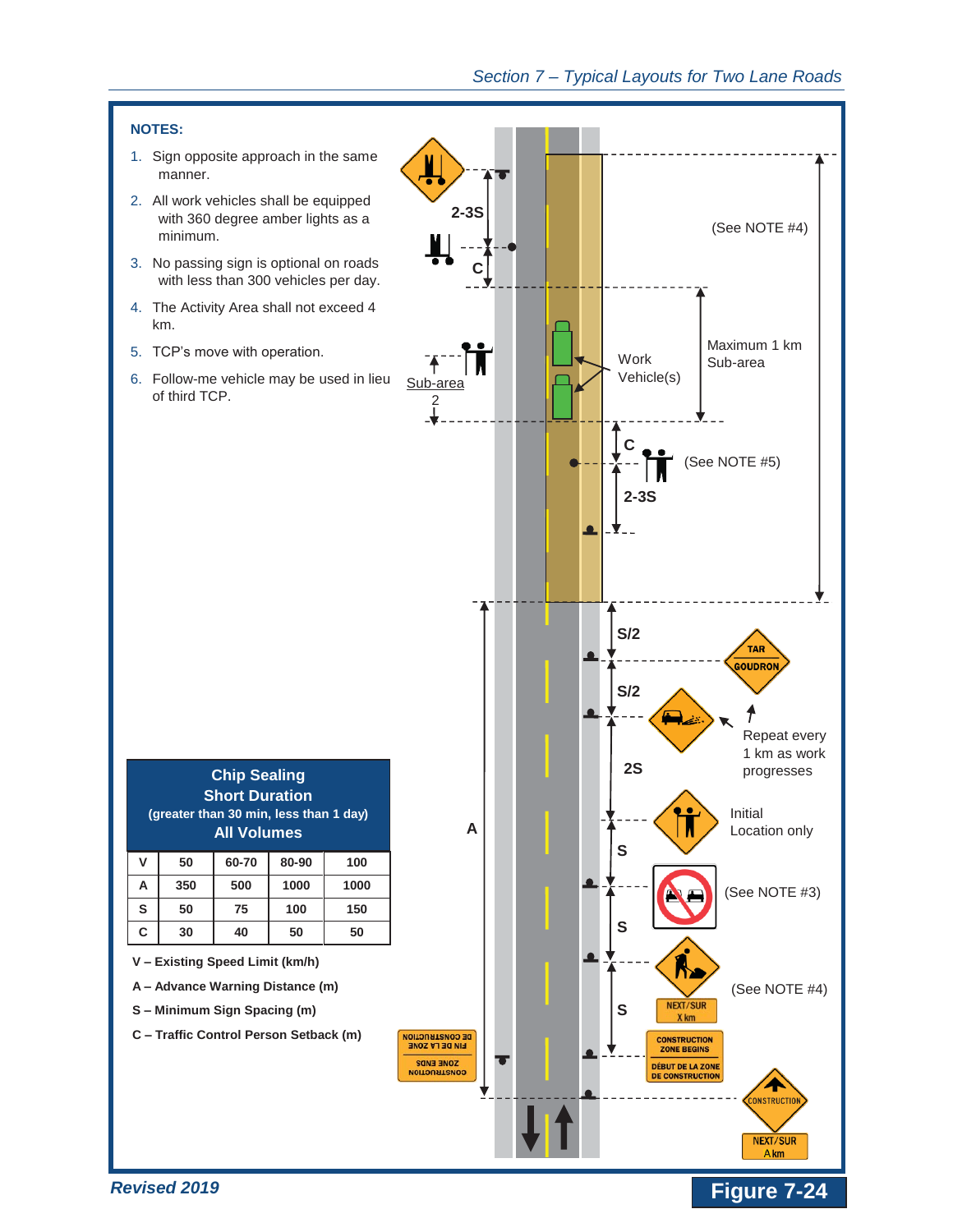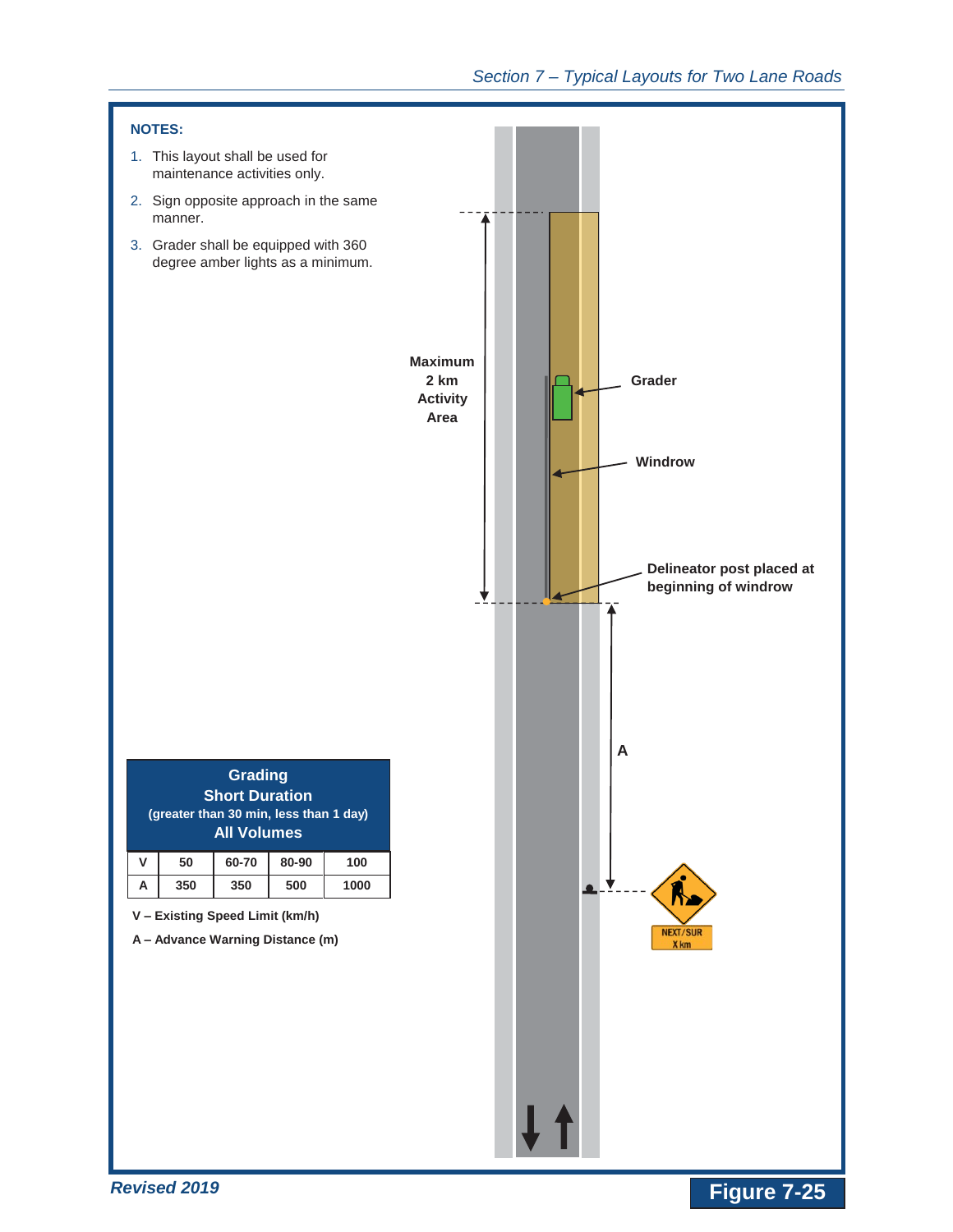

*Revised 2019* 

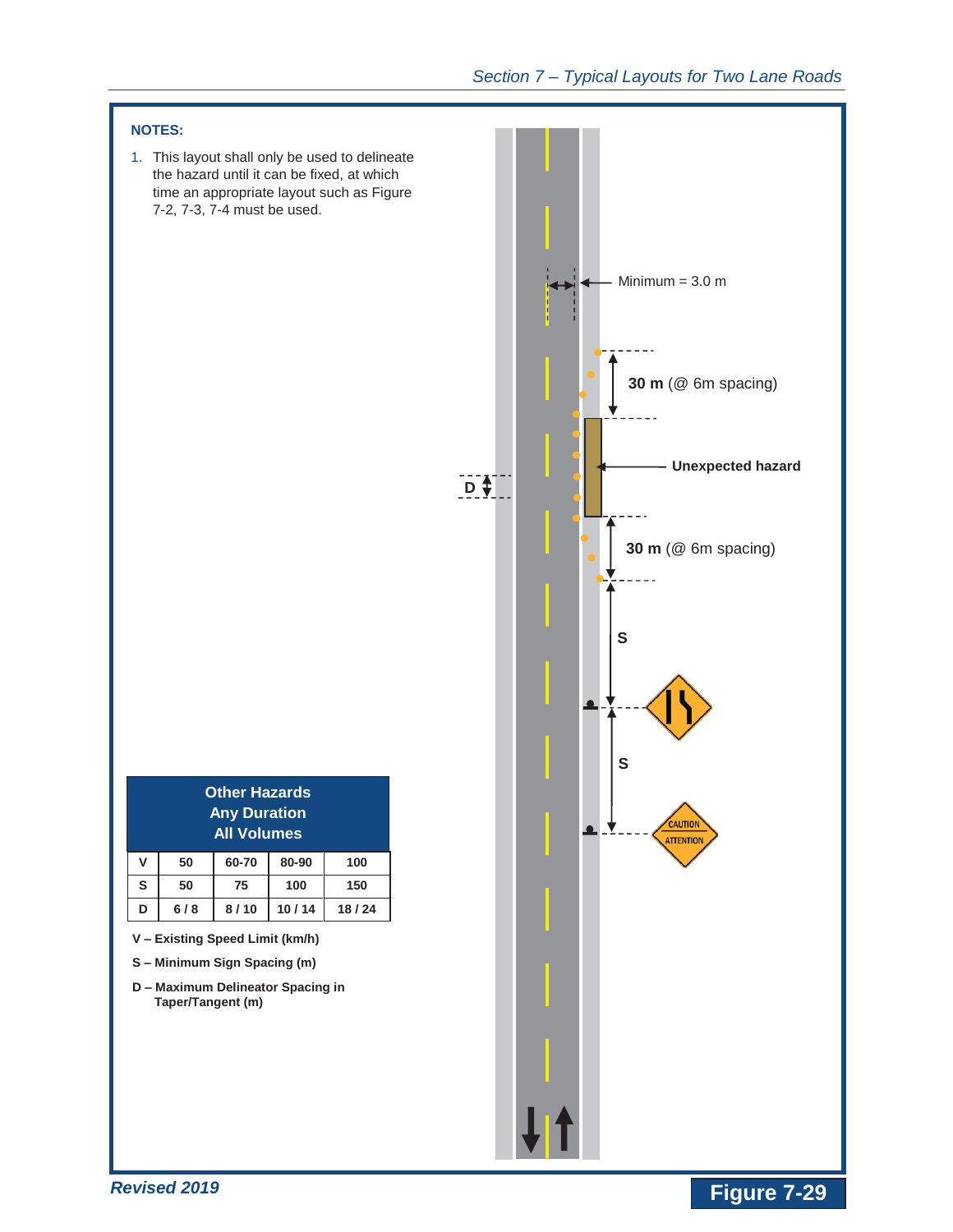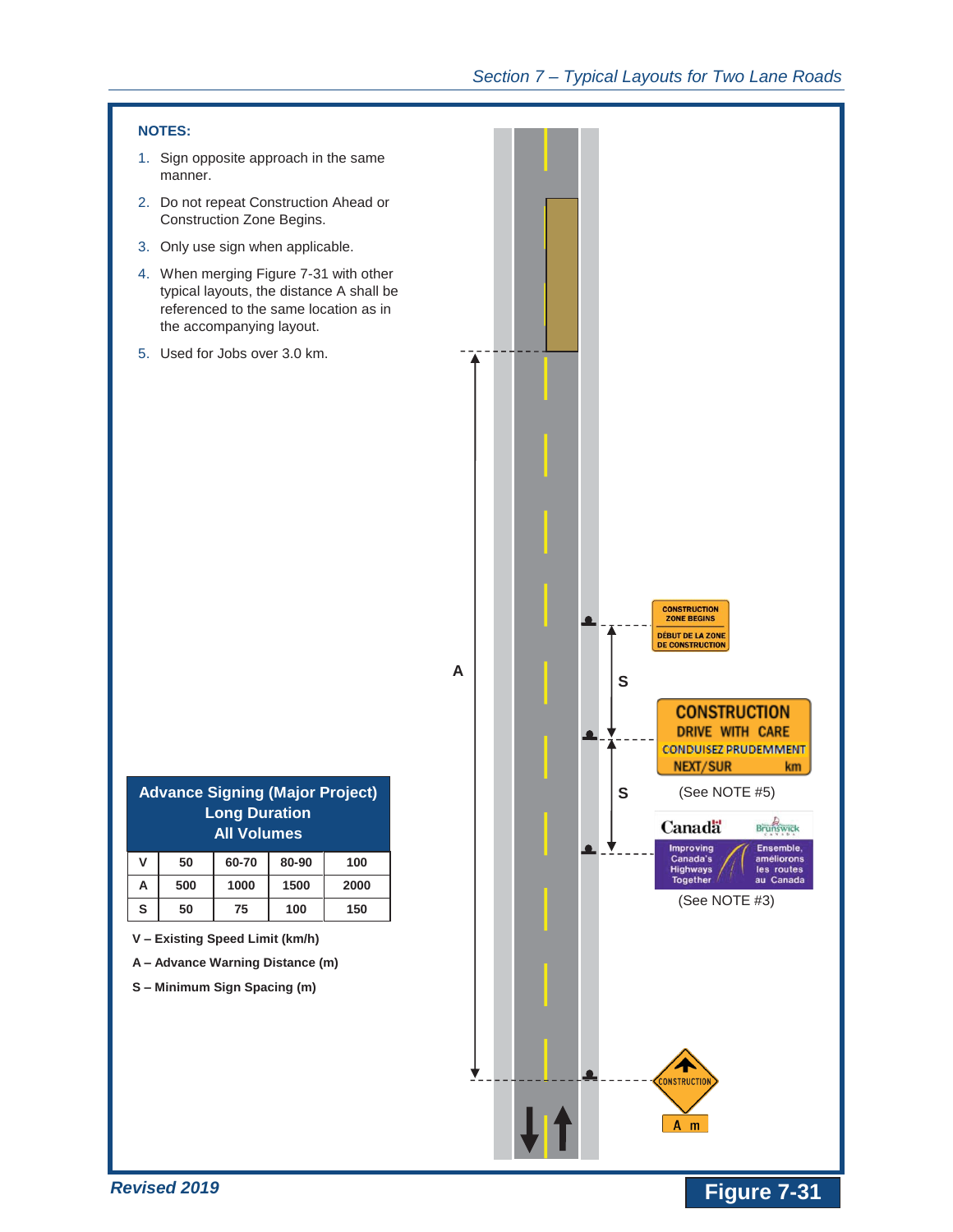#### **NOTES:**

- 1. No signs are required for work that occurs outside 15 m from the edge of the travelled lane.
- 2. No signs are required for work vehicles that are positioned off the shoulder area of the travelled lane for Very Short and Short Duration Work.
- 3. No signs are required for mowing operations. However, the mower shall be equipped with a 360 degree amber light and a Slow Moving Vehicle Triangle.
- 4. For mowing operations, the first swath adjacent to the road must be mowed following the direction of traffic.
- 5. Shoulder must remain clear of all workers, vehicles, and equipment while work is in progress.
- 6. For work in the median, sign the other direction only if work is within 15 m of the opposing travel lane and no median barrier is present.

|                         |    | S                           |  |
|-------------------------|----|-----------------------------|--|
| n                       | п  | Ñ,<br>(See NOTES #1, 2 & 3) |  |
| $\overline{\mathsf{L}}$ | 11 |                             |  |

|   |    | <b>Roadside Work</b><br><b>Any Duration</b><br><b>All Volumes</b> |       |         |
|---|----|-------------------------------------------------------------------|-------|---------|
| v | 50 | 60-70                                                             | 80-90 | 100-110 |

**S 50 75 100 150** 

**V – Existing Speed Limit (km/h)** 

**S – Minimum Sign Spacing (m)**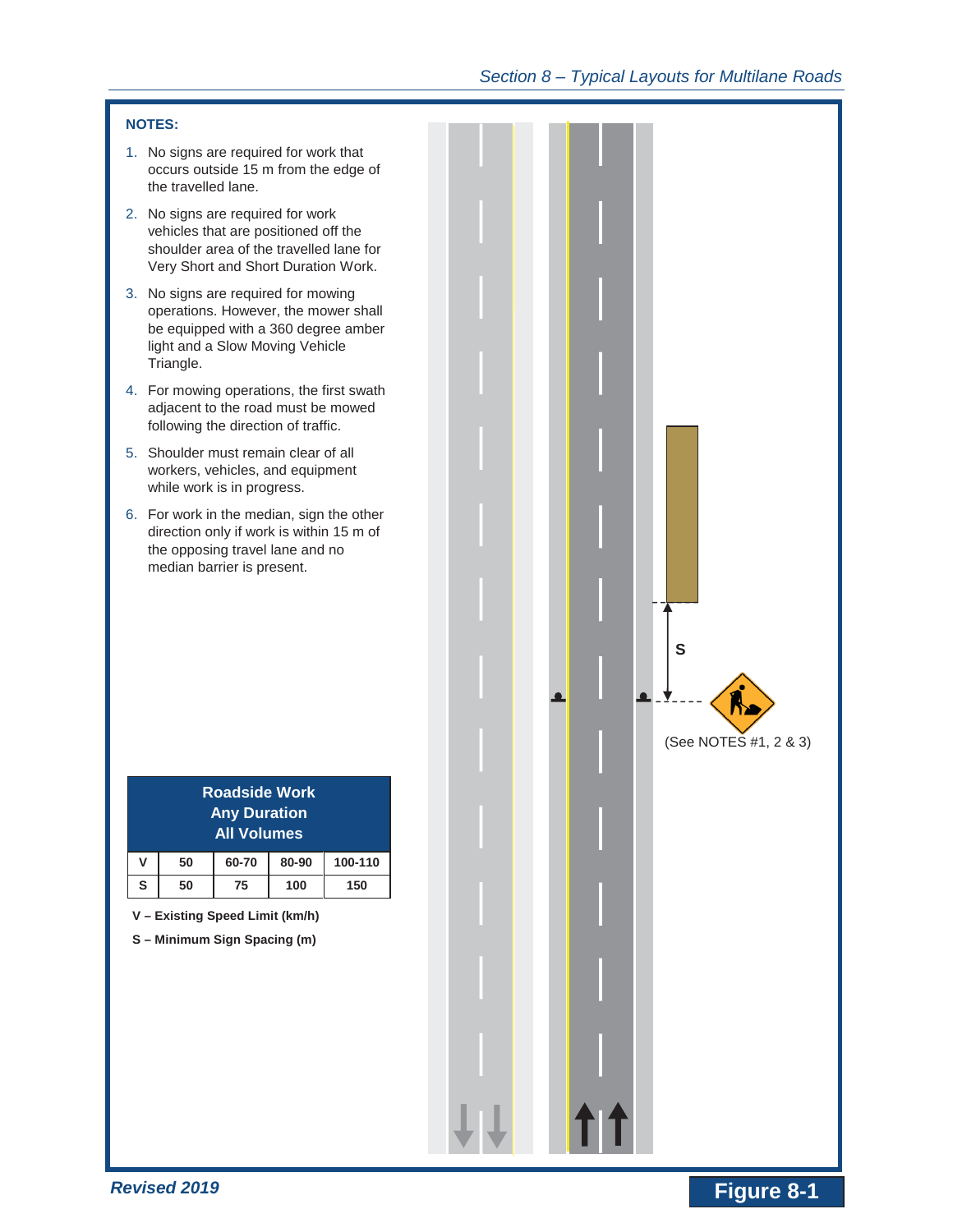#### **NOTES:**

- 1. For work on the left shoulder, sign the other direction according to Figure 8-1 if work is within 15 m of the opposing travel lane and no median barrier is present.
- 2. No workers, equipment, or vehicles shall encroach on the travelled lane.
- 3. Continuous Barrier may be replaced by flexible drums or delineator posts if anticipated work duration is 3 days or less.
- 4. Figure 8-9 shall be used for long duration shoulder work on bridge structures.

| <b>Long Duration</b><br>(greater than 1 day)<br><b>All Volumes</b> |     |       |       |         |
|--------------------------------------------------------------------|-----|-------|-------|---------|
| V                                                                  | 50  | 60-70 | 80-90 | 100-110 |
| A                                                                  | 300 | 300   | 500   | 1000    |
| S                                                                  | 50  | 75    | 100   | 150     |
| т                                                                  | 30  | 64    | 110   | 180     |
| D                                                                  | 6/8 | 8/10  | 10/14 | 18/24   |
| в                                                                  | 35  | 50    | 70    | 75      |

**Shoulder Work** 

**V – Existing Speed Limit (km/h)** 

- **A – Advance Warning Distance (m)**
- **S – Minimum Sign Spacing (m)**
- **T – Taper Length (m)**
- **D – Maximum Delineator Spacing in Taper/Tangent (m)**
- **B – Buffer Area Length (m)**



# **Provised 2019** *Revised 2019 CONSIDERED <b>PROVISION Figure 8-5*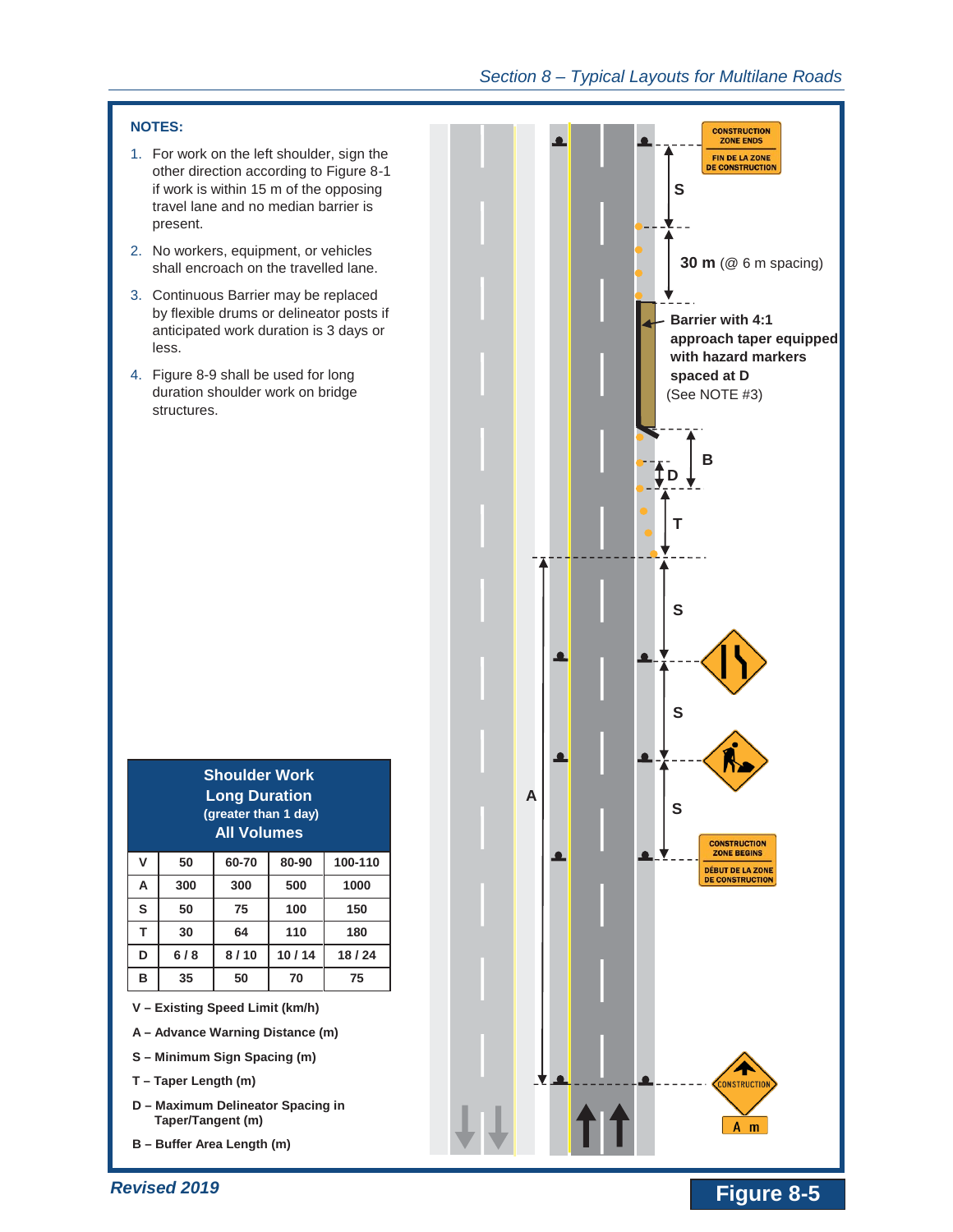#### **NOTES:**

- 1. For work in the left lane, sign the other direction according to Figure 8-1 if work is within 15 m of the opposing travel lane and no median barrier is present.
- 2. Continuous barrier may be replaced by flexible drums or delineator posts if anticipated work duration is 3 days or less.
- 3. Speeds shall not be reduced more than 20 km/h below the original speed limit unless approved by the Department of Transportation and Infrastructure's Operations Branch.
- 4. Road Work sign to be replaced by Survey Crew sign for surveying activities.
- 5. Delineators may be offset a maximum of 0.8 m from the centreline into the unclosed lane to accommodate patching activities.
- 6. Left Lane Closed Ahead sign shall be used if work is in the other lane.

**MATCH LINE to Figure 8-20 (for Milling or Paving)** 

## **Single Lane Closure Short / Long Duration (greater than 30 min) All Volumes**

| v | 50  | 60-70 | 80-90 | 100-110 |
|---|-----|-------|-------|---------|
| А | 500 | 1000  | 1000  | 1500    |
| S | 50  | 75    | 100   | 150     |
| т | 30  | 64    | 110   | 180     |
| D | 6/8 | 8/10  | 10/14 | 18/24   |
| в | 35  | 50    | 70    | 75      |

- **A – Advance Warning Distance (m)**
- **S – Minimum Sign Spacing (m)**
- **T – Taper Length (m)**
- **D – Maximum Delineator Spacing in Taper/Tangent (m)**
- **B – Buffer Area Length (m)**



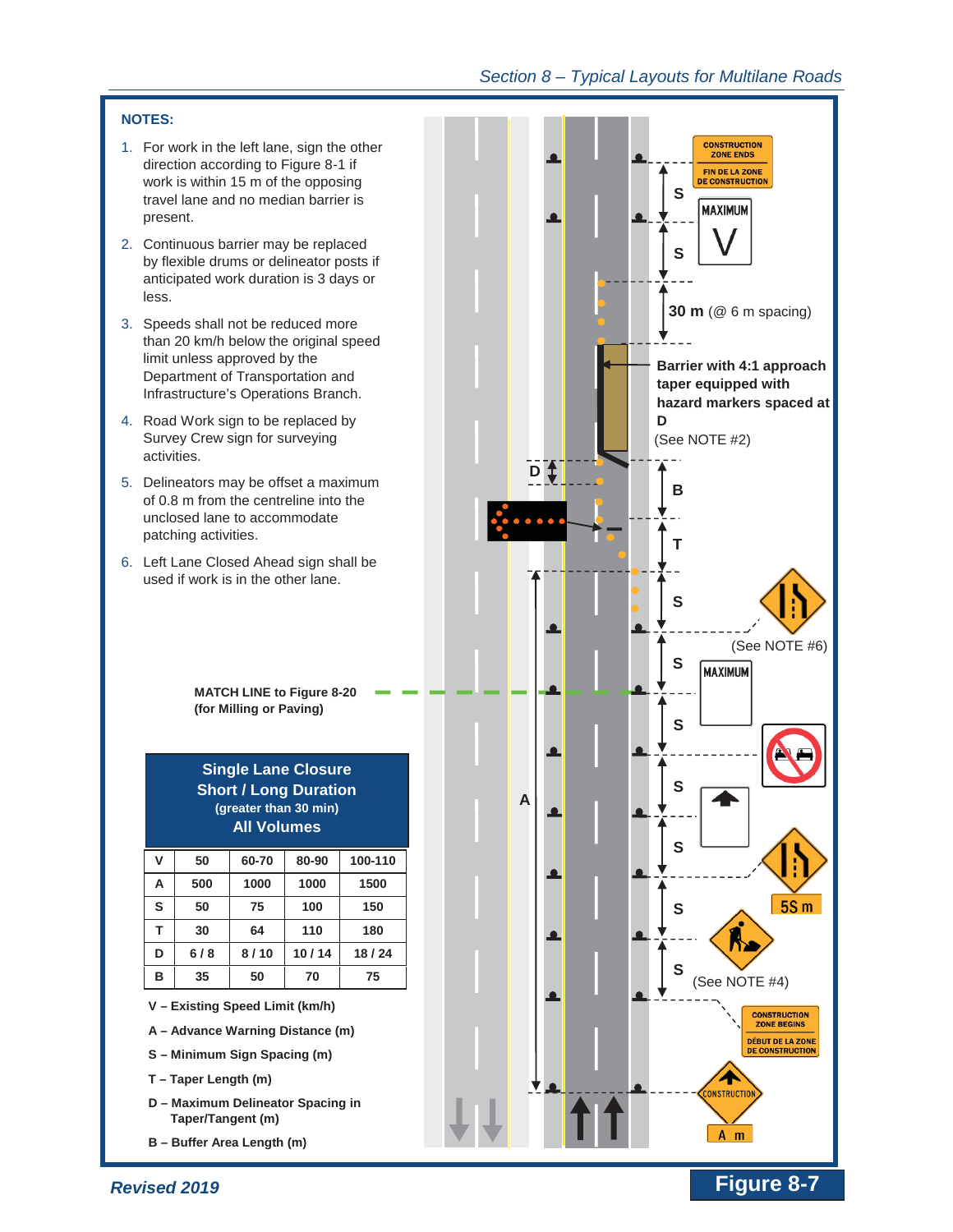

# **Figure 8-8a**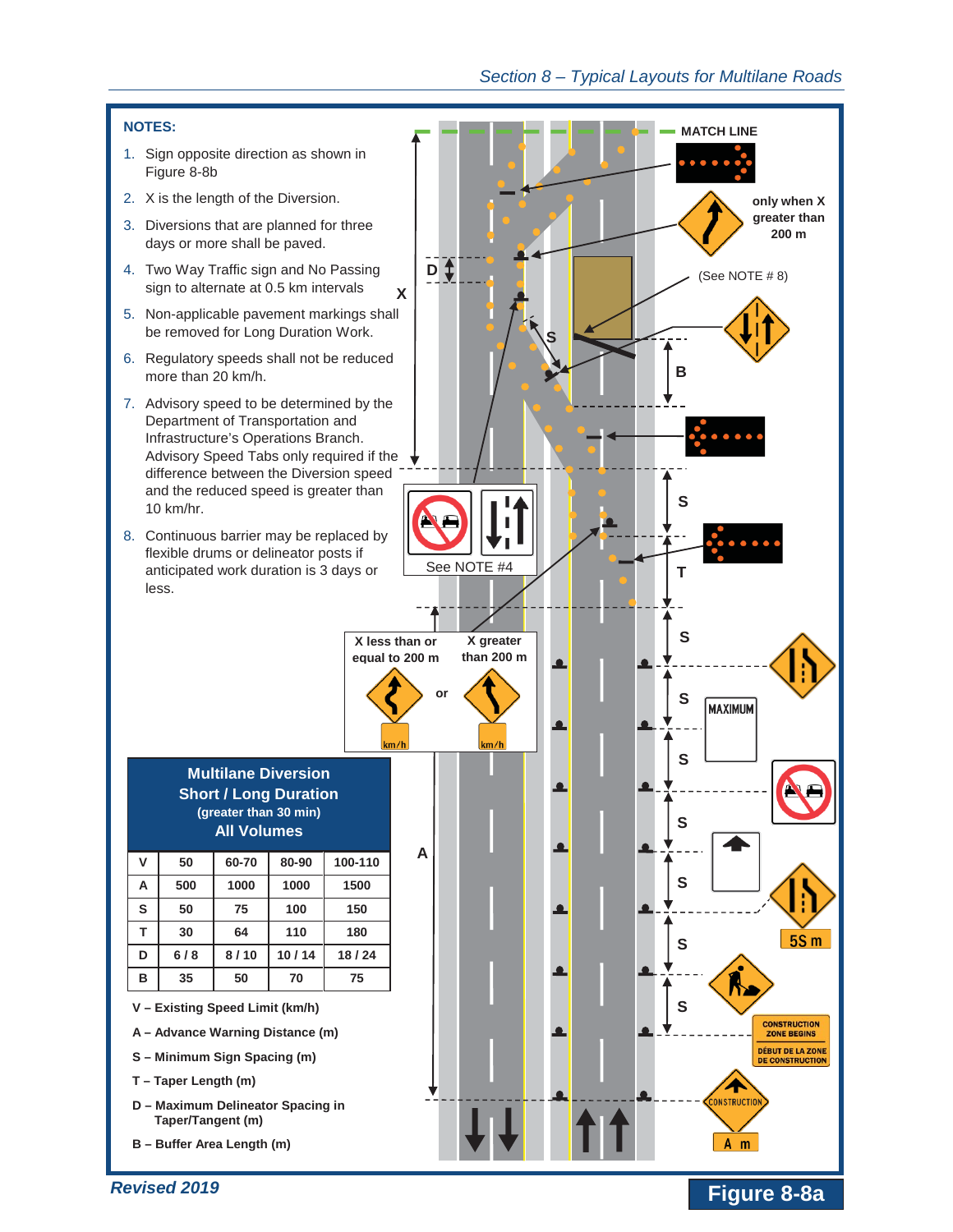

# **Figure 8-8b**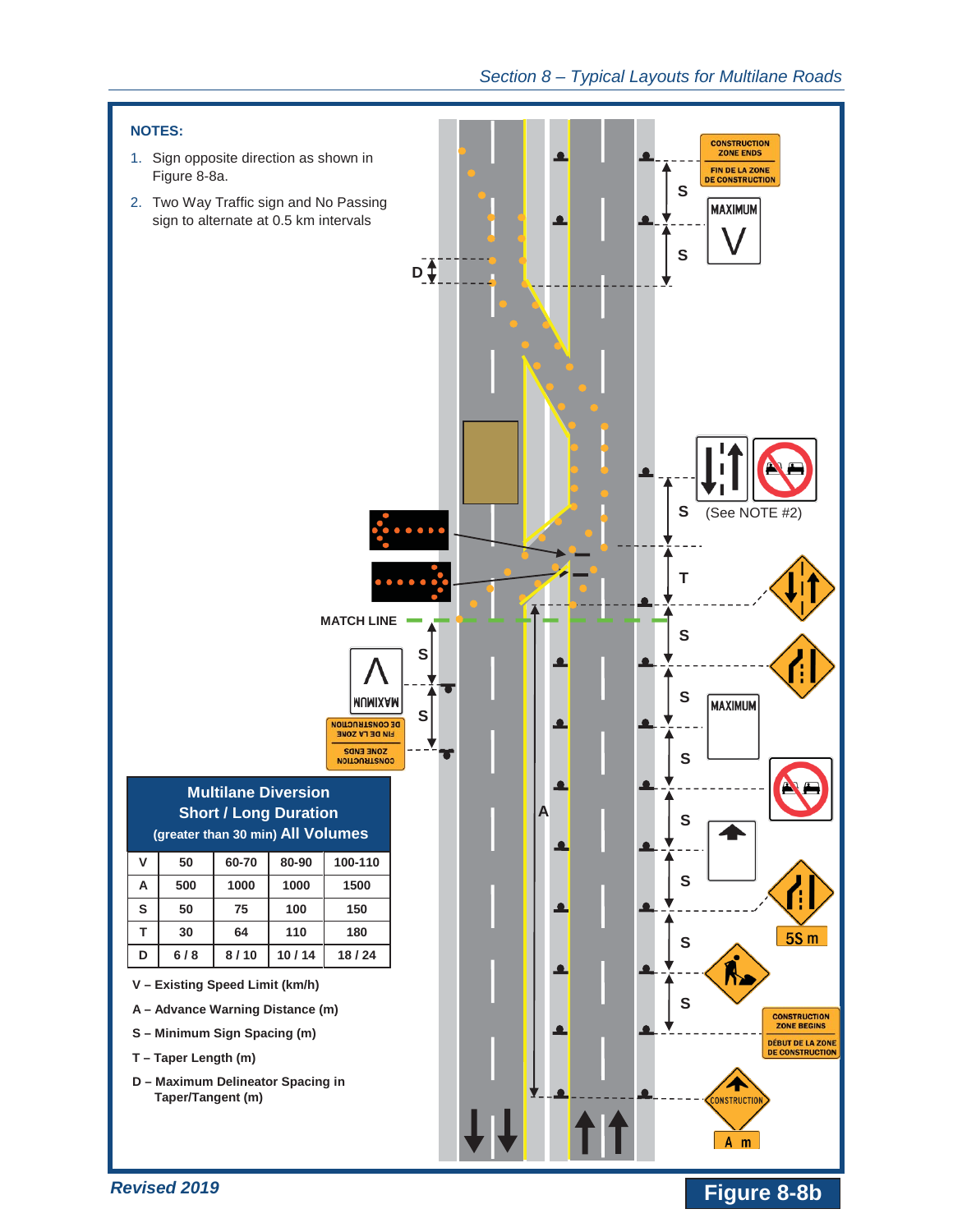



- 2. Flashing Arrow Board to be mounted on buffer vehicle when used.
- 3. Speeds shall not be reduced more than 20 km/h below the original speed limit unless approved by the Department of Transportation and Infrastructure's Operations Branch.
- 4. Left Lane Closed Ahead sign shall be used if work is in the other lane.

| <b>Bridge (Single Lane Closure)</b> |
|-------------------------------------|
| <b>Short / Long Duration</b>        |
| (greater than 30 min)               |
| <b>All Volumes</b>                  |

| ۷ | 50  | 60-70 | 80-90 | 100-110 |
|---|-----|-------|-------|---------|
| А | 500 | 1000  | 1000  | 1500    |
| S | 50  | 75    | 100   | 150     |
| т | 30  | 64    | 110   | 180     |
| D | 6/8 | 8/10  | 10/14 | 18/24   |
| в | 35  | 50    | 70    | 75      |

- **A – Advance Warning Distance (m)**
- **S – Minimum Sign Spacing (m)**
- **T – Taper Length (m)**
- **D – Maximum Delineator Spacing in Taper/Tangent (m)**
- **B – Buffer Area Length (m)**

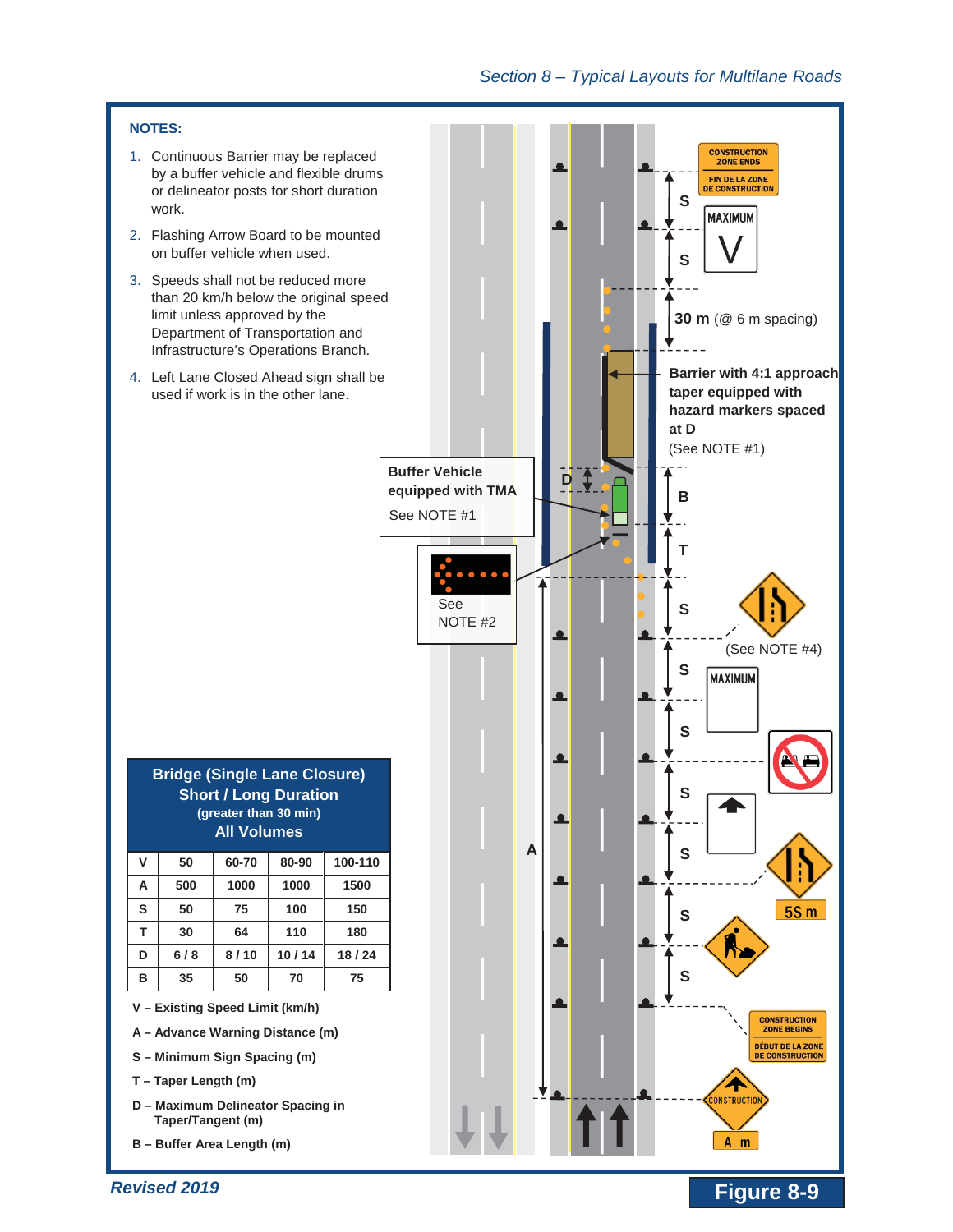## **NOTES:**

- 1. Speeds shall not be reduced more than 20 km/h below the original speed limit unless approved by the Department of Transportation and Infrastructure's Operations Branch.
- 2. Continuous Barrier may be replaced by a buffer vehicle and flexible drums or delineator posts if anticipated work duration is 3 days or less.

**S** 

|   |    |                                             | <b>Deceleration Lane Closure</b> |         |
|---|----|---------------------------------------------|----------------------------------|---------|
|   |    | (greater than 30 min)<br><b>All Volumes</b> | <b>Short / Long Duration</b>     |         |
| V | 50 | 60-70                                       | 80-90                            | 100-110 |
|   |    |                                             |                                  |         |

| А | 500 | 1000 | 1000  | 1500  |
|---|-----|------|-------|-------|
| S | 50  | 75   | 100   | 150   |
| т | 30  | 64   | 110   | 180   |
| D | 6/8 | 8/10 | 10/14 | 18/24 |
| в | 35  | 50   | 70    | 75    |

- **A – Advance Warning Distance (m)**
- **S – Minimum Sign Spacing (m)**
- **T – Taper Length (m)**
- **D – Maximum Delineator Spacing in Taper/Tangent (m)**
- **B – Buffer Area Length (m)**

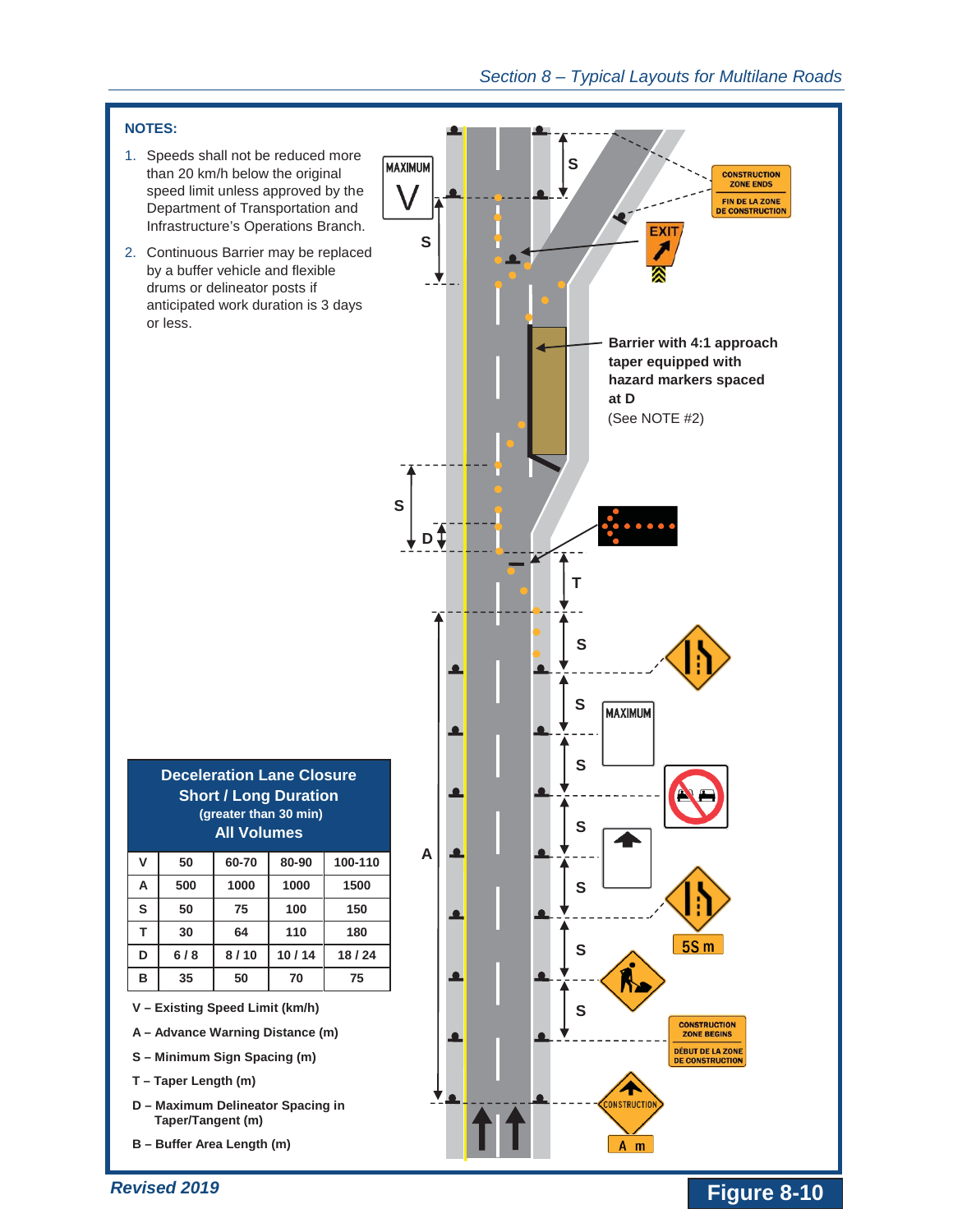**Figure 8-11** 

#### **NOTES:**

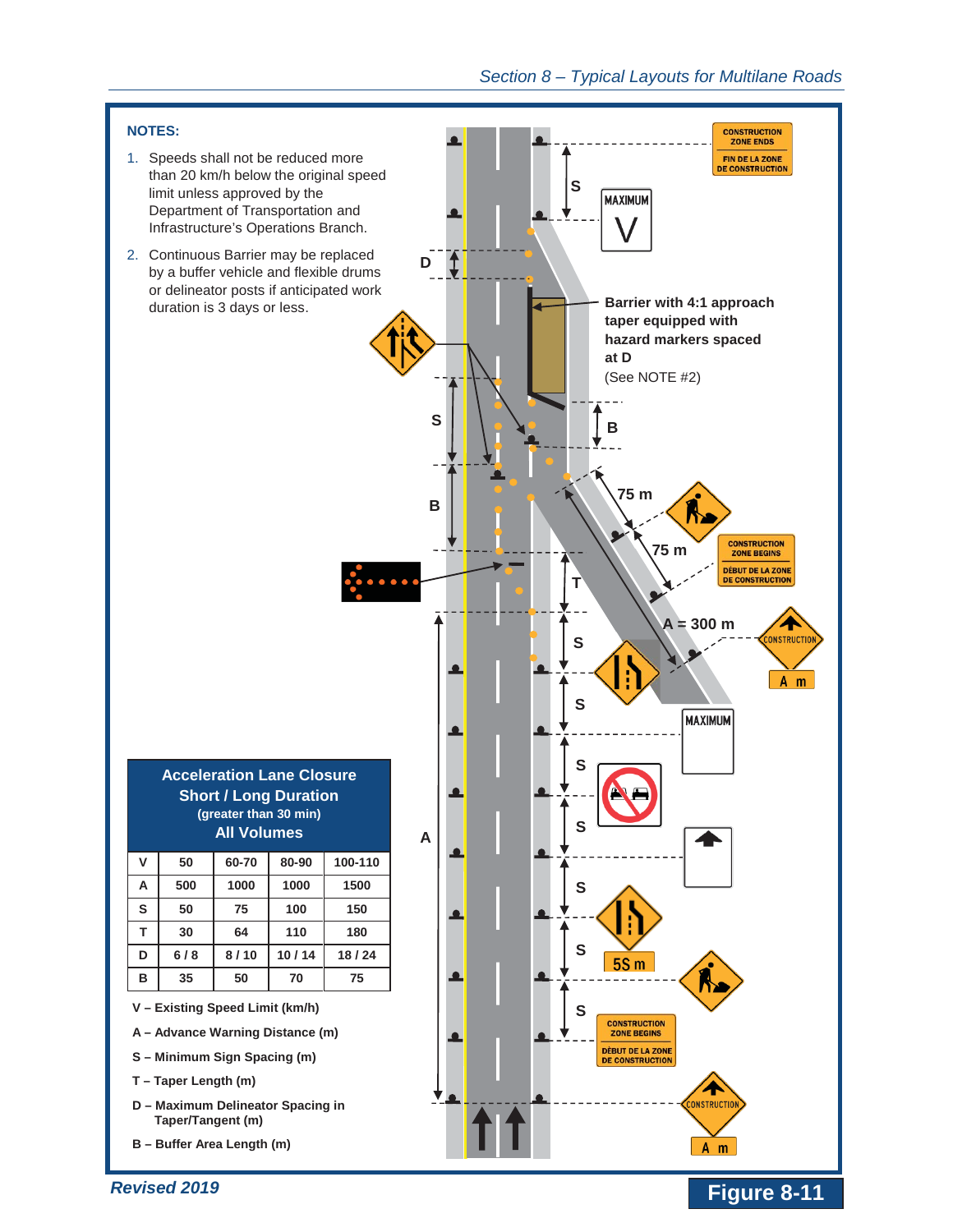

- 1. Speeds shall not be reduced more than 20 km/h below the original speed limit unless approved by the Department of Transportation and Infrastructure's Operations Branch.
- 2. Continuous barrier may be replaced by flexible drums or delineator posts if anticipated work duration is 3 days or less.

stor **RRÊ** 

|   |    | <b>Next to Acceleration Lane</b><br><b>Single Lane Closure</b>              |       |         |
|---|----|-----------------------------------------------------------------------------|-------|---------|
|   |    | <b>Short / Long Duration</b><br>(greater than 30 min)<br><b>All Volumes</b> |       |         |
| v | 50 | 60-70                                                                       | 80-90 | 100-110 |
|   |    |                                                                             |       | ENN.    |

| А | 500 | 1000 | 1000  | 1500  |
|---|-----|------|-------|-------|
| S | 50  | 75   | 100   | 150   |
| т | 30  | 64   | 110   | 180   |
| D | 6/8 | 8/10 | 10/14 | 18/24 |
| в | 35  | 50   | 70    | 75    |

- **A – Advance Warning Distance (m)**
- **S – Minimum Sign Spacing (m)**
- **T – Taper Length (m)**
- **D – Maximum Delineator Spacing in Taper/Tangent (m)**
- **B – Buffer Area Length (m)**

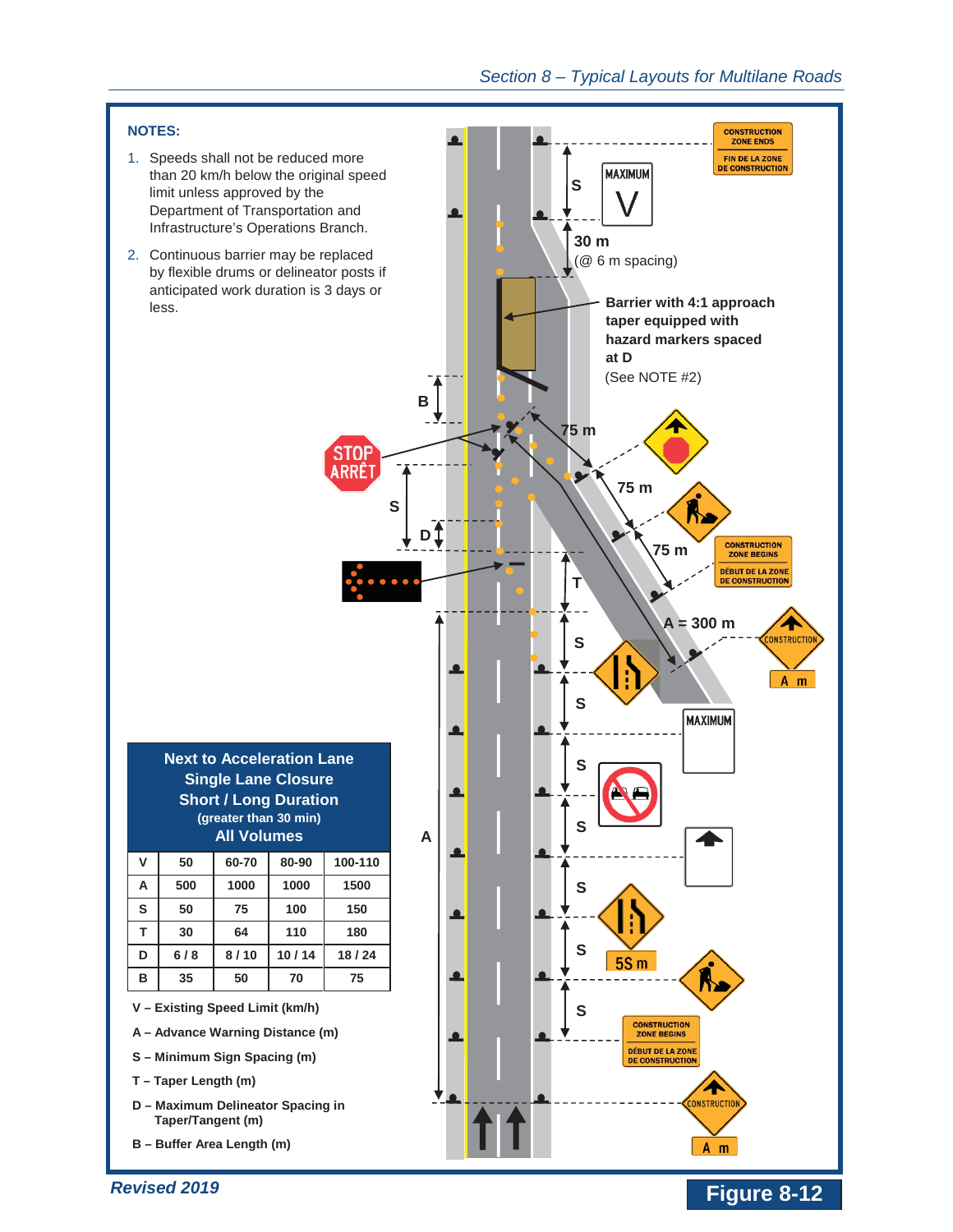#### **NOTES:**

- 1. Minimum lane width shall be at least 3.0 m adjacent to the activity area.
- 2. Advisory ramp speed shall be used for determining S, T, D and B values on the ramp. If no advisory is posted, use 60- 70 km/h.
- 3. Continuous Barrier may be replaced by flexible drums or delineator posts if anticipated work duration is 3 days or less.
- 4. Existing advisory ramp speed may be reduced where deemed necessary.

**Barrier with 4:1 approach taper equipped with hazard markers spaced at D**

| <b>Short / Long Duration</b><br>(greater than 30 min) |   |     | <b>Off Ramp (Partial Lane Closure)</b> |       |            |
|-------------------------------------------------------|---|-----|----------------------------------------|-------|------------|
|                                                       | V | 50  | 60-70                                  | 80-90 | 100-110    |
|                                                       | А | 300 | 300                                    | 500   | 1000       |
|                                                       | c | rη  | フド                                     | 100   | <b>450</b> |

| S | 50  | 75   | 100   | 150   |
|---|-----|------|-------|-------|
|   | 30  | 64   | 110   | 180   |
| D | 6/8 | 8/10 | 10/14 | 18/24 |
| в | 35  | 50   | 70    | 75    |

- **A – Advance Warning Distance (m)**
- **S – Minimum Sign Spacing (m)**
- **T – Taper Length (m)**
- **D – Maximum Delineator Spacing in Taper/Tangent (m)**
- **B – Buffer Area Length (m)**

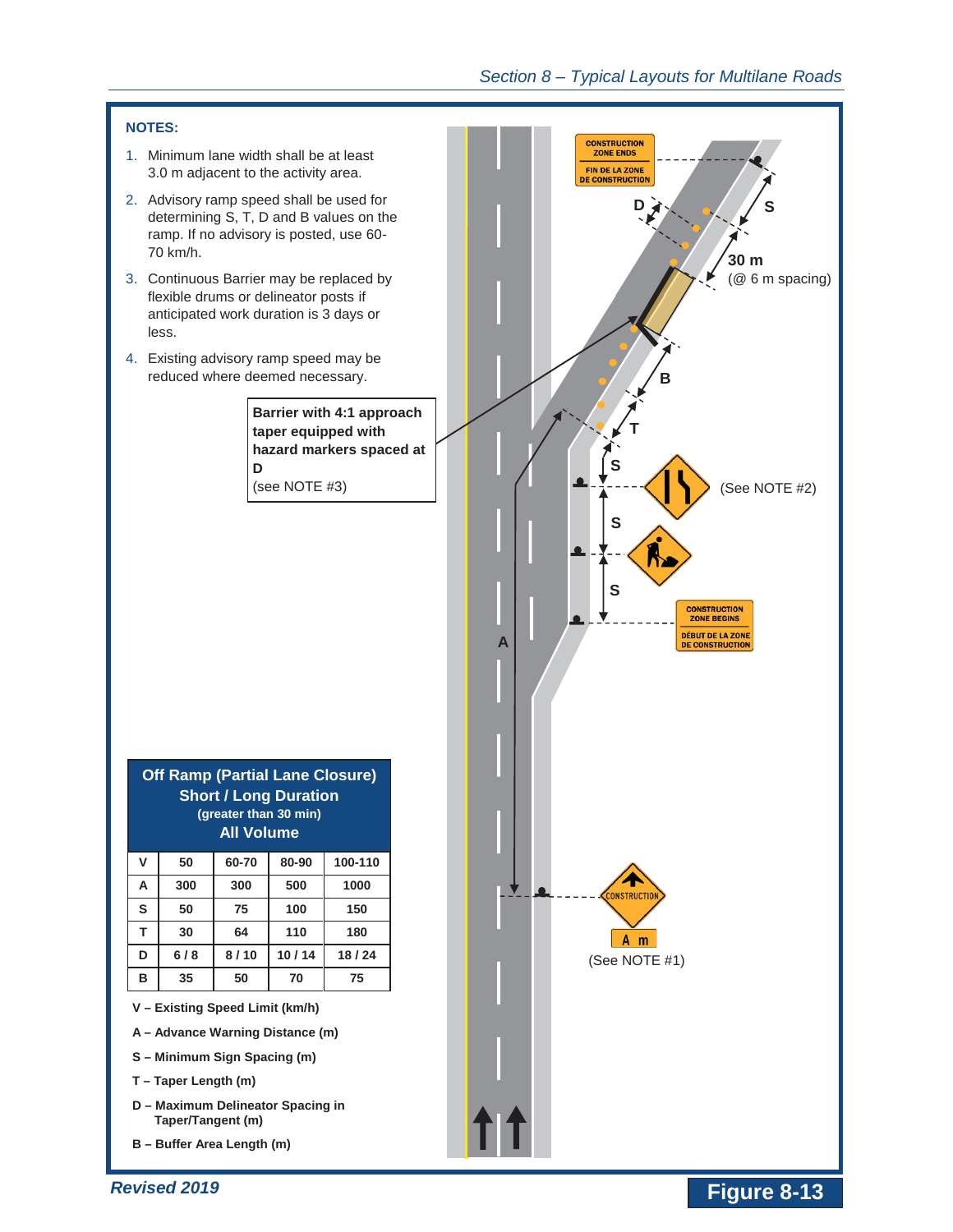



- 2. Continuous Barrier may be replaced by flexible drums or delineator posts if anticipated work duration is 3 days or less.
- 3. Minimum lane width shall be at least 3.0 m adjacent to the activity area.
- 4. If ramp speed is not posted, use 60- 70 km/h for selecting A, S, T, D and B.

**Barrier with 4:1 approach taper equipped with hazard markers spaced at D** (see NOTE #2)

| <b>On Ramp (Partial Lane Closure)</b> |
|---------------------------------------|
| <b>Short / Long Duration</b>          |
| (greater than 30 min)                 |
| <b>All Volumes</b>                    |

| ۷  | 50  | 60-70 | 80-90 | 100-110 |
|----|-----|-------|-------|---------|
| А  | 300 | 300   | 500   | 1000    |
| S  | 50  | 75    | 100   | 150     |
| T. | 30  | 64    | 110   | 180     |
| D  | 6/8 | 8/10  | 10/14 | 18/24   |
| в  | 35  | 50    | 70    | 75      |

- **A – Advance Warning Distance (m)**
- **S – Minimum Sign Spacing (m)**
- **T – Taper Length (m)**
- **D – Maximum Delineator Spacing in Taper/Tangent (m)**
- **B – Buffer Area Length (m)**

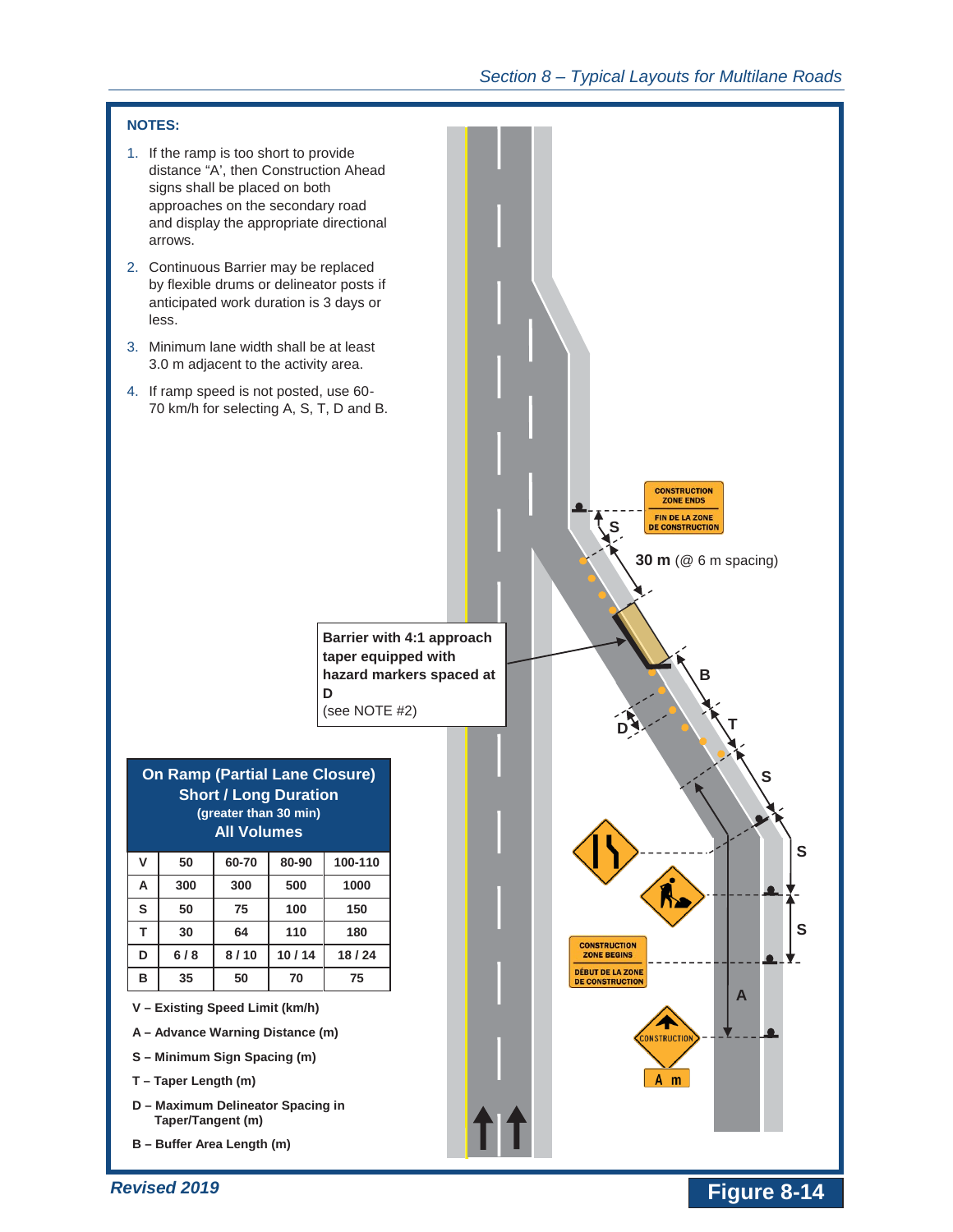## **NOTES:**

- 1. For work on the left shoulder, sign the other direction according to Figure 8-1 if work is within 15 m of the opposing travel lane and no median barrier is present (except replace road work sign with survey crew sign).
- 2. No workers, equipment, or vehicles shall encroach on the travelled lane.
- 3. A Dedicated Traffic Observer shall be used for survey activities that require occasional trips onto or across the travel lanes. Figure 8-7 shall be used for survey activities carried out primarily in the travelled lane.

|  |            |    | <b>CONSTRUCTION</b><br><b>ZONE ENDS</b><br><b>FIN DE LA ZONE</b><br><b>DE CONSTRUCTION</b><br>S |
|--|------------|----|-------------------------------------------------------------------------------------------------|
|  |            |    | <b>Activity Area not to</b><br>exceed 1 km                                                      |
|  |            |    | В                                                                                               |
|  |            |    | S<br>S                                                                                          |
|  | <u>. a</u> | ▁╵ | <b>CONSTRUCTION</b><br><b>ZONE BEGINS</b><br><b>DÉBUT DE LA ZONE</b><br><b>DE CONSTRUCTION</b>  |
|  |            |    |                                                                                                 |
|  | 11         |    |                                                                                                 |

|  |                                                              | -- -- |  |
|--|--------------------------------------------------------------|-------|--|
|  | (greater than 30 min, less than 1 day)<br><b>All Volumes</b> |       |  |
|  | <b>Short Duration</b>                                        |       |  |
|  | <b>Surveying (Shoulder)</b>                                  |       |  |

| ۷ | 50 | 60-70 | 80-90 | 100-110 |
|---|----|-------|-------|---------|
| S | 50 | 75    | 100   | 150     |
| в | 35 | 50    | 70    | 75      |

**V – Existing Speed Limit (km/h)** 

**S – Minimum Sign Spacing (m)** 

**B – Buffer Area Length (m)**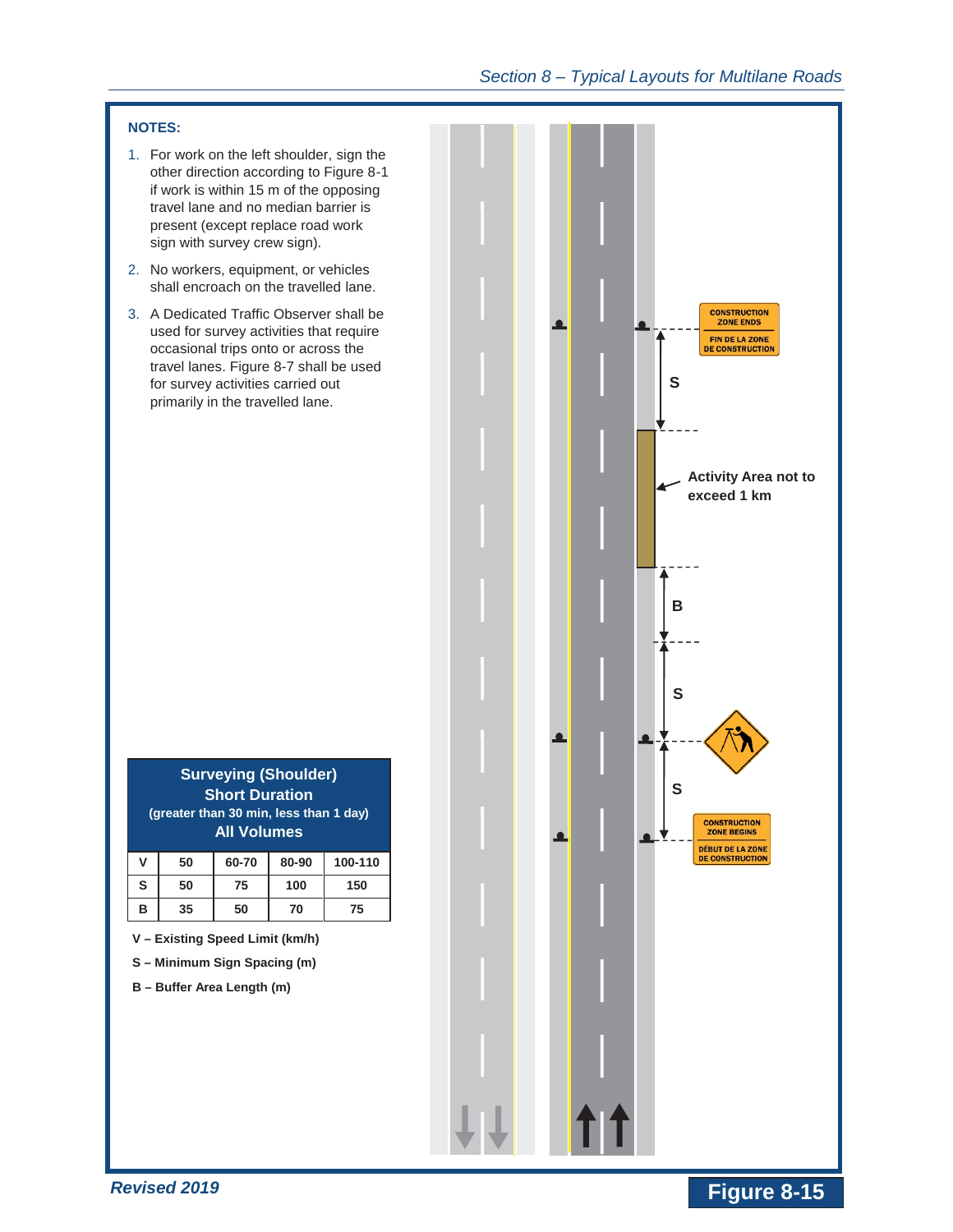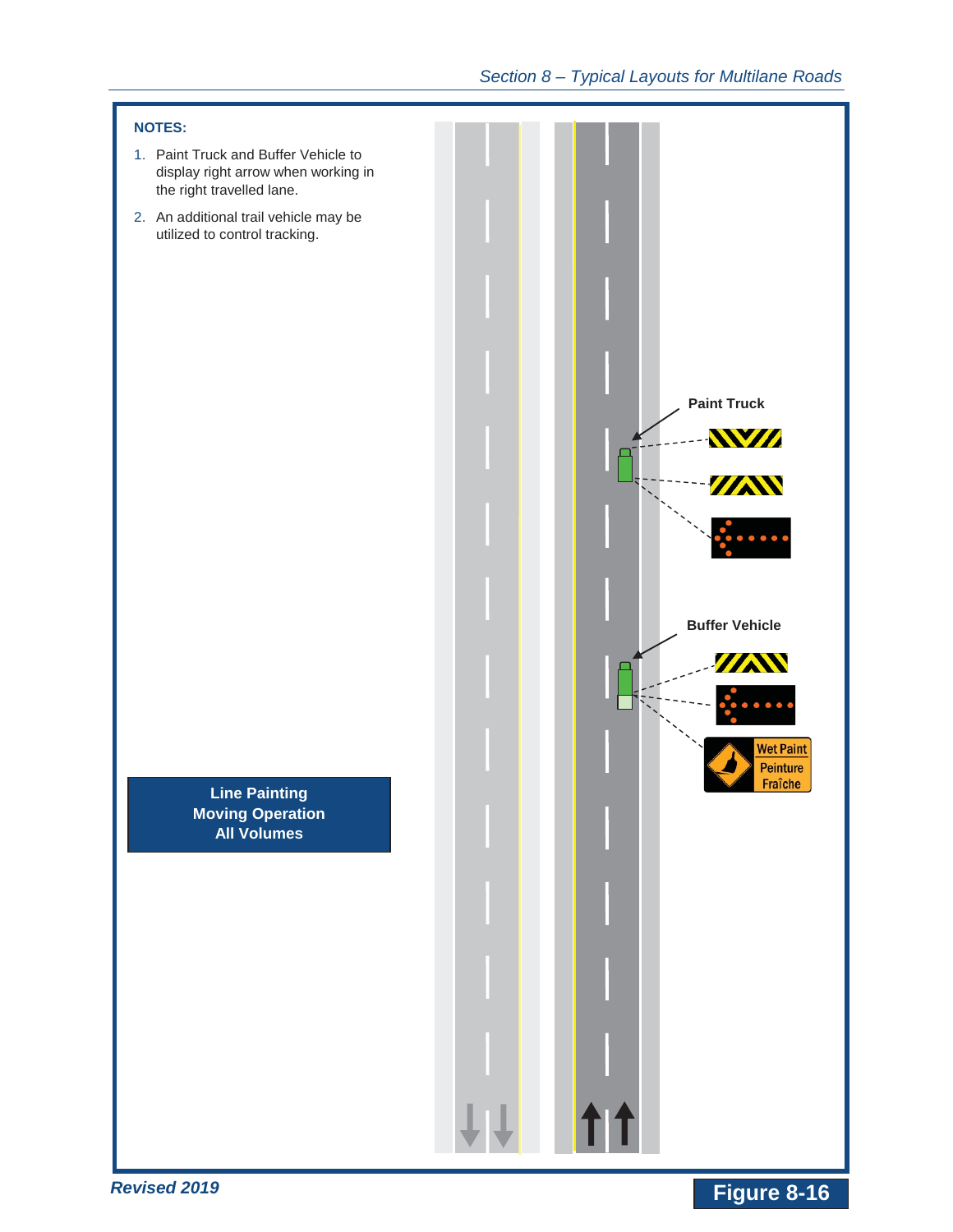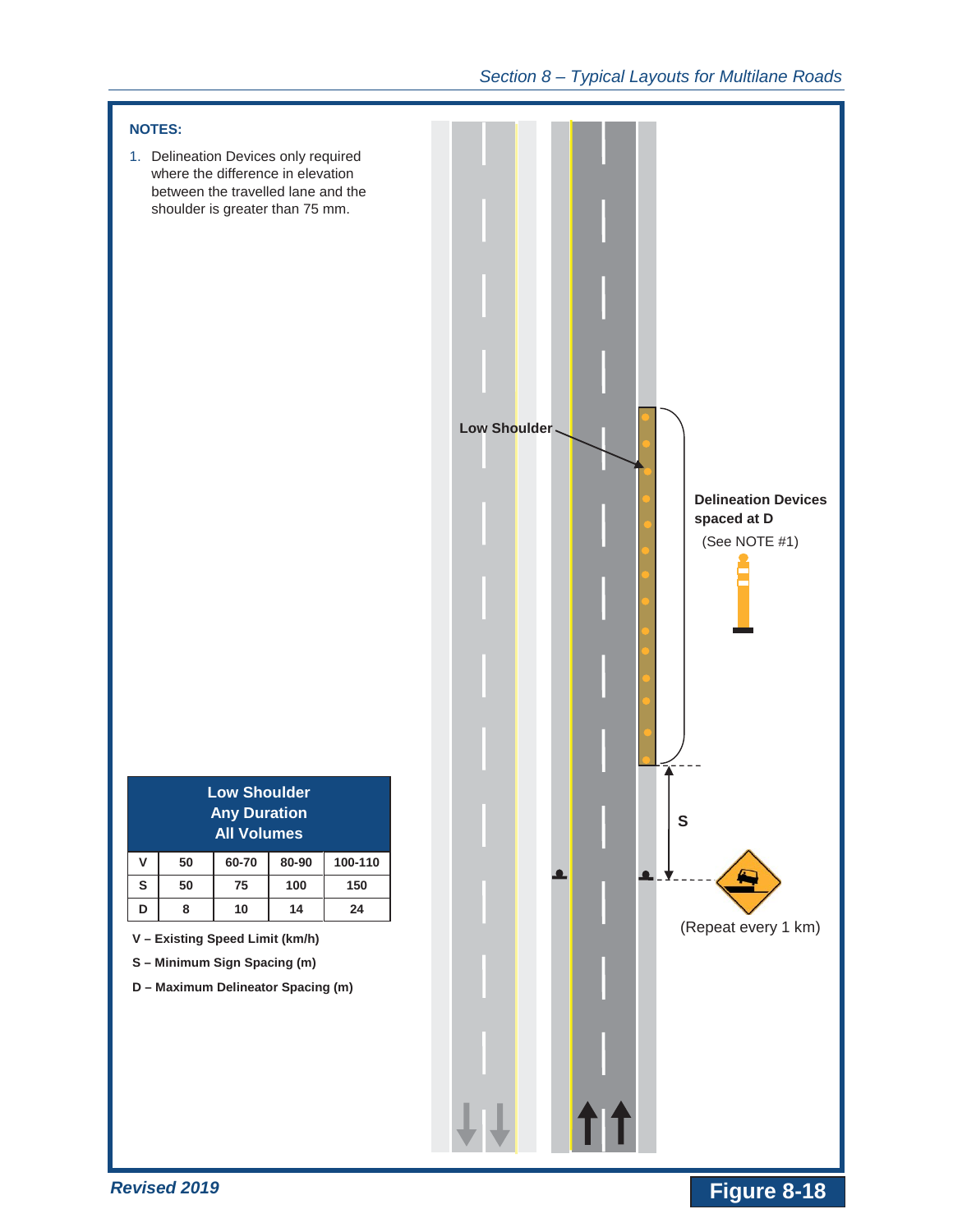## **NOTES:**

- 1. This layout shall only be used to delineate the hazard until it can be fixed, at which time an appropriate layout such as Figure 8-3, 8-4, or 8-5 must be used.
- 2. Use Left Road Narrows sign if hazard is on the left shoulder.

|                                    | <b>Other Hazards</b><br><b>Any Duration</b><br><b>All Volumes</b> |       |       |         |  |  |
|------------------------------------|-------------------------------------------------------------------|-------|-------|---------|--|--|
| v                                  | 50                                                                | 60-70 | 80-90 | 100-110 |  |  |
| S                                  | 50                                                                | 75    | 100   | 150     |  |  |
| 10/14<br>6/8<br>8/10<br>18/24<br>D |                                                                   |       |       |         |  |  |

- **V – Existing Speed Limit (km/h)**
- **S – Minimum Sign Spacing (m)**
- **D – Maximum Delineator Spacing in Taper/Tangent (m)**

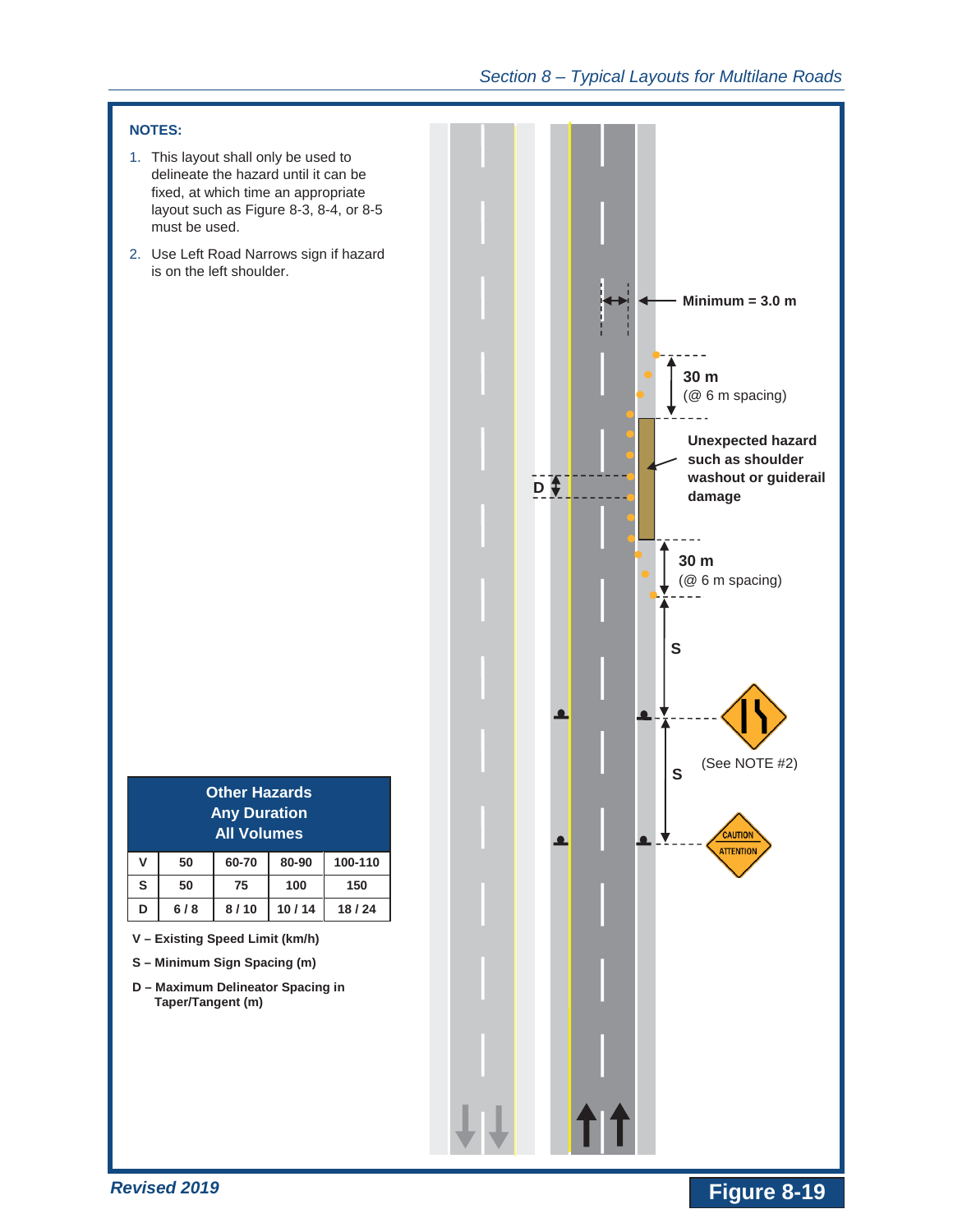#### **NOTES:**

- 1. Speeds shall be reduced to a maximum of 80 km/h on all milled surfaces with normal speed limits of 90 km/h or greater.
- 2. Delineation Devices only required where the difference in elevation between the travelled lane and the shoulder is greater than 75 mm.
- 3. Pavement marking tape (or paint) shall be applied in 2 m strips and spaced at 50 m on tangents and 25 m or curves. Raised pavement markers shall be installed in groupings of three within a 2 m length and be spaced the same as pavement marking tape.
- 4. Repeat appropriate sign every 1 km of milled or paved surface.
- 5. If milling involves full depth removal, then Grooved Pavement sign shall be replaced by Pavement Ends sign.
- 6. Bump signs shall be used any time there is a differential in surface thickness on the main lanes.

**MATCH LINE to Figure 8-7** 

| <b>After Milling or Paving</b> |  |
|--------------------------------|--|
| <b>Any Duration</b>            |  |
| <b>All Volumes</b>             |  |

| ۷ | 50  | 60-70 | 80-90 | 100-110 |
|---|-----|-------|-------|---------|
| А | 300 | 500   | 1000  | 1000    |
| s | 50  | 75    | 100   | 150     |

**V – Existing Speed Limit (km/h)** 

**A – Advance Warning Distance (m)** 

**S – Minimum Sign Spacing (m)** 



**Figure 8-20**